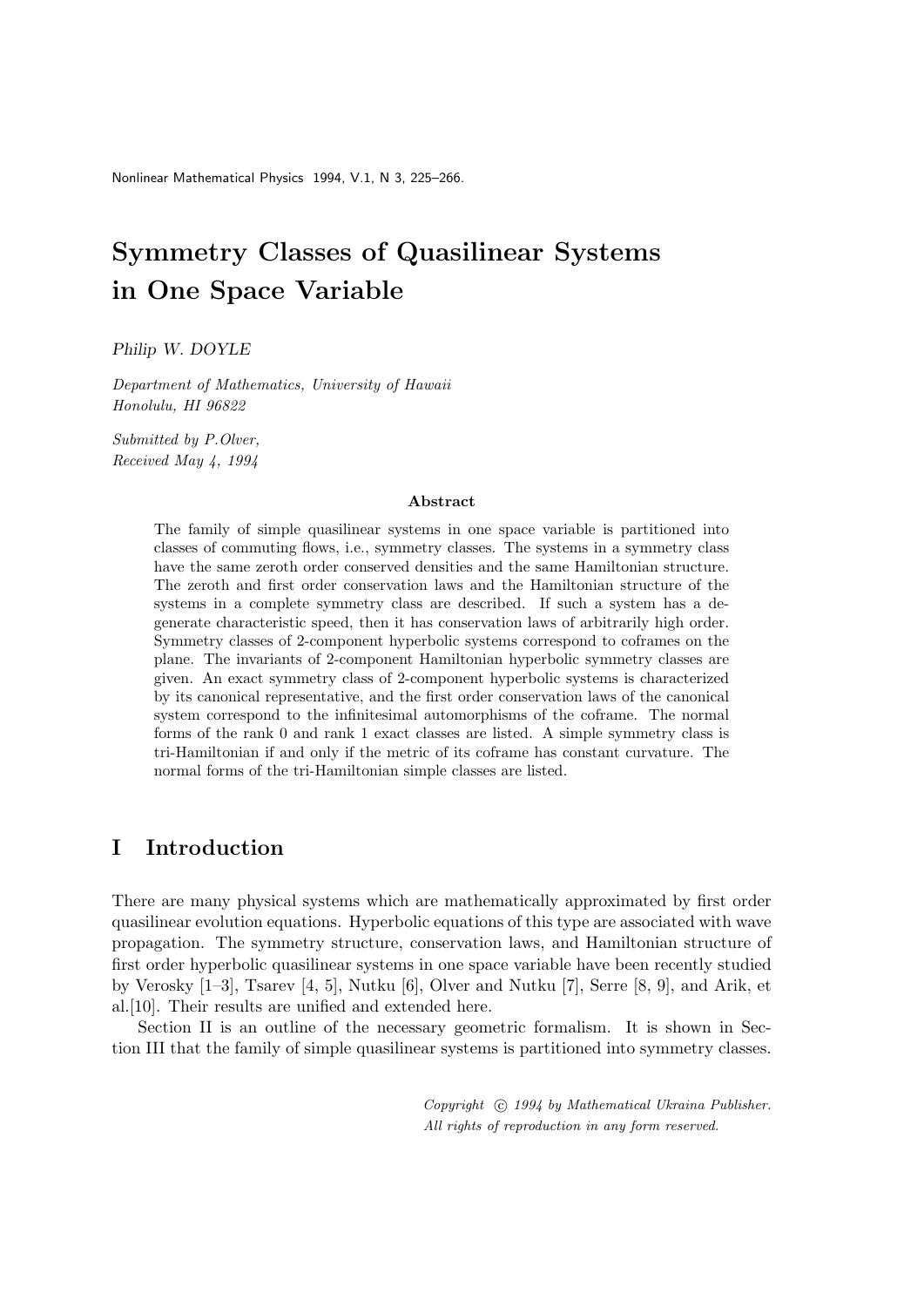A symmetry class is a collection of commuting flows. The systems in a class have the same zeroth order conserved densities. Dubrovin and Novikov [11] discovered that each flat metric on the space of field variables intrinsically defines a Poisson bivector. The simplest Hamiltonian systems generated by such a bivector are quasilinear. The systems in a symmetry class have the same Hamiltonian structure.

Complete symmetry classes are discussed in Section IV. These are infinite dimensional spaces of diagonalizable systems. The space of conserved densities for the systems in a complete class is also infinite dimensional. These systems are the simplest higher dimensional generalization of 2-component hyperbolic systems. The determination of the Hamiltonian structure of a complete symmetry class is reduced to the solvability of a system of linear equations. This implies that multiple Hamiltonian formulations are compatible. An example from gas dynamics is used to illustrate the theory. The first order conserved densities of the systems in a complete symmetry class are characterized in Section V. Systems with degenerate characteristic speeds are shown to have conserved densities of arbitrarily high order. The Born-Infeld equation is an example.

Symmetry classes of 2-component hyperbolic systems are studied in Section VI. There is a natural local correspondence between these classes and coframes on the plane. Dynamical properties of the systems in a class are thereby related to geometric features of the corresponding coframe. A surface metric is either definite or indefinite, so there are two local canonical forms for 2-component Hamiltonian quasilinear systems. The invariants of hyperbolic Hamiltonian symmetry classes in canonical form are presented. In particular, the separability condition of Olver and Nutku [7] is shown to be equivalent to the invariant condition of exactness. An exact symmetry class is characterized by its canonical representative, and the first order conservation laws of this system correspond naturally to the infinitesimal automorphisms of the related coframe. The existence of an automorphism permits the derivation of the normal forms of rank 0 and rank 1 exact symmetry classes. Most elementary of all are the simple symmetry classes. Each of these contains an elasticity system and an isentropic gas dynamics system, and the propagation speeds of these systems are related to the invariants of the coframe. For example, polytropy is equivalent to the condition that the coframe have rank 0. The tri-Hamiltonian structure of the polytropic gas dynamics systems was discovered by Nutku [6]. That discovery is generalized here. It is proved that a simple symmetry class has multi-Hamiltonian structure if and only if the metric defined by the coframe of the class has constant curvature, in which case the class is tri-Hamiltonian. The normal forms for the tri-Hamiltonian simple classes are listed. The paper concludes with the remarks of Section VII.

# II Geometric Formalism

The geometric context for this work is outlined here. Further details can be found in Olver [12], Doyle [13], and references therein. A coordinate x on  $\mathcal{X} \subset \mathbb{R}$  is a *space* variable, and coordinates  $u^1, \ldots, u^n$  on  $\mathcal{U} \subset \mathbb{R}^n$  are field variables. A phase is a map  $\mathcal{X} \longmapsto \mathcal{U}$ , i.e., an *n*-tuple  $\mathbf{u}(x)$  of functions  $u^1(x), \ldots, u^n(x)$ . An evolutionary vector field is the infinitesimal generator of a flow on the phase space. The coordinate representation of an evolutionary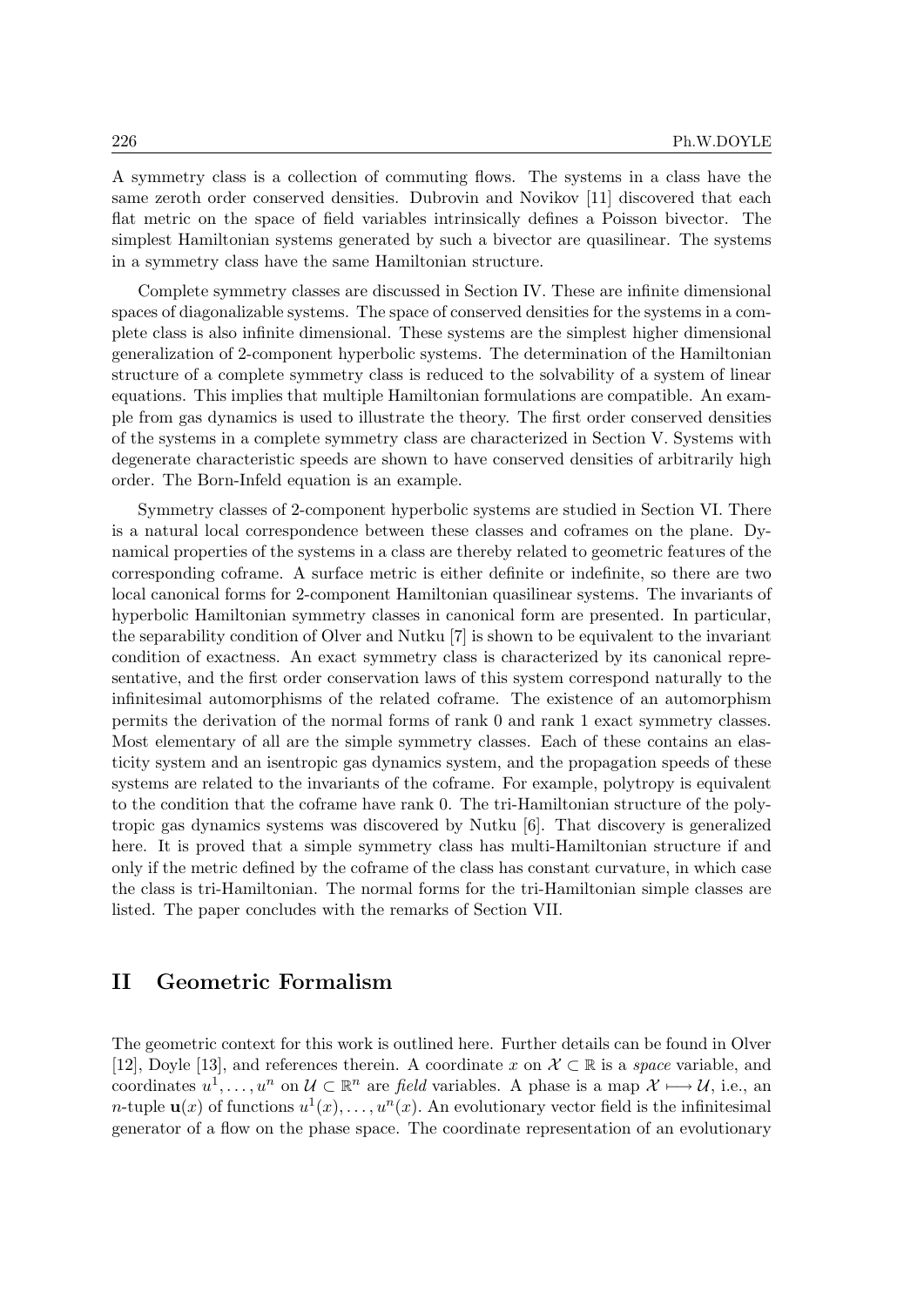vector field is

$$
\mathbf{V} = Q^{\alpha} \, \partial_{u^{\alpha}},\tag{2.1}
$$

where  $Q^1[u], \ldots, Q^n[u]$  are differential functions, i.e., smooth functions of x and of a finite number of the derivative coordinates  $u_j^{\alpha} = d^j u^{\alpha}/dx^j$ . A trajectory of the vector field is an n-tuple  $\mathbf{u}(x,t)$  which satisfies the differential constraints

$$
u_t^{\alpha}=Q^{\alpha}[\mathbf{u}].
$$

The directional derivative of a differential function  $F[u]$  along the vector field (2.1) has the coordinate description ∂F

$$
\mathbf{V} F = \sum (\mathbf{D}_j Q^{\alpha}) \frac{\partial F}{\partial u_j^{\alpha}},
$$

where

$$
D_j = (D_x)^j,
$$

and

$$
\mathcal{D}_x = \sum u_{j+1}^{\alpha} \, \partial_{u_j^{\alpha}}
$$

is the total derivative with respect to  $x$ . Evolutionary derivations commute with total derivatives, i.e.,

$$
\mathbf{V}\left(\mathbf{D}_{x}F\right)=\mathbf{D}_{x}(\mathbf{V}\,F)
$$

for all differential functions  $F$ . The Lie bracket of evolutionary vector fields

$$
\mathbf{V} = Q^{\alpha} \partial_{u^{\alpha}}, \quad \mathbf{W} = R^{\alpha} \partial_{u^{\alpha}}
$$

is the evolutionary vector field

$$
[\mathbf{V},\mathbf{W}]=S^{\alpha}\,\partial_{u^{\alpha}},\qquad S^{\alpha}=\mathbf{V}\,R^{\alpha}-\mathbf{W}\,Q^{\alpha}.
$$

The Lie bracket is formally equivalent to differentiating  $W$  along the flow of  $V$ , via pullback. Also,

$$
[\mathbf{V}, \mathbf{W}] F = \mathbf{V} (\mathbf{W} F) - \mathbf{W} (\mathbf{V} F).
$$

The evolutionary vector fields  $V, W$  are symmetries of one another if  $[V, W] = 0$ . This infinitesimal criterion is formally equivalent to the requirement that the flow of  $V$  carry trajectories of W onto new trajectories of W.

A density is a horizontal 1-form  $F[u] dx$ . The total differential of a differential function F is the density  $(D_xF) dx$ . The action of evolutionary vector fields on densities is

$$
\mathbf{V}(F\,dx) = \mathbf{V}\,F\,dx.
$$

A functional is the formal integral over  $\mathcal X$  of a density. Algebraically, the linear space of functionals is the space of densities modulo the space of total differentials. The action of evolutionary vector fields on densities factors to an action

$$
\mathbf{V} \int F dx = \int \mathbf{V} F dx
$$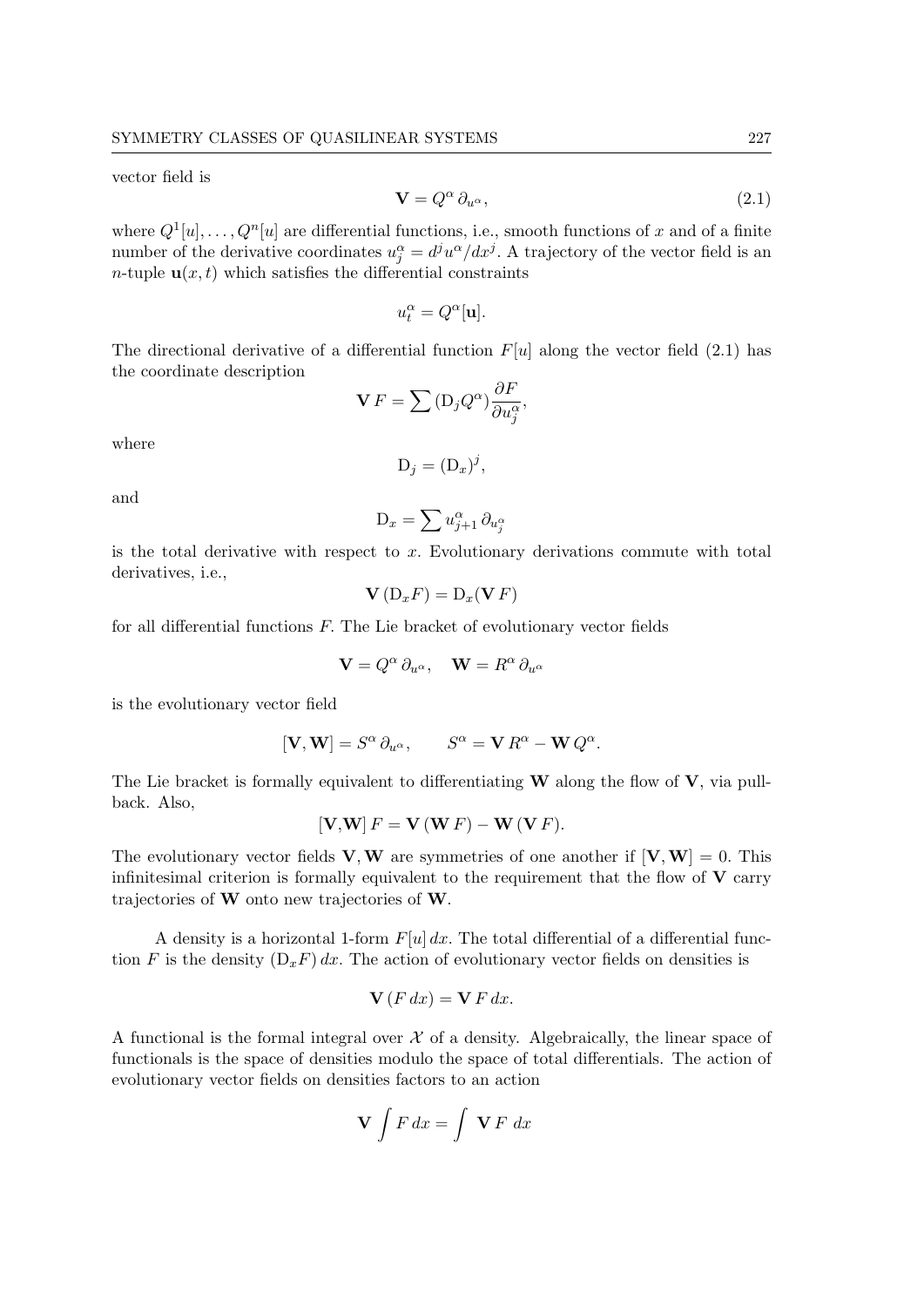of evolutionary vector fields on functionals. In physical terms, functionals are the dynamical variables of an evolutionary system. A conservation law for the system  $V$  is a functional  $\int T dx$  such that

$$
\mathbf{V} \int T \, dx = 0. \tag{2.2}
$$

The condition (2.2) is formally equivalent to the requirement that the functional be constant along the trajectories of  $\bf{V}$ . Note that (2.2) holds if and only if there is a differential function  $X$  such that

$$
\mathbf{V}T + \mathbf{D}_x X = 0. \tag{2.3}
$$

This implies

$$
\frac{\partial}{\partial t}(T[\mathbf{u}]) + \frac{\partial}{\partial x}(X[\mathbf{u}]) = 0
$$

whenever  $\mathbf{u}(x,t)$  is a trajectory of **V**, in which case

$$
\frac{d}{dt} \int_a^b T[\mathbf{u}](x,t) \, dx = X[\mathbf{u}](a,t) - X[\mathbf{u}](b,t)
$$

for any interval [a, b], so that the time rate of change of the total quantity of  $T[\mathbf{u}]$  enclosed in a spatial region is equal to the amount of  $X[\mathbf{u}]$  flowing into the region. The densities  $T dx$  and  $X dx$  are the conserved density and the flux of the conservation law. The space variable  $x$  is fixed for the duration, so it will be convenient to refer simply to the functions T and X as the conserved density and flux.

The tensor calculus of finite dimensional differential geometry generalizes to functional tensor calculus. The objects dual to evolutionary vector fields are functional 1-forms. The coordinate representation of a functional 1-form is

$$
\Omega = \int R_{\alpha} \, du^{\alpha} \, dx,\tag{2.4}
$$

where  $R_1, \ldots, R_n$  are unique differential functions. The contraction of the 1-form (2.4) with the vector field (2.1) is the functional

$$
\langle \mathbf{\Omega}, \mathbf{V} \rangle = \int R_{\alpha} Q^{\alpha} \, dx.
$$

The variational differential of a functional  $\int F dx$  is the unique functional 1-form  $\delta \int F dx$ such that

$$
\left\langle \delta \int F dx, \mathbf{V} \right\rangle = \mathbf{V} \int F dx
$$

for all evolutionary vector fields V. Formal integration by parts proves

$$
\delta \int F dx = \int \frac{\delta F}{\delta u^{\alpha}} du^{\alpha} dx,
$$

where

$$
\frac{\delta}{\delta u^{\alpha}} = \sum_{j} (-1)^{j} D_{j} \circ \partial_{u_{j}^{\alpha}}
$$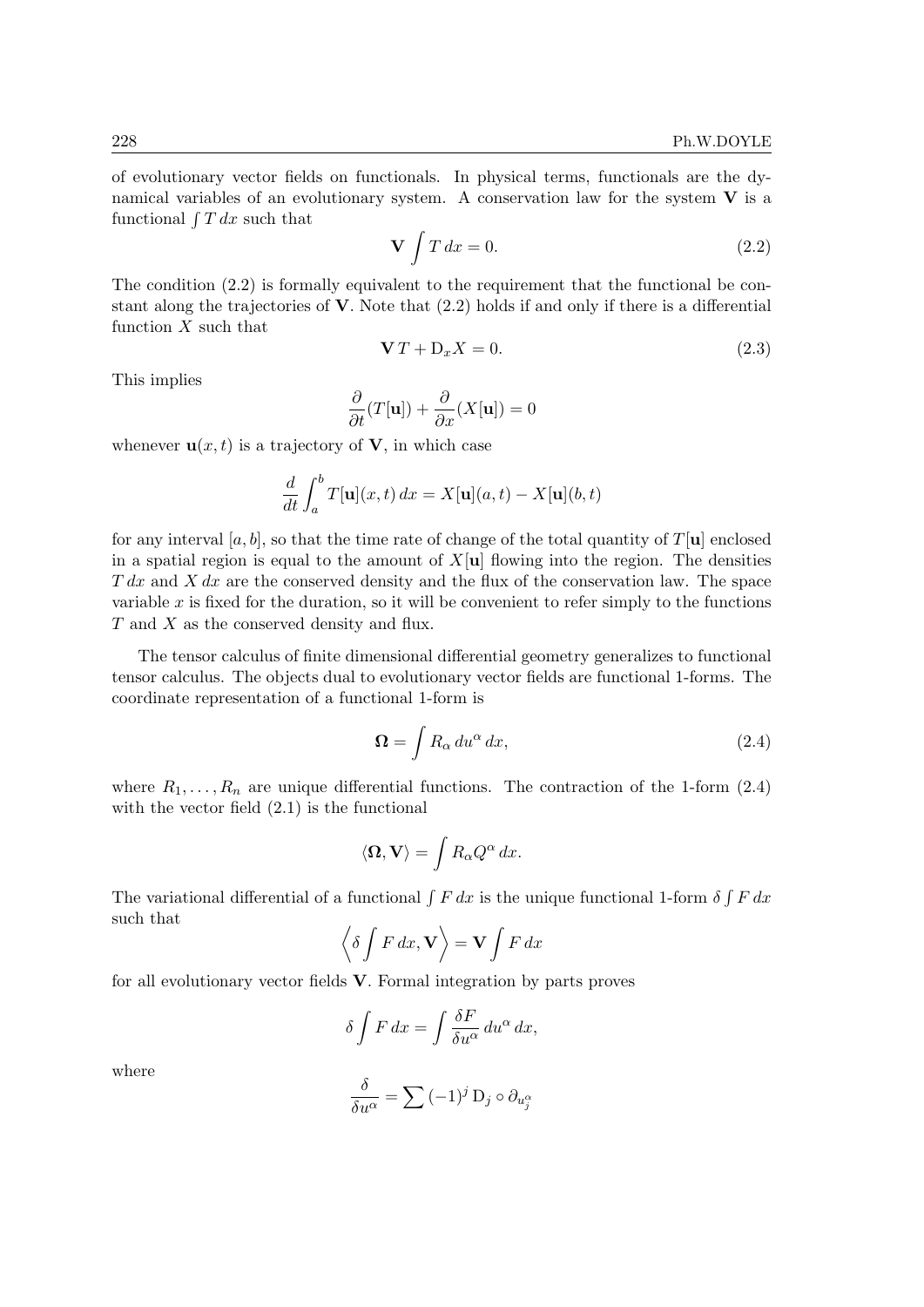is the αth variational derivative. Note that

$$
\frac{\delta}{\delta u^{\alpha}}(\mathbf{D}_{x}F)=0
$$

for any differential function  $F$ . Conversely, a differential function with variational derivatives equal to zero is locally equal to a total derivative.

See Doyle [13] for a thorough discussion of differential geometric bivectors. Only the following abbreviated version is needed here. A nondegenerate 1-weight differential geometric Poisson bivector Θ is described in coordinates by a Poisson operator

$$
\mathcal{D}^{\alpha\beta} = g^{\alpha\beta}(u) \mathcal{D}_x + b^{\alpha\beta}_\gamma(u) u_x^\gamma, \tag{2.5}
$$

where g is symmetric, det  $g \neq 0$ ,

$$
\frac{\partial g^{\alpha\beta}}{\partial u^{\gamma}} = b^{\alpha\beta}_{\gamma} + b^{\beta\alpha}_{\gamma},\tag{2.6}
$$

and the connection  $\nabla$  on  $\mathcal U$  with coefficients

$$
\Gamma^{\gamma}_{\alpha\beta} = -b^{\lambda\gamma}_{\alpha} g_{\lambda\beta} \tag{2.7}
$$

is symmetric and integrable. The notation  $u_x = u_1$  is used here. These conditions on the operator (2.5) ensure that the bracket

$$
\left\{ \int F \, dx, \int G \, dx \right\} = \left\langle \Theta; \delta \int F \, dx, \delta \int G \, dx \right\rangle = \int \frac{\delta F}{\delta u^{\alpha}} \mathcal{D}^{\alpha \beta} \frac{\delta G}{\delta u^{\beta}} \, dx
$$

is skew-symmetric and satisfies the Jacobi identity

$$
\bigcirc \left\{ \left\{ \int F \, dx, \int G \, dx \right\}, \int H \, dx \right\} = 0,\tag{2.8}
$$

where the notation indicates cyclic summation. Note that  $(2.6)$ ,  $(2.7)$  imply that  $\nabla$  is the Levi-Civita connection for the flat metric

$$
\mathbf{g} = g_{\alpha\beta} \, du^{\alpha} \otimes du^{\beta}.
$$
 (2.9)

A functional  $\mathcal{H} = \int H dx$  generates a Hamiltonian evolutionary vector field  $\mathbf{X}_{\mathcal{H}}$  such that

$$
\mathbf{X}_{\mathcal{H}} \int F dx = \left\{ \int F dx, \int H dx \right\} \tag{2.10}
$$

for all functionals  $\int F dx$ . In coordinates,

$$
\mathbf{X}_{\mathcal{H}} = Q^{\alpha} \partial_{u^{\alpha}}, \qquad Q^{\alpha} = \mathcal{D}^{\alpha \beta} \frac{\delta H}{\delta u^{\beta}}.
$$
 (2.11)

In physical terms, the generating functional is the energy of the Hamiltonian system. The conservation laws for a Hamiltonian system  $\mathbf{X}_{\mathcal{H}}$  are the functionals  $\int F dx$  such that

$$
\left\{ \int F dx, \int H dx \right\} = 0,\tag{2.12}
$$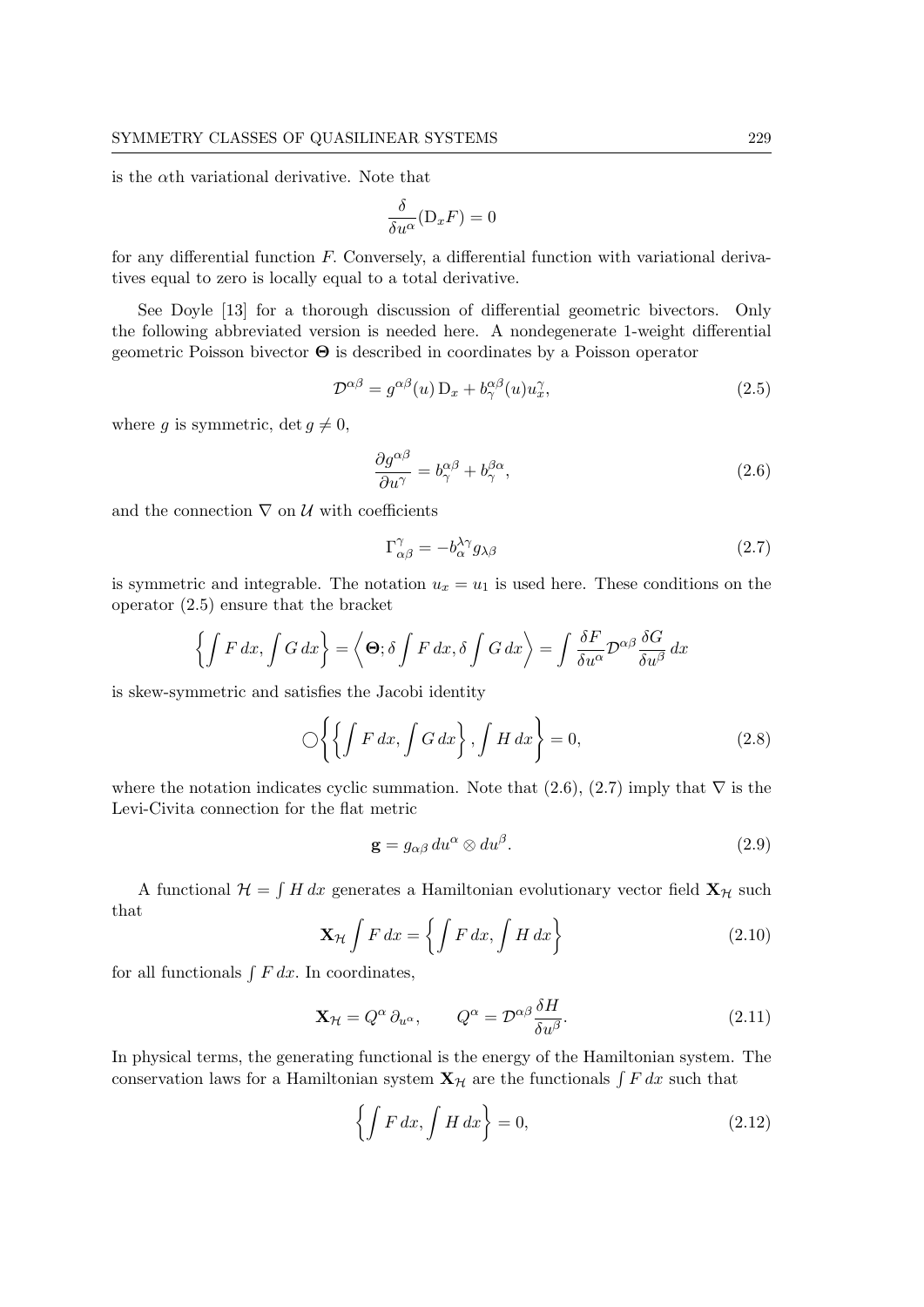because of (2.10). For example  $\int H dx$  is a conservation law for  $\mathbf{X}_{H}$ , i.e., the energy of a Hamiltonian system is conserved. The Jacobi identity (2.8) implies that the map

$$
\mathcal{H} \longmapsto -\mathbf{X}_{\mathcal{H}}
$$

is a Lie algebra homomorphism from the space of functionals to the space of evolutionary vector fields. Hence if  $\mathcal{F} = \int F dx$  satisfies (2.12) then

$$
[\mathbf{X}_{\mathcal{F}}, \mathbf{X}_{\mathcal{H}}] = 0,
$$

so that the conservation laws for a Hamiltonian system generate symmetries of the system.

A functional F is a Casimir of the bivector if  $X_{\mathcal{F}} = 0$ , in which case F is a conservation law for any Hamiltonian system. The densities of the Casimirs of the Poisson bivector Θ described in coordinates by the operator (2.5) are the exponential coordinates of the flat metric (2.9) (modulo total derivatives). These are called *Darboux* coordinates for  $\Theta$ , because Θ is described in these coordinates by the constant coefficient Poisson operator

$$
\mathcal{D}=\varepsilon\,\mathrm{D}_x,
$$

where  $\varepsilon$  is a constant, invertible, symmetric matrix. In appropriate Darboux coordinates, the matrix  $\varepsilon$  is diagonal with diagonal entries equal to  $\pm 1$ .

### III Symmetry Classes of Quasilinear Systems

Consider a system of partial differential equations

$$
u_t^{\alpha} + A_{\beta}^{\alpha}(u)u_x^{\beta} = 0, \qquad \alpha = 1, \dots, n. \tag{3.1}
$$

It is described in field variables  $\tilde{u}^1, \ldots, \tilde{u}^n$  by the equations

$$
\tilde{u}_t^{\alpha} + \tilde{A}_{\beta}^{\alpha}(\tilde{u})\tilde{u}_x^{\beta} = 0, \qquad \tilde{A}_{\beta}^{\alpha} = \frac{\partial \tilde{u}^{\alpha}}{\partial u^{\gamma}} \frac{\partial u^{\eta}}{\partial \tilde{u}^{\beta}} A_{\eta}^{\gamma}.
$$

Hence the (1,1)-tensor

$$
\mathbf{A}=A^{\alpha}_{\beta}\;\partial_{u^{\alpha}}\otimes du^{\beta}
$$

on  $U$  is intrinsically associated with the system, which therefore has the geometric description

$$
\mathbf{u}_t + \mathbf{A}\mathbf{u}_x = 0. \tag{3.2}
$$

Systems of type  $(3.2)$  are *quasilinear*. A quasilinear system is *simple* if the characteristic polynomial of its tensor is simple, and is semisimple if the minimal polynomial of its tensor is simple.

For example, the quasilinear system associated with a Hessian tensor

$$
\mathbf{A} = -\nabla^2 H,
$$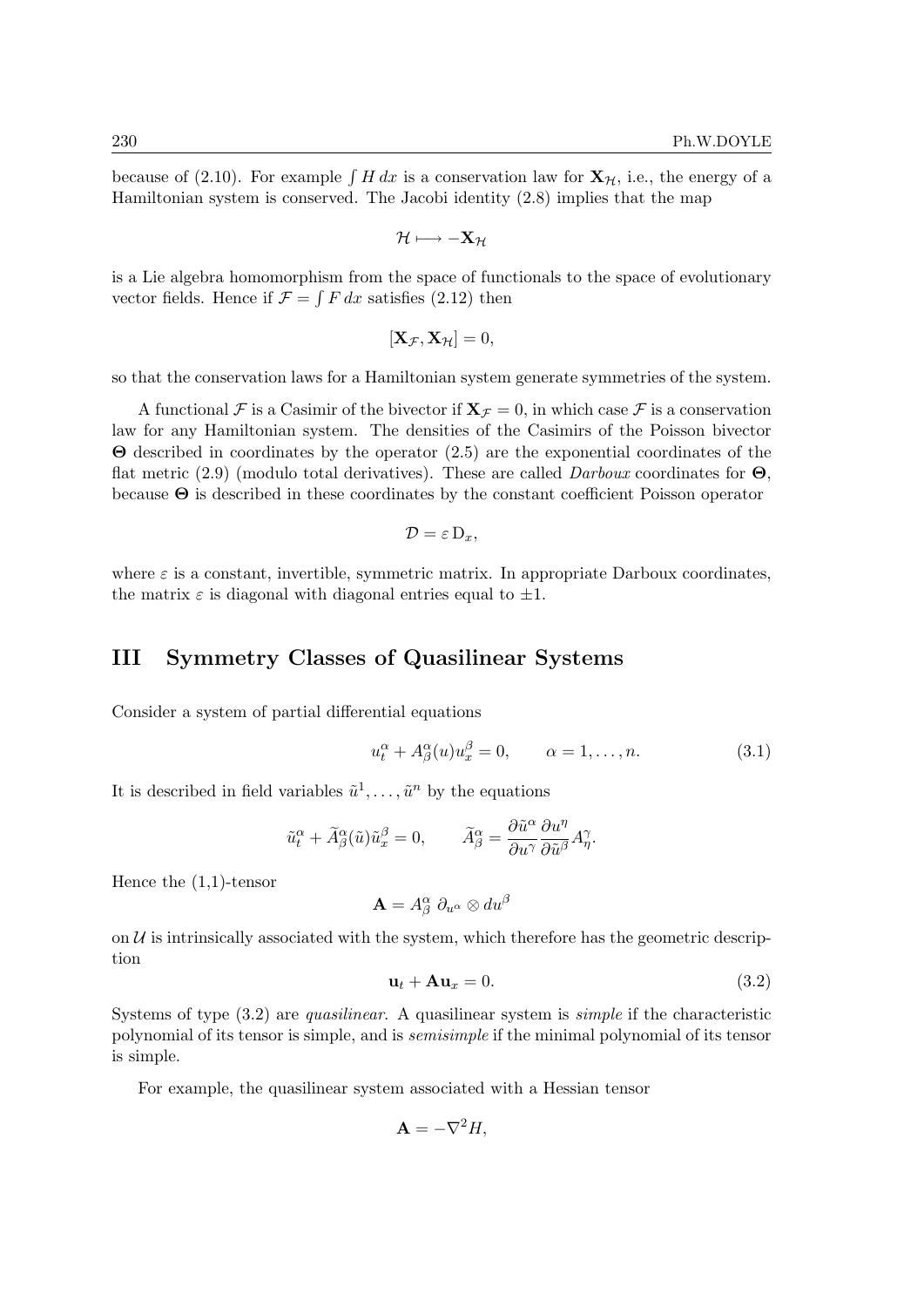where  $\nabla$  is the Levi-Civita connection of a semiRiemannian metric on U and  $H(u)$  is a function on  $\mathcal{U}$ , is

$$
\mathbf{u}_t = \nabla^2 H \, \mathbf{u}_x = \nabla \mathbf{u}_x \nabla H.
$$

This equation states that the vector which describes the instantaneous evolution of a phase  $u(x)$  is the covariant derivative of  $\nabla H$  along  $u(x)$ . A Hessian tensor is self-adjoint with respect to the relevant metric. The Hessian systems generated by a definite metric are therefore semisimple.

The evolutionary vector field which represents the quasilinear system (3.2) is

$$
\mathbf{V} = Q^{\alpha} \partial_{u^{\alpha}}, \qquad Q^{\alpha}[u] = -A^{\alpha}_{\beta}(u) u^{\beta}_{x}.
$$

A functional  $\int T dx$  is conserved along the flow of V if and only if

$$
\frac{\delta}{\delta u}(\mathbf{V}T) = 0,\tag{3.3}
$$

by (2.3), because the space of total derivatives is locally equal to the common kernel of the variational derivatives. If  $T = T(u)$  then the condition (3.3) is

$$
\frac{\partial}{\partial u^{\gamma}}(T_{,\alpha}A^{\alpha}_{\beta}) = \frac{\partial}{\partial u^{\beta}}(T_{,\alpha}A^{\alpha}_{\gamma}),
$$

which holds if and only if

$$
dT{\bf A}=dX
$$

for some function  $X(u)$ , which is then the flux associated with the conserved density T. A quasilinear system is a system of conservation laws if it has functionally independent conserved densities  $T^1(u), \ldots, T^n(u)$ . In the coordinates  $u^1 = T^1, \ldots, u^n = T^n$ , the system then has the form

$$
u_t^\alpha+X_x^\alpha=0,
$$

where  $X^1(u), \ldots, X^n(u)$  are the associated fluxes.

The Hamiltonian system (2.11) generated by the Poisson operator (2.5) and by a functional  $\int H(u) dx$  has the form (3.1), where

$$
A^{\alpha}_{\beta} = -g^{\alpha\gamma}H_{,\gamma\beta} - b^{\alpha\gamma}_{\beta}H_{,\gamma} = -g^{\alpha\gamma}(H_{,\gamma\beta} - \Gamma^{\eta}_{\gamma\beta}H_{,\eta}),
$$

i.e.,

$$
\mathbf{A} = -\nabla^2 H,
$$

where  $\nabla$  is the connection (2.7) of the flat metric (2.9). Such a system is therefore Hessian. For the duration, a quasilinear system is considered to be Hamiltonian if and only if it is Hessian with respect to a flat metric on  $\mathcal{U}$ . Fix Darboux coordinates in which the bivector is described by the operator  $\mathcal{D} = \varepsilon D_x$ , where  $\varepsilon$  is a diagonal matrix with diagonal entries  $\varepsilon_{\alpha} = \varepsilon^{\alpha} = \pm 1$ . A Hamiltonian system  $\mathbf{u}_t = \nabla^2 H \mathbf{u}_x$  is described in these coordinates by

$$
u_t^{\alpha} = (\varepsilon_{\alpha} H_{,\alpha})_x,\tag{3.4}
$$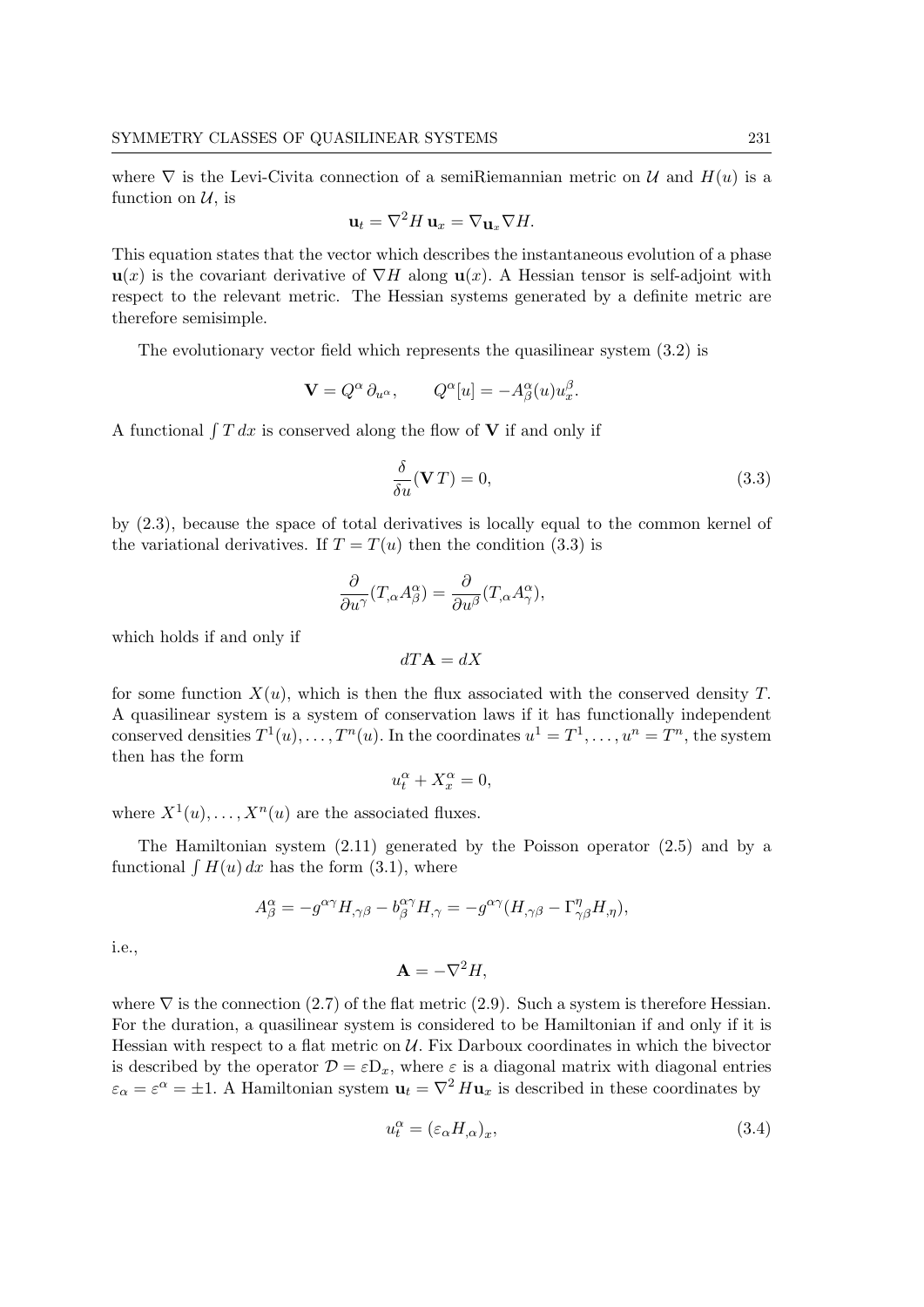hence is a system of conservation laws. The conservation laws (3.4) imply the additional conservation laws

$$
\left(\frac{1}{2}\varepsilon_{\alpha}(u^{\alpha})^2\right)_t = (u^{\alpha}H_{,\alpha} - H)_x,\tag{3.5}
$$

and

$$
H_t = \left(\frac{1}{2}\varepsilon^{\alpha}(H_{,\alpha})^2\right)_x.
$$
\n(3.6)

The Hamiltonian system generated by the density  $T(u) = \varepsilon_\alpha(u^\alpha)^2/2$  of the conservation law (3.5) is the translation generator  $\mathbf{u}_t = \mathbf{u}_x$ , which is a symmetry of  $\mathbf{u}_t = \nabla^2 H \mathbf{u}_x$ , because the latter is independent of x. The conservation law  $(3.6)$  asserts that the integral of the density  $H$  is conserved along its own Hamiltonian flow.

The symmetries of  $V$  are the evolutionary vector fields

$$
\mathbf{W}=R^\alpha\,\partial_{u^\alpha}
$$

such that

$$
\mathbf{V} \, R^{\alpha} = \mathbf{W} \, Q^{\alpha}.
$$
 (3.7)

For example, if  $R^{\alpha} = R^{\alpha}(u)$  then W is simply a vector field on U, and is a symmetry of V if and only if

$$
L_{\mathbf{W}}\mathbf{A}=0,
$$

where  $L_{\mathbf{W}}$  is the Lie derivative. Hence there are coordinates in which the matrix representation of A is constant if and only if there is a basis of commuting vector fields  $\mathbf{W}_1, \ldots, \mathbf{W}_n$  such that

$$
L_{\mathbf{W}_1} \mathbf{A} = \cdots = L_{\mathbf{W}_n} \mathbf{A} = 0,
$$

i.e.,  $(3.2)$  has a linear coordinate representation if and only if it has an *n*-dimensional abelian algebra of zeroth order symmetries. If

$$
\mathbf{W} = R^{\alpha} \partial_{u^{\alpha}}, \quad R^{\alpha}[u] = -B^{\alpha}_{\beta}(u) u^{\beta}_{x}
$$

is the evolutionary vector field of a second quasilinear system defined by a  $(1,1)$ -tensor **B** then the symmetry conditions (3.7) are

$$
A^{\alpha}_{\gamma} B^{\gamma}_{\beta} = B^{\alpha}_{\gamma} A^{\gamma}_{\beta} \tag{3.8}
$$

and

$$
\left(\frac{\partial A^{\alpha}_{\beta}}{\partial u^{\eta}} - \frac{\partial A^{\alpha}_{\eta}}{\partial u^{\beta}}\right)B^{\eta}_{\gamma} + \left(\frac{\partial A^{\alpha}_{\gamma}}{\partial u^{\eta}} - \frac{\partial A^{\alpha}_{\eta}}{\partial u^{\gamma}}\right)B^{\eta}_{\beta} = \left(\frac{\partial B^{\alpha}_{\beta}}{\partial u^{\eta}} - \frac{\partial B^{\alpha}_{\eta}}{\partial u^{\beta}}\right)A^{\eta}_{\gamma} + \left(\frac{\partial B^{\alpha}_{\gamma}}{\partial u^{\eta}} - \frac{\partial B^{\alpha}_{\eta}}{\partial u^{\gamma}}\right)A^{\eta}_{\beta}.
$$
\n(3.9)

Note that  $(3.8)$  holds if and only if the tensors **A** and **B** commute.

Theorem 3.1 was proved by Verosky [3].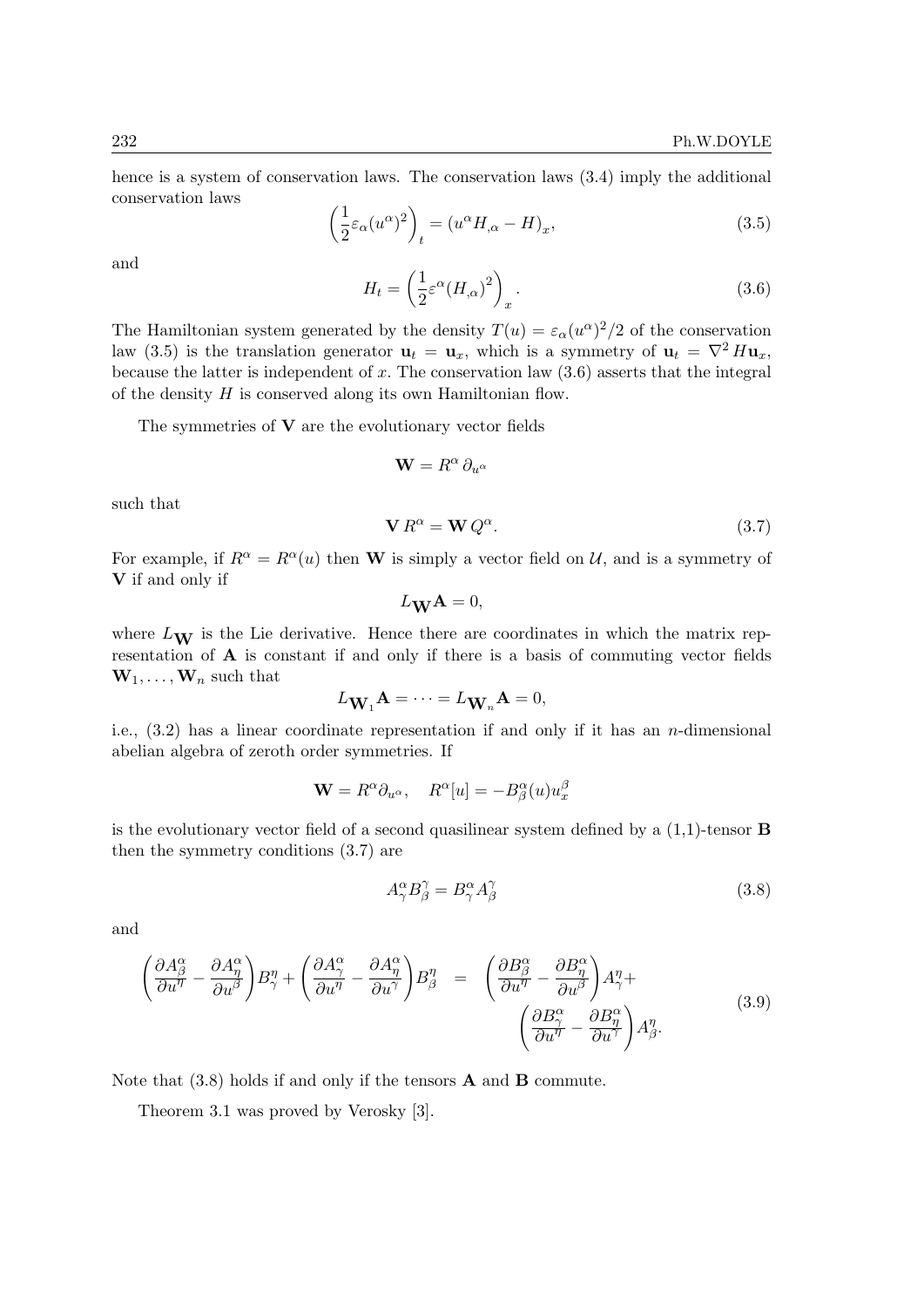Theorem 3.1 Two systems of conservation laws

$$
u_t^{\alpha} + X_x^{\alpha} = 0, \quad u_t^{\alpha} + Y_x^{\alpha} = 0
$$

are symmetries if and only if their tensors commute.

P r o o f The tensors of these systems are described in the given coordinates by the matrices

$$
A^\alpha_\beta = \frac{\partial X^\alpha}{\partial u^\beta}, \qquad B^\alpha_\beta = \frac{\partial Y^\alpha}{\partial u^\beta},
$$

hence  $(3.9)$  holds.  $\Box$ 

Corollary Two Hamiltonian quasilinear systems generated by the same nondegenerate 1-weight Poisson bivector are symmetries if and only if their tensors commute.

P r o o f These are systems of conservation laws in Darboux coordinates for the bivector.  $\Box$ 

A quasilinear symmetry of a simple system is semisimple, and the tensors of the symmetries of a simple system commute with one another. Theorem 3.2 partitions the family of simple systems into symmetry classes, Theorem 3.3 proves that the systems of a symmetry class have the same zeroth order conserved densities, and Theorem 3.4 proves that the systems of a symmetry class have the same Hamiltonian structure.

**Theorem 3.2** Symmetry is an equivalence relation on the family of simple systems.

**P** r o o f Fix a simple system  $\mathbf{u}_t + \mathbf{A}\mathbf{u}_x = 0$ . Locally, there are distinct smooth complex functions  $\lambda_1, \ldots, \lambda_n$  and nonzero complex vector fields  $\mathbf{X}_1, \ldots, \mathbf{X}_n$  such that

$$
\mathbf{A}\mathbf{X}_{\alpha}=\lambda_{\alpha}\mathbf{X}_{\alpha}.
$$

In coordinates,

$$
\mathbf{X}_{\alpha} = U_{\alpha}^{\beta} \partial_{u^{\beta}},\tag{3.10}
$$

where  $U(u)$  is an invertible complex matrix. If A is the matrix representation of A in these coordinates then

$$
A = U\lambda U^{-1},\tag{3.11}
$$

where  $\lambda$  is the diagonal matrix with diagonal entries  $\lambda_1, \ldots, \lambda_n$ . The structure functions of the complex frame  $X_1, \ldots, X_n$  are defined by

$$
[\mathbf{X}_{\alpha},\mathbf{X}_{\beta}]=c_{\alpha\beta}^{\gamma}\mathbf{X}_{\gamma},
$$

or

$$
c^{\gamma}_{\alpha\beta} = (\mathbf{X}_{\alpha}U^{\eta}_{\beta} - \mathbf{X}_{\beta}U^{\eta}_{\alpha})U^{-1}{}^{\gamma}_{\eta}.
$$
\n(3.12)

If the simple system  $\mathbf{u}_t + \mathbf{B}\mathbf{u}_x = 0$  is a symmetry of  $\mathbf{u}_t + \mathbf{A}\mathbf{u}_x = 0$  then there are distinct functions  $\mu_1, \ldots, \mu_n$  such that

$$
\mathbf{B}\mathbf{X}_{\alpha} = \mu_{\alpha}\mathbf{X}_{\alpha},
$$
  

$$
B = U\mu U^{-1},
$$
 (3.13)

or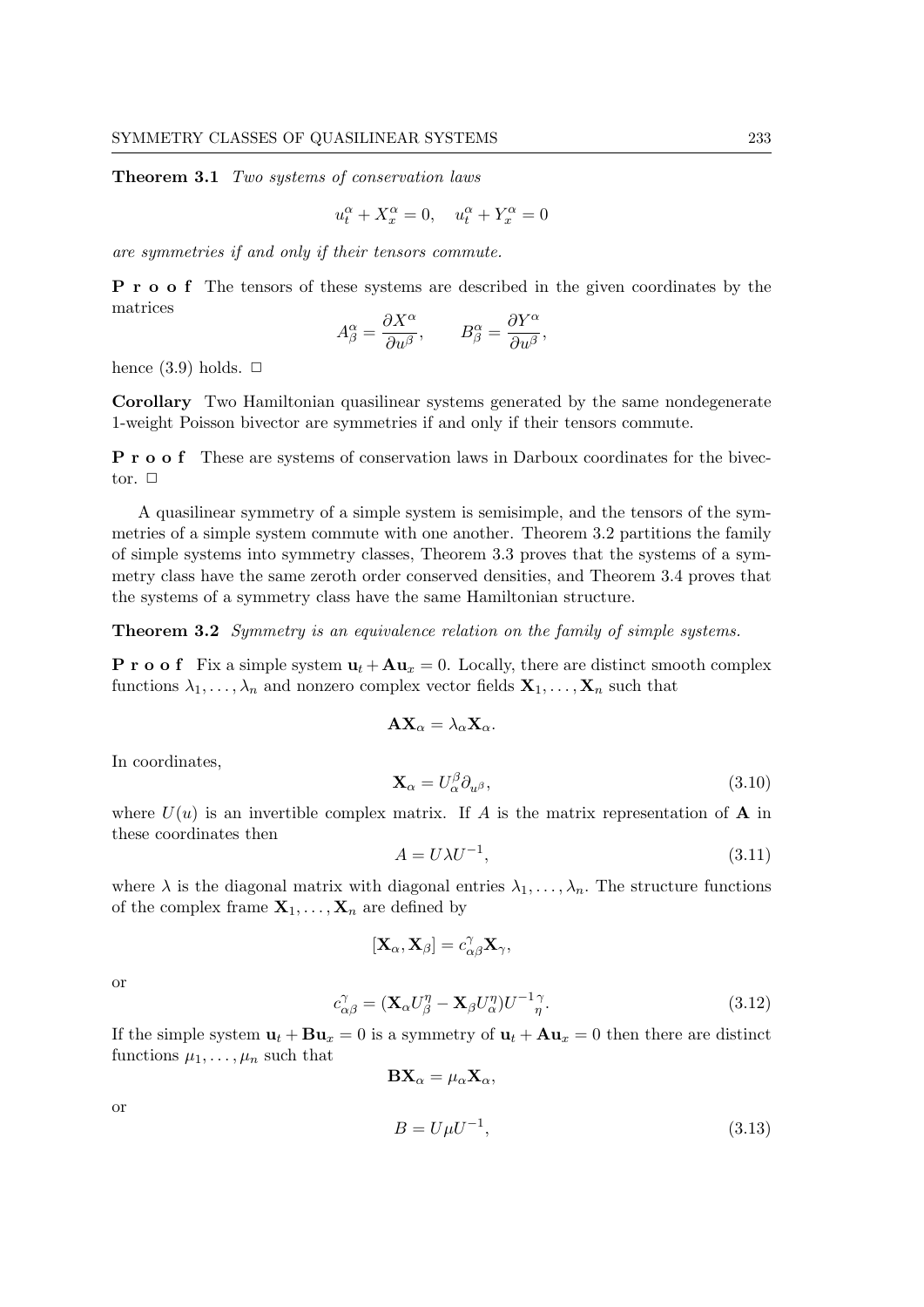where  $B(u)$  is the matrix representation of **B** and  $\mu$  is the diagonal matrix with diagonal entries  $\mu_1, \ldots, \mu_n$ . The quantity

$$
\left\{\left(\frac{\partial A_{\xi}^{\zeta}}{\partial u^{\eta}}-\frac{\partial A_{\eta}^{\zeta}}{\partial u^{\xi}}\right)B_{\upsilon}^{\eta}+\left(\frac{\partial A_{\upsilon}^{\zeta}}{\partial u^{\eta}}-\frac{\partial A_{\eta}^{\zeta}}{\partial u^{\upsilon}}\right)B_{\xi}^{\eta}\right\}U_{\alpha}^{\xi}U_{\beta}^{\upsilon}U^{-1}\zeta
$$

is equal to

$$
(\mu_{\alpha}-\mu_{\beta})\Big\{\mathbf{X}_{\alpha}\lambda_{\beta}^{\gamma}-\mathbf{X}_{\beta}\lambda_{\alpha}^{\gamma}+\lambda_{\eta}^{\gamma}c_{\beta\alpha}^{\eta}+(\lambda_{\beta}\mathbf{X}_{\alpha}U_{\beta}^{\eta}-\lambda_{\alpha}\mathbf{X}_{\beta}U_{\alpha}^{\eta})U^{-1}\frac{\gamma}{\eta}\Big\},\,
$$

using  $(3.10)$ – $(3.13)$ . The conditions  $(3.9)$  are therefore equivalent to

$$
(\mu_{\alpha} - \mu_{\beta}) \Big\{ \mathbf{X}_{\alpha} \lambda_{\beta}^{\gamma} - \mathbf{X}_{\beta} \lambda_{\alpha}^{\gamma} \Big\} - (\lambda_{\alpha} - \lambda_{\beta}) \Big\{ \mathbf{X}_{\alpha} \mu_{\beta}^{\gamma} - \mathbf{X}_{\beta} \mu_{\alpha}^{\gamma} \Big\} =
$$

$$
\Big\{ (\mu_{\alpha} - \mu_{\beta}) (\lambda_{\gamma} - \lambda_{\beta}) - (\lambda_{\alpha} - \lambda_{\beta}) (\mu_{\gamma} - \mu_{\beta}) \Big\} c_{\alpha \beta}^{\gamma},
$$

or

$$
\frac{\mathbf{X}_{\beta}\lambda_{\alpha}}{\lambda_{\alpha}-\lambda_{\beta}} = \frac{\mathbf{X}_{\beta}\mu_{\alpha}}{\mu_{\alpha}-\mu_{\beta}}, \qquad \alpha \neq \beta \tag{3.14}
$$

and

$$
\frac{\lambda_{\gamma} - \lambda_{\beta}}{\lambda_{\alpha} - \lambda_{\beta}} c^{\gamma}_{\alpha\beta} = \frac{\mu_{\gamma} - \mu_{\beta}}{\mu_{\alpha} - \mu_{\beta}} c^{\gamma}_{\alpha\beta}, \qquad \alpha, \beta, \gamma \text{ distinct.}
$$
\n(3.15)

Therefore the conditions (3.8), (3.9) define a transitive relation on the family of simple systems.  $\Box$ 

The equivalence classes of simple systems are symmetry classes. Note that the distributions  $\langle \mathbf{X}_{\alpha}, \mathbf{X}_{\beta} \rangle$  are involutive if and only if  $c_{\alpha\beta}^{\gamma} = 0$  for  $\gamma \neq \alpha, \beta$ , in which case (3.15) is vacuous, e.g. if  $n = 2$ . Theorem 3.3 was proved by Serre [9].

Theorem 3.3 The systems in a symmetry class have the same zeroth order conserved densities.

**P** r **o o** f A regular zeroth order conserved density of  $\mathbf{u}_t + \mathbf{A}\mathbf{u}_x = 0$  can be used as a coordinate. The coordinate function  $u^1$  is a conserved density if and only if

$$
\frac{\partial A^1_{\alpha}}{\partial u^{\beta}} = \frac{\partial A^1_{\beta}}{\partial u^{\alpha}}.
$$

If  $\mathbf{u}_t + \mathbf{B} \mathbf{u}_x = 0$  is a symmetry then (3.9) implies

$$
CA = AtC,
$$
\n(3.16)

where  $C$  is the skew-symmetric matrix with entries

$$
C_{\alpha\beta}=\frac{\partial B^1_{\alpha}}{\partial u^{\beta}}-\frac{\partial B^1_{\beta}}{\partial u^{\alpha}}.
$$

If  $\mathbf{u}_t + \mathbf{A}\mathbf{u}_x = 0$  is simple then there is an invertible complex matrix U such that

$$
U^{-1}AU = \lambda,
$$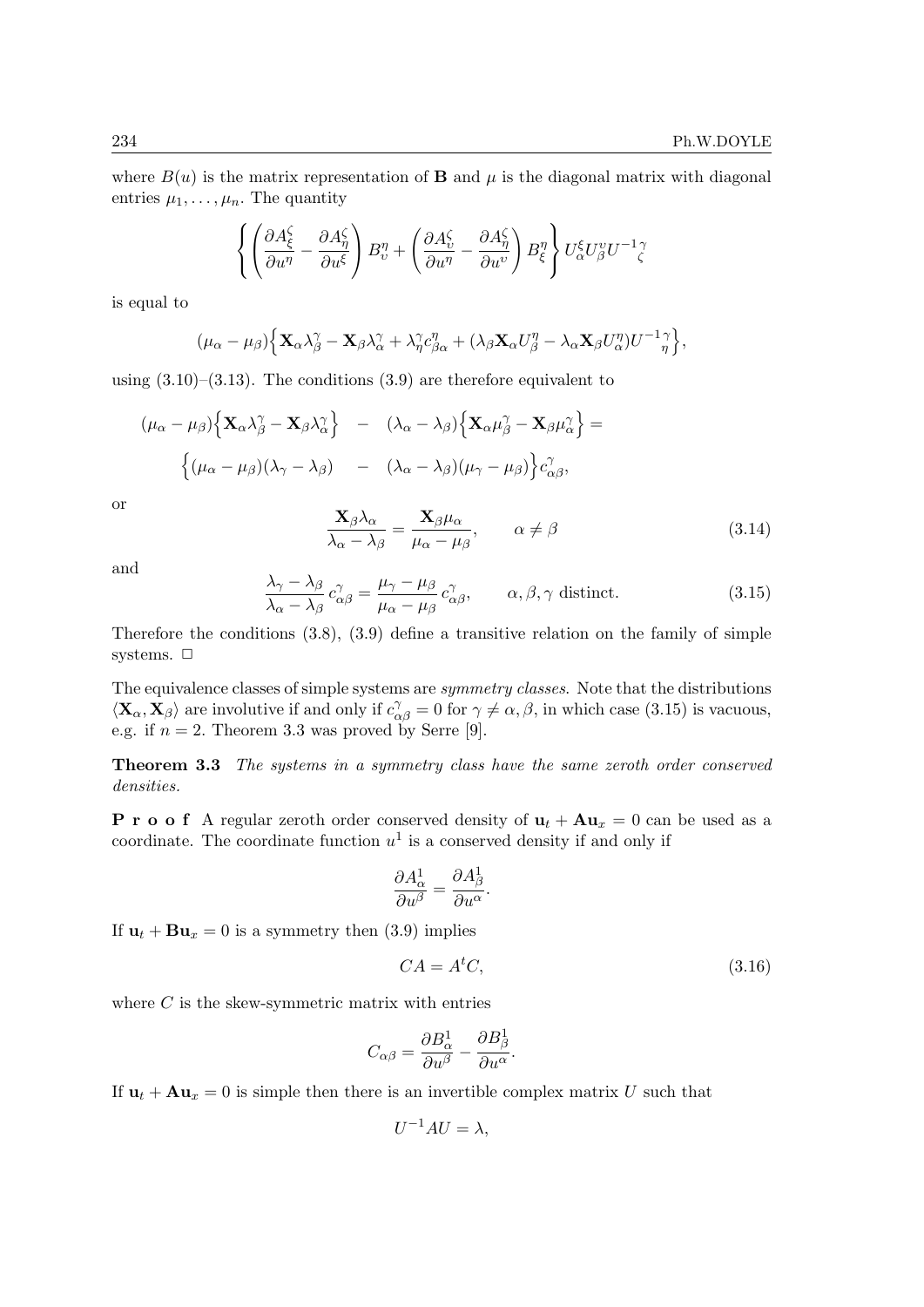where  $\lambda$  is a diagonal matrix with distinct diagonal entries. Condition (3.16) is equivalent to

$$
U^tCAU = U^tA^tCU,
$$

or

$$
UtCUU-1AU = UtAtU-tUtCU,
$$

or

$$
U^tCU\lambda = \lambda U^tCU,
$$

from which it follows that  $U<sup>t</sup>CU$  is diagonal. Combining this with

$$
(U^tCU)^t = U^tC^tU = -U^tCU
$$

proves  $C = 0$ , i.e.,

$$
\frac{\partial B^1_{\alpha}}{\partial u^{\beta}} = \frac{\partial B^1_{\beta}}{\partial u^{\alpha}}. \quad \Box
$$

Note that the argument does not require the symmetry  $\mathbf{u}_t + \mathbf{B}\mathbf{u}_x = 0$  to be simple. See Verosky [3] for generalizations of Theorems 3.2 and 3.3 in the case  $n = 2$ .

Theorem 3.4 The systems in a symmetry class have the same Hamiltonian structure. A symmetry class is Hamiltonian with respect to a 1-weight Poisson bivector  $\Theta$  with metric  $g$ if and only if the Casimirs of  $\Theta$  are conserved densities for the class, and the characteristic spaces of the class are orthogonal with respect to **g**.

P r o o f Assume that the Casimirs of Θ are conserved densities for a semisimple system  $u_t + Au_x = 0$ , and that the characteristic spaces of **A** are orthogonal. If the system is simple then a symmetry  $\mathbf{u}_t + \mathbf{B}\mathbf{u}_x = 0$  is semisimple, the Casimirs of  $\Theta$  are conserved densities for  $\mathbf{u}_t + \mathbf{B}\mathbf{u}_x = 0$ , and the characteristic spaces of **B** are orthogonal. The bivector is described in appropriate Darboux coordinates by the operator  $\mathcal{D} = \varepsilon D_x$ , where  $\varepsilon$  is a diagonal matrix with diagonal entries  $\varepsilon_{\alpha} = \varepsilon^{\alpha} = \pm 1$ . The matrix representation of **A** in these coordinates is

$$
A^{\alpha}_{\beta}=X^{\alpha}_{\ ,\beta}
$$

for some functions  $X^1(u), \ldots, X^n(u)$ , because Darboux coordinates are Casimirs. The assumptions of semisimplicity and orthogonality imply that there is a complex matrix U such that

$$
U^t\varepsilon U=I
$$

and

$$
A = U\lambda U^{-1},
$$

where  $\lambda$  is diagonal. Hence  $\varepsilon A = \varepsilon U \lambda U^t \varepsilon$  is symmetric, i.e.,

$$
(\varepsilon^{\alpha} X^{\alpha})_{,\beta} = (\varepsilon^{\beta} X^{\beta})_{,\alpha},
$$

so that

$$
\varepsilon^{\alpha} X^{\alpha} = -H_{,\alpha}
$$

for some function  $H(u)$ . Therefore

$$
A^{\alpha}_{\beta} = -\varepsilon_{\alpha} H_{,\alpha\beta},
$$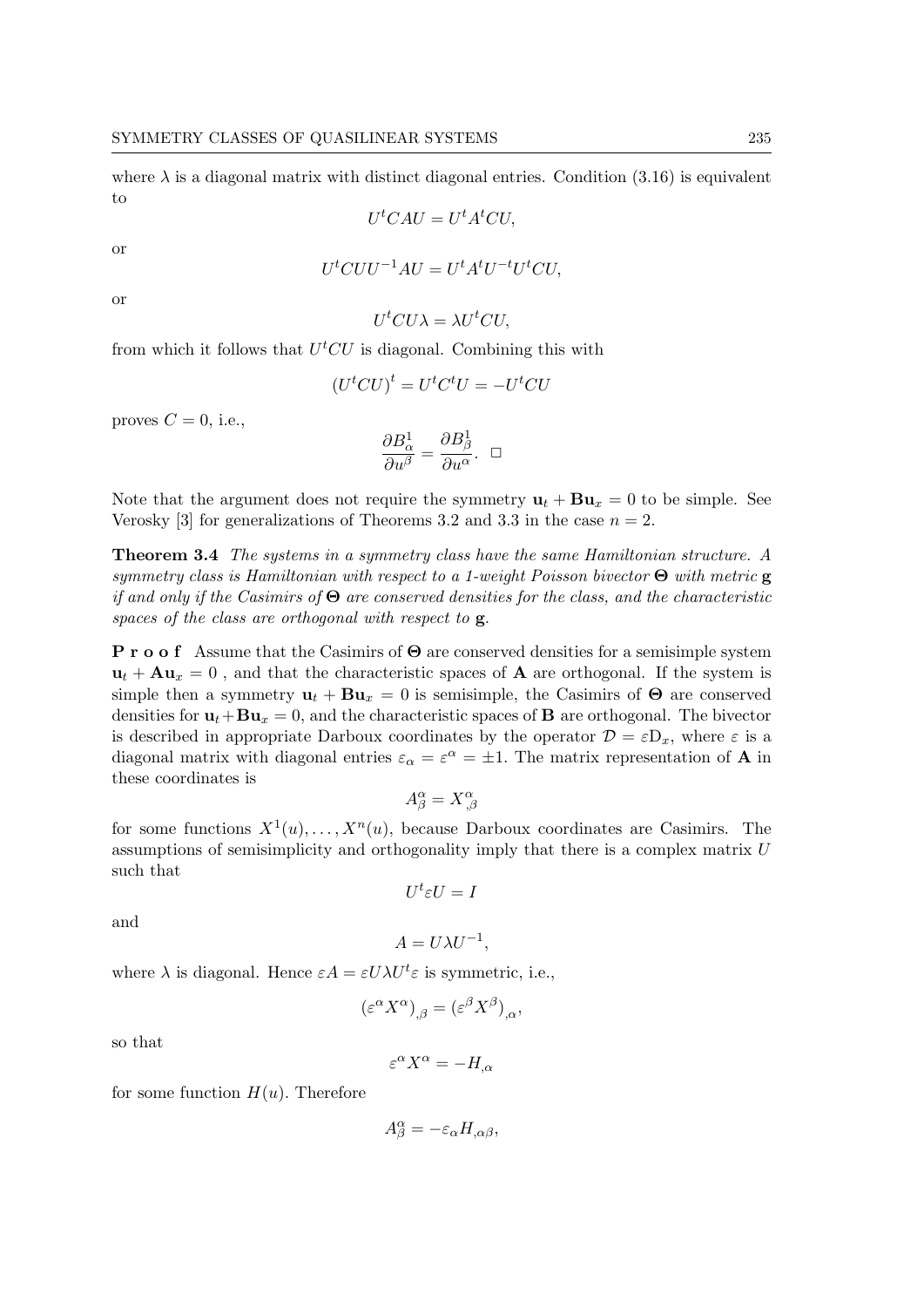proving that  $\mathbf{u}_t + \mathbf{A}\mathbf{u}_x = 0$  is Hamiltonian with respect to the bivector  $\Theta$ . If the system is simple then the same argument proves that a symmetry  $\mathbf{u}_t + \mathbf{B} \mathbf{u}_x = 0$  is also Hamiltonian. Conversely, the Casimirs of  $\Theta$  are conserved densities for a Hamiltonian system  $\mathbf{u}_t + \mathbf{A}\mathbf{u}_x =$ 0, and  $\bf{A}$  is Hessian, hence is self-adjoint with respect to  $\bf{g}$ , so the characteristic spaces of A are orthogonal.

# IV Complete Symmetry Classes

A simple system is hyperbolic if its tensor has real characteristic values, which are then smooth functions on  $U$ , called the *characteristic speeds* of the system. The characteristic spaces of the tensor form a basis of 1-dimensional *characteristic distributions* on  $U$ . Conversely, fix distinct real functions  $\lambda_1, \ldots, \lambda_n$ , and independent distributions  $\Delta_1, \ldots, \Delta_n$ . If  $\mathbf{X}_{\alpha}$  is a basis for  $\Delta_{\alpha}$  and  $\mathbf{\Xi}^1, \ldots, \mathbf{\Xi}^n$  are the dual 1-forms then

$$
\mathbf{A}=\sum_{\alpha}\lambda_{\alpha}\,\mathbf{X}_{\alpha}\otimes\mathbf{\Xi}^{\alpha}
$$

is a  $(1,1)$ -tensor. Note that **A** thus defined is independent of the choice of basis, and that the system  $\mathbf{u}_t + \mathbf{A}\mathbf{u}_x = 0$  is hyperbolic, with characteristic speeds  $\lambda_1, \ldots, \lambda_n$  and characteristic distributions  $\Delta_1, \ldots, \Delta_n$ . The symmetry forms

$$
\Omega^{\alpha} = \sum_{\beta \neq \alpha} \frac{\mathbf{X}_{\beta} \lambda_{\alpha}}{\lambda_{\alpha} - \lambda_{\beta}} \Xi^{\beta}
$$
(4.1)

are independent of the choice of basis, hence are intrinsically associated with the system. Any simple symmetry of a hyperbolic system is also hyperbolic, and the two systems have the same characteristic distributions. Moreover, hyperbolic systems which are symmetries of one another have the same symmetry forms, by (3.14), so that a single set of symmetry forms (4.1) is assigned to each hyperbolic class. A hyperbolic symmetry class is nondegenerate if its symmetry forms are independent, in which case they constitute the *symmetry* coframe of the class. The characteristic distributions of a nondegenerate symmetry class are determined by its symmetry coframe.

The simplest hyperbolic systems are those which can be diagonalized. A Riemann *invariant* for the system  $\mathbf{u}_t + \mathbf{A}\mathbf{u}_x = 0$  is a real function  $r(u)$  such that

$$
dr\mathbf{A} = \lambda dr
$$

for some function  $\lambda(u)$ . If  $\mathbf{u}(x,t)$  is a solution, and  $(x(t), t)$  is an integral curve of the vector field

$$
\partial_t - \lambda(\mathbf{u}(x,t))\partial_x
$$

in the  $x, t$  plane then

$$
\frac{d}{dt}r\left(\mathbf{u}(x(t),t)\right) = 0.
$$

In this sense, a Riemann invariant is a constant of the motion. A quasilinear system is diagonalizable if the matrix of its tensor is diagonal in some coordinates, which are then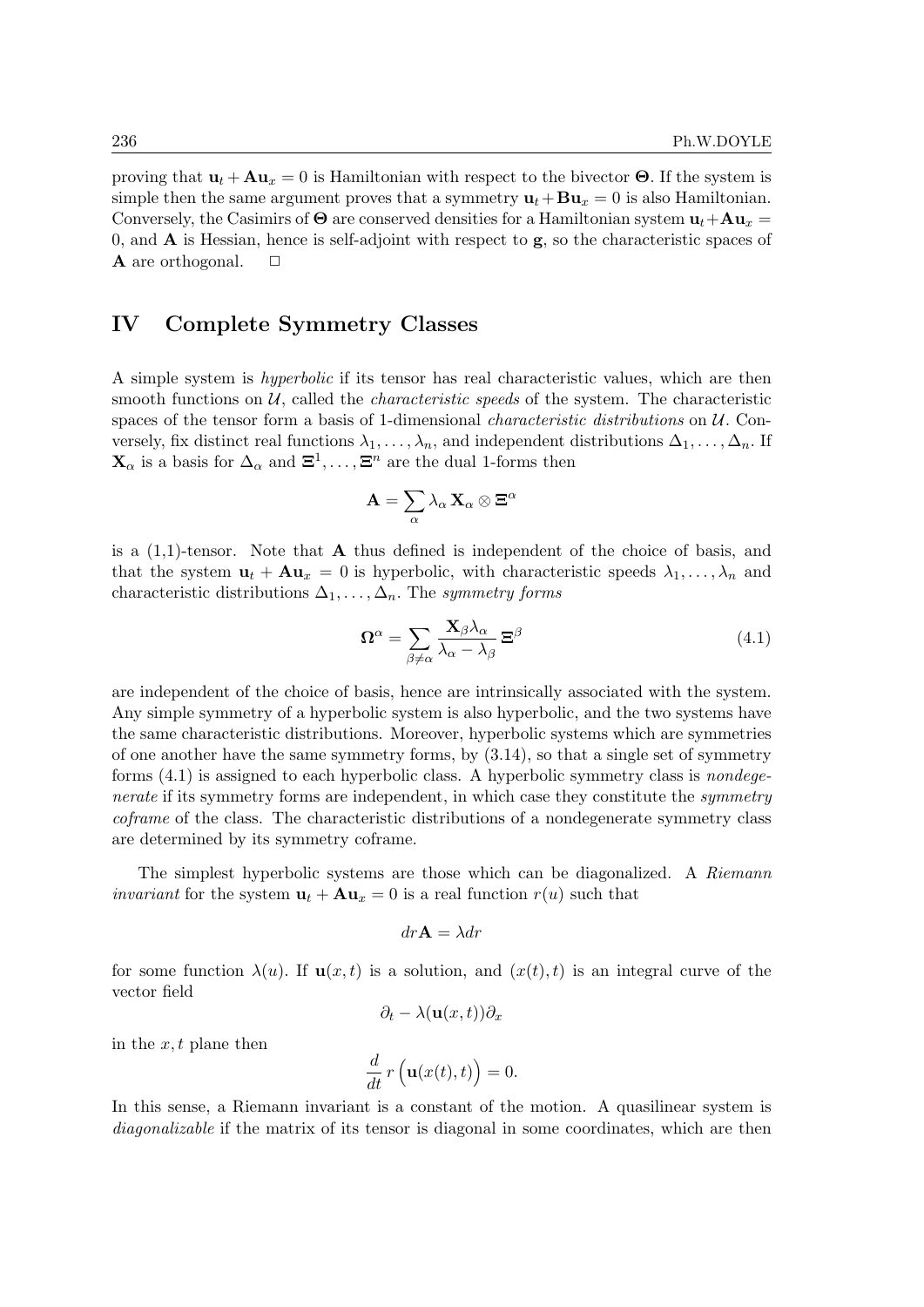Riemann invariants of the system. Conversely, a complete set of functionally independent Riemann invariants can be used as coordinates, in which the system is diagonal. Coordinates which diagonalize a system are called Riemann coordinates. Throughout the discussion, the symbols  $r^1, \ldots, r^n$  will be used exclusively to denote Riemann coordinates. If  $\Delta_1, \ldots, \Delta_n$  are the characteristic distributions of a hyperbolic system then the 1-codimensional distribution

$$
\Delta_1 \oplus \cdots \oplus \widehat{\Delta}_\alpha \oplus \cdots \oplus \Delta_n
$$

is involutive if and only if it is locally the kernel of the differential of a Riemann invariant. This implies that the system is diagonalizable if and only if the distributions  $\Delta_{\alpha} + \Delta_{\beta}$ are involutive for all  $\alpha, \beta$ . This condition is trivially satisfied if  $n = 2$ , so 2-component hyperbolic systems are always diagonalizable. A symmetry of a simple diagonalizable system is also diagonalizable, and the two systems have the same Riemann coordinates.

Theorem 4.1 Simple diagonalizable systems are symmetries if and only if they have the same characteristic distributions and the same symmetry forms.

**P** r **o o** f Compare (4.1) with (3.14), and recall that the conditions (3.15) are vacuous if the distributions  $\langle \mathbf{X}_{\alpha}, \mathbf{X}_{\beta} \rangle$  are involutive.  $\Box$ 

The symmetry forms of a diagonalizable symmetry class have Riemann coordinate description

$$
\Omega^{\alpha} = \sum_{\beta \neq \alpha} a_{\alpha\beta}(r) dr^{\beta}.
$$
\n(4.2)

If the class is nondegenerate then the structure equations of the coframe  $\Omega$  are

$$
d\,\Omega^{\alpha}=-\frac{1}{2}c^{\alpha}_{\beta\gamma}\,\Omega^{\beta}\wedge\Omega^{\gamma},
$$

where the functions  $c_{\beta\gamma}^{\alpha}$  can be described in terms of the functions  $a_{\alpha\beta}$ . If  $\mathbf{Z}_1, \ldots, \mathbf{Z}_n$  are the vector fields dual to  $\Omega^1, \ldots, \Omega^n$  then

$$
[\mathbf{Z}_{\alpha},\mathbf{Z}_{\beta}]=c_{\alpha\beta}^{\gamma}\,\mathbf{Z}_{\gamma}.
$$

The invariants

$$
\mathbf{Z}_{\alpha_1} \circ \cdots \circ \mathbf{Z}_{\alpha_k} \, c^{\alpha}_{\beta \gamma}
$$

give a generic characterization of the frame [14]. A nondegenerate diagonalizable symmetry class is completely characterized by its symmetry coframe, so it is reasonable to suppose that the invariants have some relation to the systems in the class. This idea is explored in Section VI for the case  $n = 2$ .

The class with symmetry forms (4.2) consists of the simple systems

$$
r_t^1 + \lambda_1 r_x^1 = 0, \dots, r_t^n + \lambda_n r_x^n = 0
$$

defined by the solutions  $\lambda_1(r), \ldots, \lambda_n(r)$  of the linear system of partial differential equations

$$
\lambda_{\alpha,\beta} = a_{\alpha\beta}(r)(\lambda_{\alpha} - \lambda_{\beta}), \qquad \alpha \neq \beta. \tag{4.3}
$$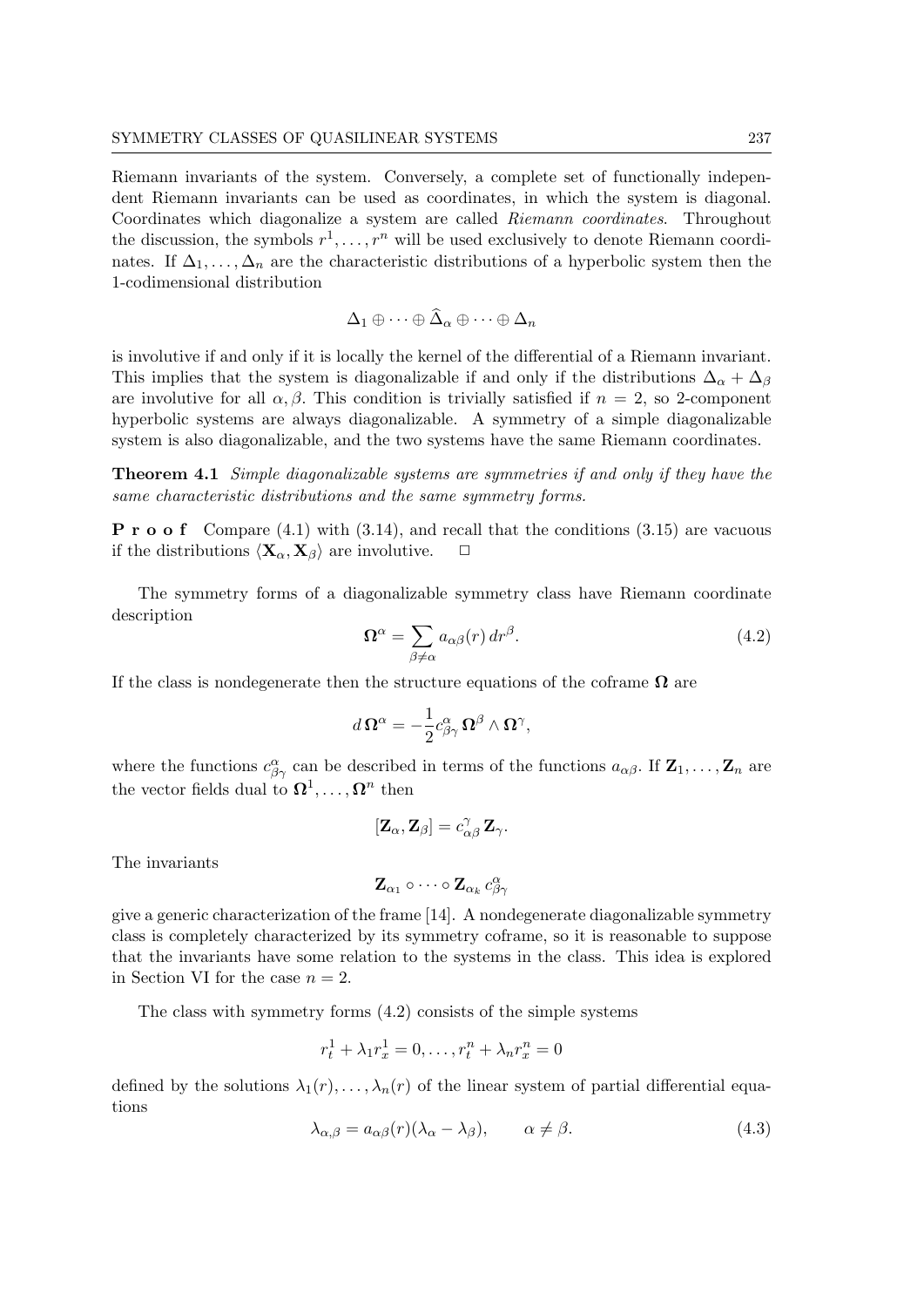The compatibility conditions of (4.3) are

$$
a_{\alpha\beta,\gamma} = a_{\alpha\beta}a_{\alpha\gamma} - a_{\alpha\beta}a_{\beta\gamma} - a_{\alpha\gamma}a_{\gamma\beta}, \qquad \alpha, \beta, \gamma \text{ distinct.} \tag{4.4}
$$

Serre [9] proves that the solution space of a compatible system (4.3) is parametrized by  $n$  arbitrary functions of a single variable, and that the family of compatible systems is parametrized by  $n^2 - n$  arbitrary functions of two variables. If (4.4) holds then

$$
a_{\alpha\beta,\gamma} = a_{\alpha\gamma,\beta}, \qquad \beta,\gamma \neq \alpha,\tag{4.5}
$$

and if (4.5) holds, where

$$
a_{\alpha\beta} = \frac{\lambda_{\alpha,\beta}}{\lambda_{\alpha} - \lambda_{\beta}},
$$

then direct calculation proves (4.4).

Proposition Fix a diagonalizable symmetry class with characteristic distributions  $\Delta_1,\ldots,\Delta_n$  and symmetry forms  $\mathbf{\Omega}^1,\ldots,\mathbf{\Omega}^n$ . Denote the dual distributions by  $\Delta^1,\ldots,\Delta^n$ . The defining equations for the class are compatible if and only if

$$
d\Omega^{\alpha} \equiv 0 \text{ mod } \Delta^{\alpha}.
$$
 (4.6)

P r o o f In Riemann coordinates the symmetry forms are (4.2), and the conditions (4.6) are equivalent to

$$
dr^{\alpha} \wedge d\Omega^{\alpha} = 0,
$$

or

$$
\sum_{\beta,\gamma} a_{\alpha\beta,\gamma} \, dr^{\alpha} \wedge dr^{\beta} \wedge dr^{\gamma} = 0,
$$

or

$$
a_{\alpha\beta,\gamma} = a_{\alpha\gamma,\beta}. \quad \Box
$$

A diagonalizable symmetry class is complete if its symmetry forms satisfy (4.6). All hyperbolic symmetry classes are complete in the case  $n = 2$ . If **A** is the tensor of a system in the class defined by (4.3) then the condition

 $d(dT{\bf A})=0$ 

which defines the zeroth order conserved densities  $T(r)$  is

$$
T_{,\alpha\beta} + a_{\alpha\beta}T_{,\alpha} + a_{\beta\alpha}T_{,\beta} = 0. \tag{4.7}
$$

Note that these equations depend only on the functions  $a_{\alpha\beta}$ , so the systems in the class have the same zeroth order conserved densities, as proved in Theorem 3.3. The conditions (4.4) are the compatibility conditions of (4.7). Hence the equations (4.7) are compatible if and only if the symmetry class is complete. Serre [9] proves that the solution space of a compatible system  $(4.7)$  is parametrized by n arbitrary functions of a single variable.

Example 4.1 Consider a diagonalizable class with symmetry forms

$$
\Omega^{\alpha} = \sum_{\beta \neq \alpha} \frac{\partial F}{\partial r^{\beta}} dr^{\beta},\tag{4.8}
$$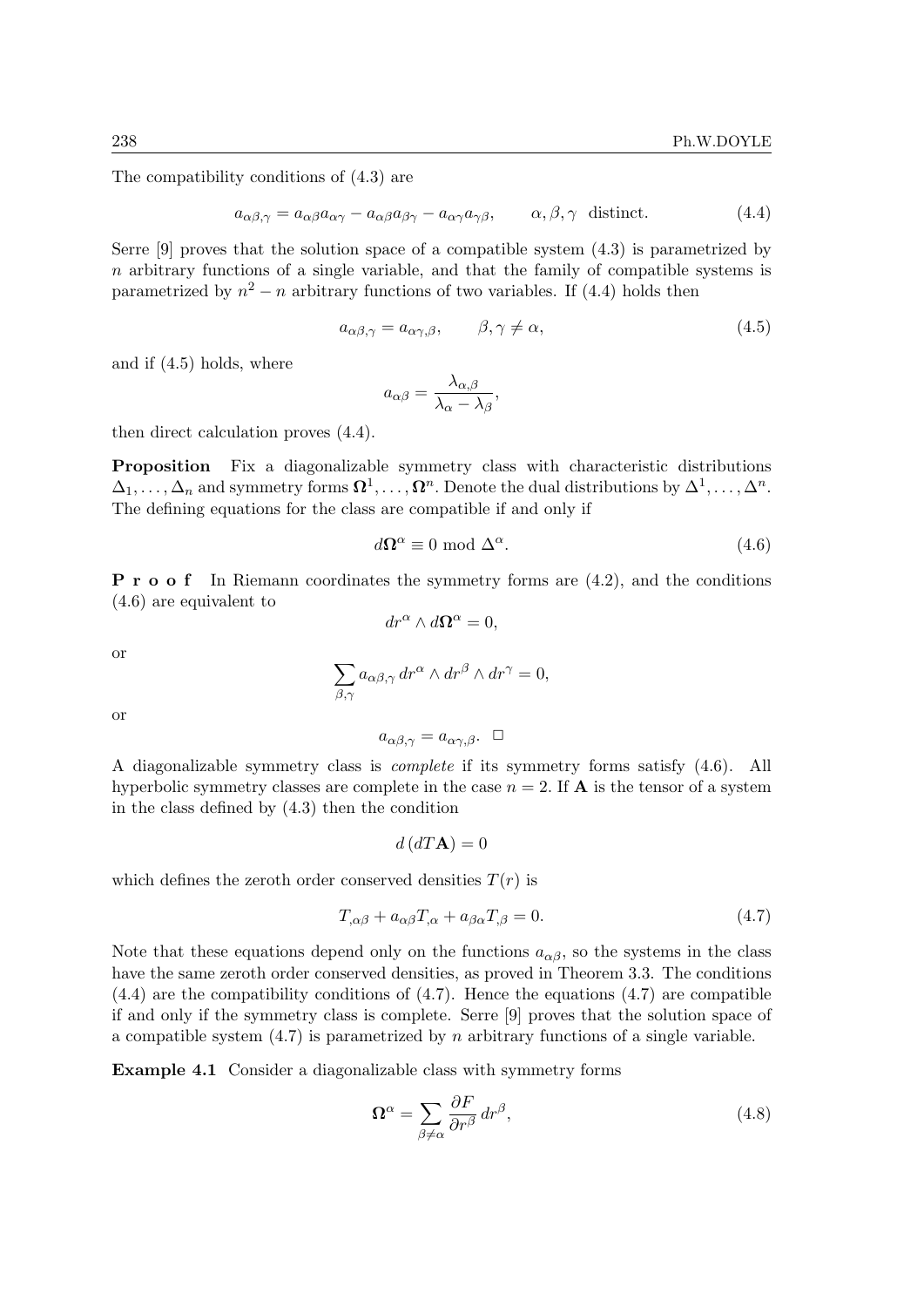where  $F(r)$  is an arbitrary function. In the case  $n = 2$ , a class is of this type if and only if

$$
d(\mathbf{\Omega}^1 + \mathbf{\Omega}^2) = 0.
$$

This case is examined in Section VI. Assume  $n \geq 3$ . The completeness condition (4.4) is then

$$
\frac{\partial^2 e^F}{\partial r^{\alpha} \partial r^{\beta}} = 0, \qquad \alpha \neq \beta,
$$

which holds if and only if

$$
F = \ln |f^1(r^1) + \dots + f^n(r^n)|
$$

for some functions  $f^1, \ldots, f^n$ . Nondegeneracy implies  $f^1', \ldots, f^{n'} \neq 0$ , so that

$$
F = \ln|\sigma|, \qquad \sigma = r^1 + \dots + r^n, \tag{4.9}
$$

in suitable Riemann coordinates. Conversely, the 1-forms (4.8) defined by the function (4.9) constitute the symmetry coframe of a nondegenerate complete symmetry class, because the coefficients

$$
a_{\alpha\beta} = \frac{1 - \delta_{\alpha\beta}}{\sigma}
$$

satisfy (4.4), and

$$
\det a = (-1)^{n-1} \frac{n-1}{\sigma^n} \neq 0.
$$

The symmetry forms are

$$
\Omega^{\alpha} = \frac{1}{\sigma} \sum_{\beta \neq \alpha} dr^{\beta},
$$

and the structure equations are

$$
d\mathbf{\Omega}^{\alpha} = \frac{1}{n-1} \sum_{\beta} \mathbf{\Omega}^{\alpha} \wedge \mathbf{\Omega}^{\beta}.
$$

The structure functions are the constants

$$
c^{\alpha}_{\beta\gamma} = \frac{1}{n-1} (\delta^{\alpha}_{\gamma} - \delta^{\alpha}_{\beta}),
$$

hence  $\Omega$  is a Maurer-Cartan coframe.  $\Box$ 

If a diagonalizable symmetry class is Hamiltonian then Riemann coordinates for the class are orthogonal coordinates for the metric of the Poisson bivector, by Theorem 3.4. The Christoffel coefficients of a diagonal metric

$$
\mathbf{g} = g_{\alpha} (dr^{\alpha})^2 \tag{4.10}
$$

are

$$
\Gamma^{\alpha}_{\alpha\beta} = [g_{\alpha}]_{,\beta},
$$
  
\n
$$
\Gamma^{\beta}_{\alpha\alpha} = -\frac{g_{\alpha}}{g_{\beta}}[g_{\alpha}]_{,\beta}, \qquad \alpha \neq \beta,
$$
  
\n
$$
\Gamma^{\gamma}_{\alpha\beta} = 0, \qquad \alpha, \beta, \gamma \text{ distinct},
$$
\n(4.11)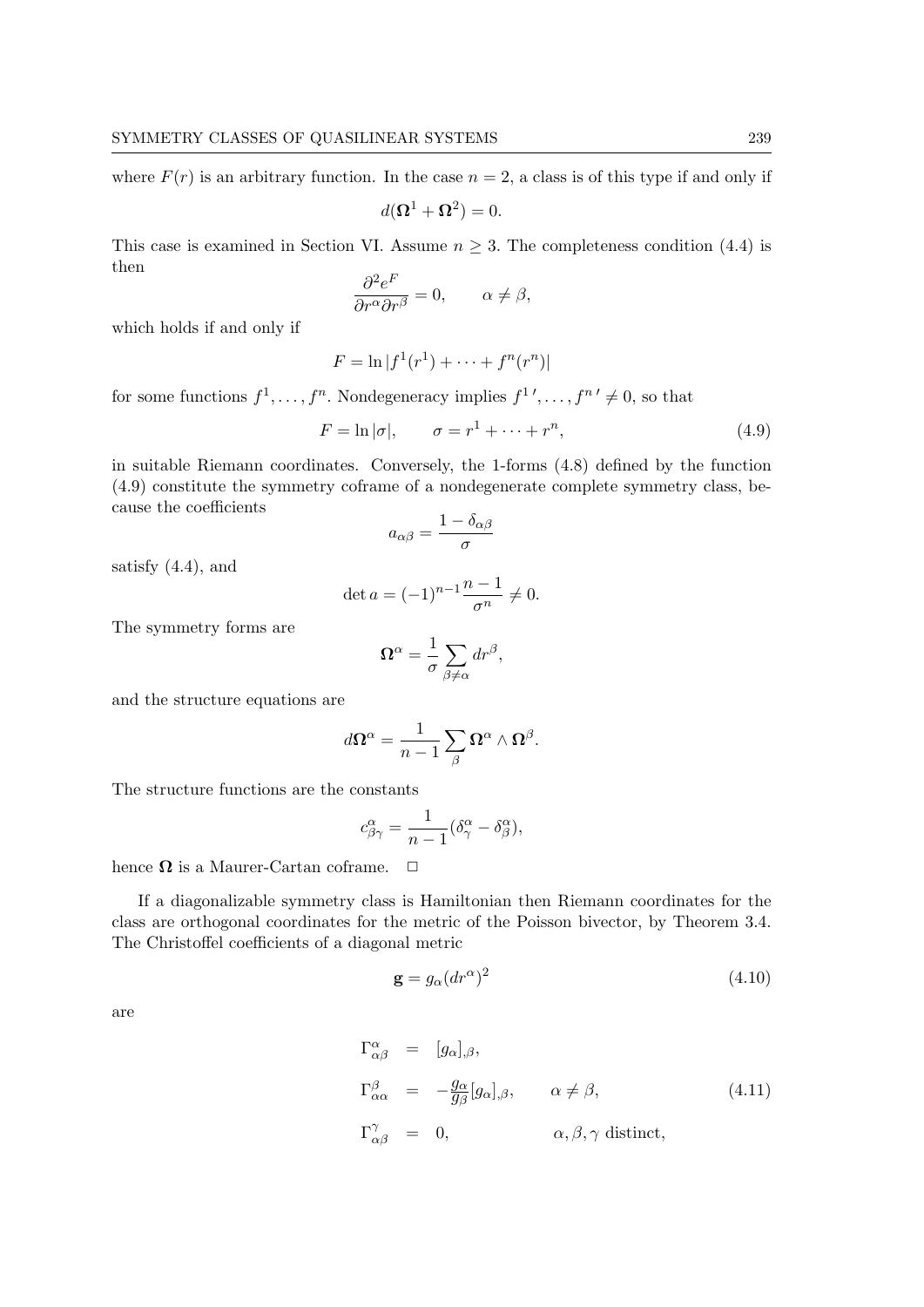where

$$
[g_{\alpha}] = \ln |g_{\alpha}|^{\frac{1}{2}}.
$$

The only curvature coefficients which are possibly nonzero are

$$
R^{\alpha}_{\beta\alpha\beta} = g_{\beta} \left\{ \frac{1}{g_{\beta}} [g_{\alpha}]_{,\beta\beta} + \frac{1}{g_{\alpha}} [g_{\beta}]_{,\alpha\alpha} + \frac{1}{g_{\beta}} [g_{\alpha}]_{,\beta} [g_{\alpha}]_{,\beta} + \frac{1}{g_{\alpha}} [g_{\beta}]_{,\alpha} [g_{\beta}]_{,\alpha} - \frac{1}{g_{\beta}} [g_{\alpha}]_{,\beta} [g_{\beta}]_{,\beta} - \frac{1}{g_{\alpha}} [g_{\alpha}]_{,\alpha} [g_{\beta}]_{,\alpha} + \sum_{\gamma \neq \alpha, \beta} \frac{1}{g_{\gamma}} [g_{\alpha}]_{,\gamma} [g_{\beta}]_{,\gamma} \right\}, \quad \alpha \neq \beta,
$$
\n(4.12)

and

$$
R^{\alpha}_{\beta\alpha\gamma} = \frac{g_{\beta}}{g_{\alpha}} R^{\beta}_{\alpha\gamma\alpha} = [g_{\alpha}]_{,\beta\gamma} + [g_{\alpha}]_{,\beta} [g_{\alpha}]_{,\gamma} - [g_{\alpha}]_{,\beta} [g_{\beta}]_{,\gamma} - [g_{\gamma}]_{,\beta} [g_{\alpha}]_{,\gamma},
$$
  
\n
$$
\alpha, \beta, \gamma \text{ distinct.}
$$
\n(4.13)

Theorem 4.2 was proved by Tsarev [4].

### Theorem 4.2

i) A diagonalizable Hamiltonian symmetry class is complete.

ii) Fix a system of orthogonal coordinates for a flat metric. There is a unique symmetry class which is diagonal in these coordinates and is Hamiltonian with respect to the Poisson bivector of the metric.

**P** r o o f A  $(1,1)$ -tensor **A** is Hessian with respect to a given flat metric if and only if the associated (0,2)-tensor  $\mathbf{A}_{\#}$  is symmetric and the (1,2)-tensor  $\nabla \mathbf{A}$  is symmetric in its covariant arguments. If  $\bf{A}$  is the tensor of the system

$$
r_t^1 + \lambda_1 r_x^1 = 0, \dots, r_t^n + \lambda_n r_x^n = 0
$$

and **g** is the metric (4.10) then  $\mathbf{A}_{\#}$  is symmetric. Moreover, the formulas (4.11) imply

$$
\langle \nabla \mathbf{A}; dr^{\gamma}, \partial_{r^{\alpha}}, \partial_{r^{\beta}} \rangle - \langle \nabla \mathbf{A}; dr^{\gamma}, \partial_{r^{\beta}}, \partial_{r^{\alpha}} \rangle = \delta^{\gamma}_{\alpha} (\lambda_{\alpha, \beta} + (\lambda_{\alpha} - \lambda_{\beta}) [g_{\alpha}],_{\beta}) -
$$

$$
\delta^{\gamma}_{\beta} (\lambda_{\beta, \alpha} + (\lambda_{\beta} - \lambda_{\alpha}) [g_{\beta}],_{\alpha}),
$$

so  $\nabla$ **A** is symmetric if and only if

$$
a_{\alpha\beta} = -[g_{\alpha}], \qquad \alpha \neq \beta,
$$
\n(4.14)

where

$$
a_{\alpha\beta} = \frac{\lambda_{\alpha,\beta}}{\lambda_{\alpha} - \lambda_{\beta}}.
$$

If the symmetry class of the system is Hamiltonian then  $(4.14)$  implies  $(4.5)$ , so the class is complete. If a flat diagonal metric is given, then the curvature conditions (4.13) imply that the coefficients  $a_{\alpha\beta}$  given by (4.14) define a complete symmetry class.  $\Box$ 

This describes a diagonalizable Hamiltonian symmetry class in terms of its Riemann invariants and the metric of the Poisson bivector. It does not determine which complete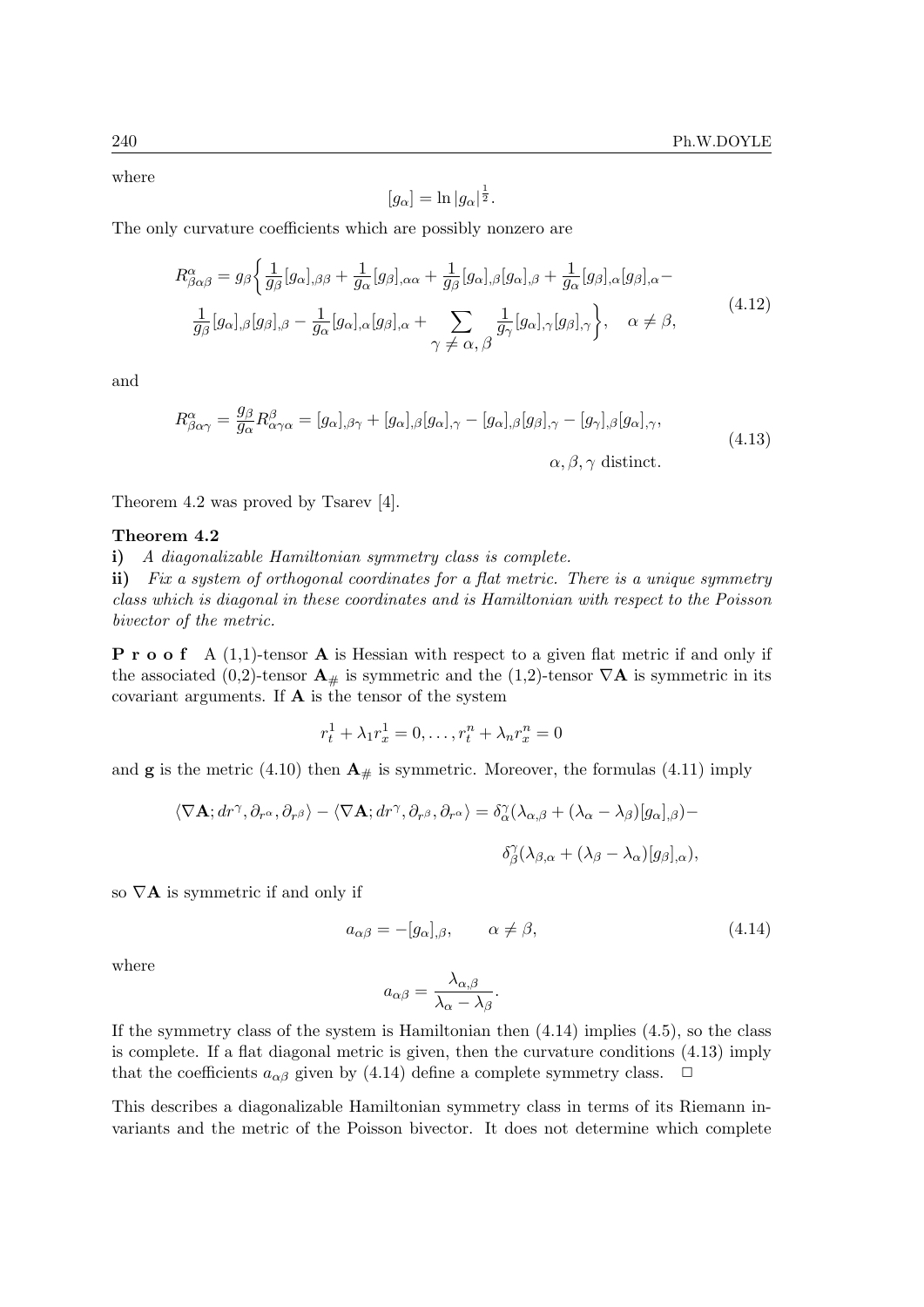symmetry classes are Hamiltonian. The conditions  $(4.5)$  hold if and only if there are functions  $G_1(r), \ldots, G_n(r)$  such that

$$
a_{\alpha\beta} = -\frac{G_{\alpha,\beta}}{G_{\alpha}}.
$$

Note that  $G_{\alpha}$  is defined up to multiplication by a nonzero function of  $r^{\alpha}$ . The diagonal metric  $(4.10)$  satisfies  $(4.14)$  if and only if

$$
g_{\alpha} = \frac{G_{\alpha}^2}{h_{\alpha}(r^{\alpha})}
$$

for some functions  $h_1, \ldots, h_n$ , in which case the conditions (4.4) imply that the curvature coefficients (4.13) are zero. The curvature coefficients (4.12) are zero if and only if

$$
h_{\alpha} \prime \frac{G_{\beta,\alpha}}{G_{\alpha}} + h_{\beta} \prime \frac{G_{\alpha,\beta}}{G_{\beta}} + 2h_{\alpha} \left(\frac{G_{\beta,\alpha}}{G_{\alpha}}\right)_{,\alpha} + 2h_{\beta} \left(\frac{G_{\alpha,\beta}}{G_{\beta}}\right)_{,\beta} +
$$
  

$$
2 \sum_{\gamma \neq \alpha, \beta} h_{\gamma} \frac{G_{\alpha,\gamma}}{G_{\gamma}} \frac{G_{\beta,\gamma}}{G_{\gamma}} = 0, \qquad \alpha \neq \beta.
$$
 (4.15)

Note that these equations are linear in  $h$ . This implies the following result, which has also recently been reported by Tsarev [5]. See Olver [12] for a discussion of compatibility of Poisson bivectors, and of bi-Hamiltonian systems.

Theorem 4.3 The bivectors which generate the Hamiltonian structures of a complete symmetry class are compatible.

**P** r **o o** f If h, k are nondegenerate solutions of  $(4.15)$  then  $h + sk$  is a nondegenerate solution for small  $s$ .  $\Box$ 

Example 4.2 The system

$$
\begin{pmatrix} u \\ v \\ w \end{pmatrix}_{t} + \begin{pmatrix} v & u & 0 \\ p_u/u & v & p_w/u \\ 0 & 0 & v \end{pmatrix} \begin{pmatrix} u \\ v \\ w \end{pmatrix}_{x} = 0 \qquad (4.16)
$$

describes the dynamics of a 1-dimensional gas. The field variables  $u, v, w$  denote the density, velocity, and entropy of the gas, and the pressure is  $p(u, w)$ . The propagation speed is  $n(u, w) = \sqrt{p_u}$ . A Hamiltonian structure was discovered by Verosky [2]. The system is hyperbolic, with characteristic speeds

$$
\lambda_{\pm} = v \pm n, \quad \lambda = v,
$$

and corresponding characteristic vector fields

$$
\mathbf{X}_{\pm} = nu\partial_u \pm p_u \partial_v, \qquad \mathbf{X} = p_w \partial_u - p_u \partial_w.
$$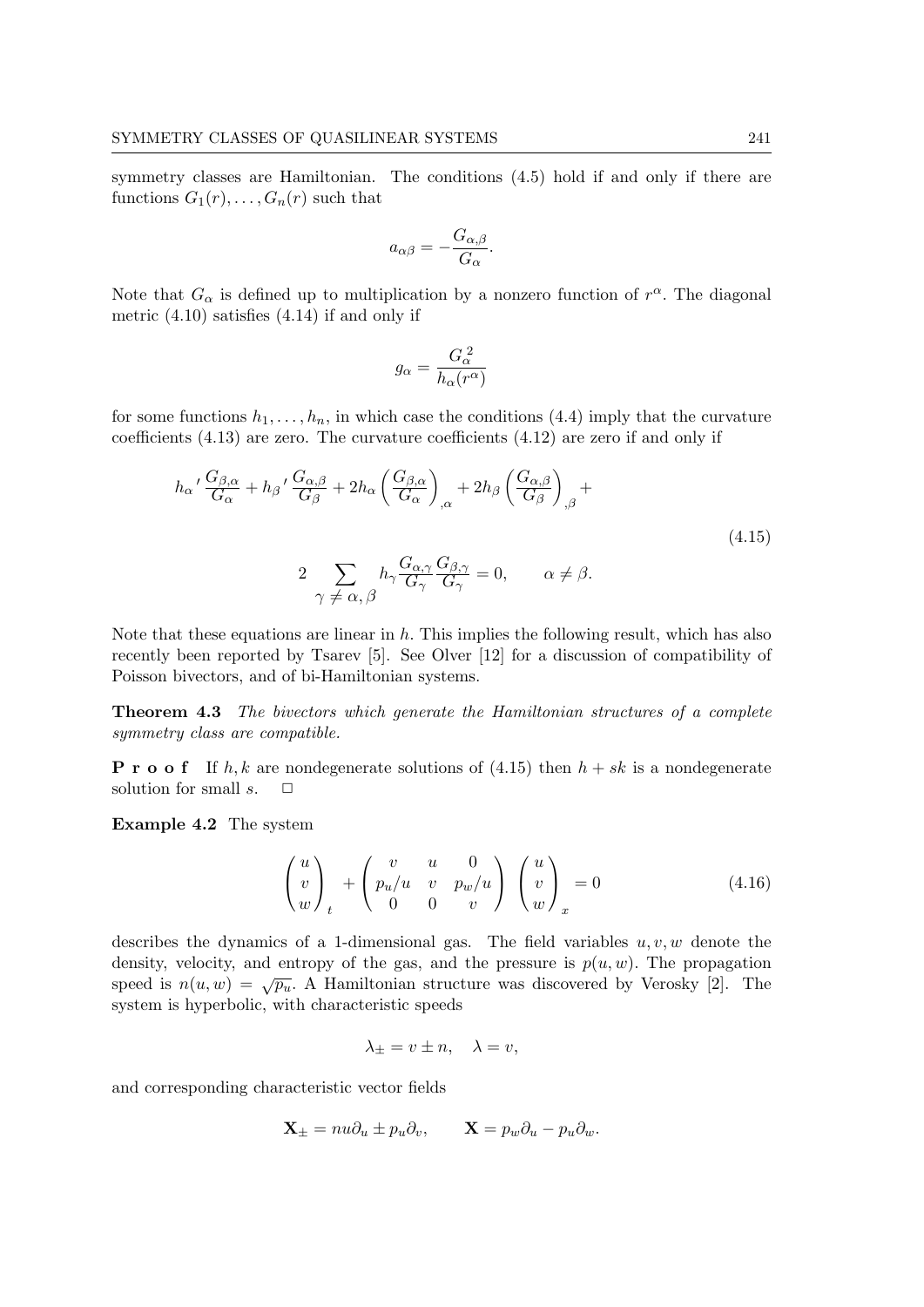The fact that any function  $s(w)$  is a Riemann invariant corresponds to involutivity of the distribution  $\langle X_+, X_-\rangle$ . The existence of Riemann coordinates is equivalent to involutivity of the distributions  $\langle \mathbf{X}_{\pm}, \mathbf{X} \rangle$ , which holds if and only if

$$
nup_{uw} = 2(nu)_u p_w. \tag{4.17}
$$

The condition (4.17) is satisfied for any pressure  $p(u)$ , in which case (4.16) is an independent 2-component hyperbolic system

$$
\begin{pmatrix} u \\ v \end{pmatrix}_t + \begin{pmatrix} v & u \\ p_u/u & v \end{pmatrix} \begin{pmatrix} u \\ v \end{pmatrix}_x = 0, \tag{4.18}
$$

augmented by the equation

 $w_t + v w_x = 0.$ 

The system (4.18) is discussed in Section VI. If  $p_w \neq 0$  then the general solution of (4.17) is

$$
p(u, w) = F\left(s(w) - \frac{1}{u}\right),\,
$$

where  $s' \neq 0$ ,  $F' \neq 0$ . The propagation speed is entropy independent if and only if  $F'' = 0$ , i.e.,

$$
p = s(w) - \frac{1}{u},
$$

up to constant multiple, so that  $n = 1/u$ . In this case, (4.16) is

$$
\begin{pmatrix} u \\ v \\ s \end{pmatrix}_t + \begin{pmatrix} v & u & 0 \\ 1/u^3 & v & 1/u \\ 0 & 0 & v \end{pmatrix} \begin{pmatrix} u \\ v \\ s \end{pmatrix}_x = 0, \tag{4.19}
$$

or

$$
q_t + (s - r)q_x = 0, \qquad r_t + (q - s)r_x = 0, \qquad s_t + \frac{1}{2}(q - r)s_x = 0,
$$
\n(4.20)

in Riemann coordinates

$$
q = v + s - \frac{1}{u},
$$
  $r = -v + s - \frac{1}{u},$   $s = s(w).$ 

The symmetry forms of the class of (4.20) are

$$
\Omega^1 = -\frac{1}{2}u\,dr + u\,ds, \qquad \Omega^2 = -\frac{1}{2}u\,dq + u\,ds, \qquad \Omega^3 = -\frac{1}{2}u\,dq - \frac{1}{2}u\,dr.
$$

The class is nondegenerate and complete, and  $G_1 = G_2 = G_3 = u$ . Note that this is the symmetry class of Example 4.1, in the case  $n = 3$ . It consists of the simple systems

$$
q_t + \lambda_1 q_x = 0, \qquad r_t + \lambda_2 r_x = 0, \qquad s_t + \lambda_3 s_x = 0,
$$

where

$$
\lambda_1 = \xi(q) + \eta(r) + \zeta(s) + \frac{2}{u}\xi'(q),
$$
  
\n
$$
\lambda_2 = \xi(q) + \eta(r) + \zeta(s) + \frac{2}{u}\eta'(r),
$$
  
\n
$$
\lambda_3 = \xi(q) + \eta(r) + \zeta(s) - \frac{1}{u}\zeta'(s).
$$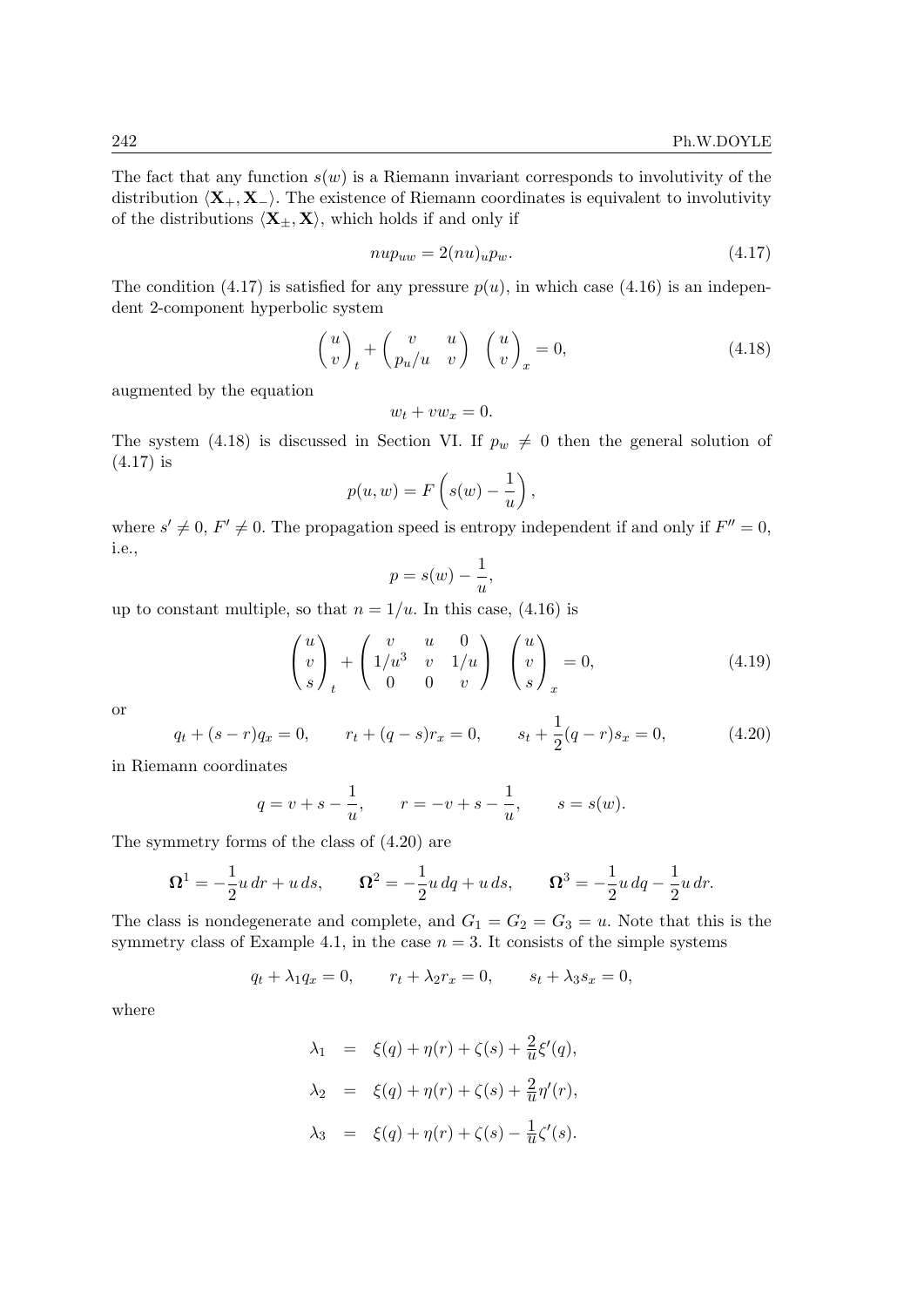The zeroth order conserved densities are

$$
T = u(f_1(q) + f_2(r) + f_3(s)).
$$
\n(4.21)

The solution to (4.15) is

$$
h_1(q) = a + 2cq
$$
,  $h_2(r) = b + 2cr$ ,  $h_3(s) = -\frac{1}{4}(a+b) - cs$ ,

where  $a, b, c$  are arbitrary constants. Hence the Hamiltonian structure of the symmetry class is generated by the 3-dimensional space of Poisson bivectors with flat metrics

$$
u^2 \left( \frac{dq^2}{a + 2cq} + \frac{dr^2}{b + 2cr} - \frac{ds^2}{\frac{1}{4}(a+b) + cs} \right). \tag{4.22}
$$

These bivectors are compatible, by Theorem 4.3. In the field variables  $u, v, s$ , the 3dimensional space of Poisson operators has basis

$$
\mathcal{D}_1 = \begin{pmatrix} 0 & 1 & 0 \\ 1 & 0 & 0 \\ 0 & 0 & 0 \end{pmatrix} \mathbf{D}_x + \begin{pmatrix} 0 & 0 & 0 \\ 0 & 0 & -s_x/u \\ 0 & s_x/u & 0 \end{pmatrix},
$$
  
\n
$$
\mathcal{D}_2 = \begin{pmatrix} 0 & 0 & 1 \\ 0 & 1/u^2 & 0 \\ 1 & 0 & -1/u^2 \end{pmatrix} \mathbf{D}_x + \begin{pmatrix} 0 & 0 & 0 \\ 0 & -u_x/u^3 & v_x/u \\ 0 & -v_x/u & u_x/u^3 \end{pmatrix},
$$
  
\n
$$
\mathcal{D}_3 = 2 \begin{pmatrix} -u & v & s \\ v & (s - 1/u)/u^2 & 0 \\ s & 0 & -s/u^2 \end{pmatrix} \mathbf{D}_x + \begin{pmatrix} -u_x & 3v_x & 3s_x \\ -v_x & (3/u - 2s)u_x/u^3 + s_x/u^2 & 2(sv_x - vs_x)/u \\ -s_x & 2(vs_x - sv_x)/u & 2su_x/u^3 - s_x/u^2 \end{pmatrix}.
$$

The corresponding densities which generate (4.19) are

$$
H_1 = -\frac{1}{2}u(v^2 + p^2), \qquad H_2 = -uvp, \qquad H_3 = -uv.
$$

The exponential coordinates for a flat metric (4.22) are Casimirs for the corresponding bivector, hence are conserved densities for the symmetry class. A conserved density (4.21) is a Casimir for the bivector with metric (4.22) if and only if

$$
T_{qq} = \frac{g_{1q}}{2g_1} T_q - \frac{ug_1}{2g_2} T_r + \frac{ug_1}{g_3} T_s,
$$
  
\n
$$
T_{rr} = \frac{g_{2r}}{2g_2} T_r - \frac{ug_2}{2g_1} T_q + \frac{ug_2}{g_3} T_s,
$$
  
\n
$$
T_{ss} = \frac{g_{3s}}{2g_3} T_s - \frac{ug_3}{2g_1} T_q - \frac{ug_3}{2g_2} T_r,
$$
\n(4.23)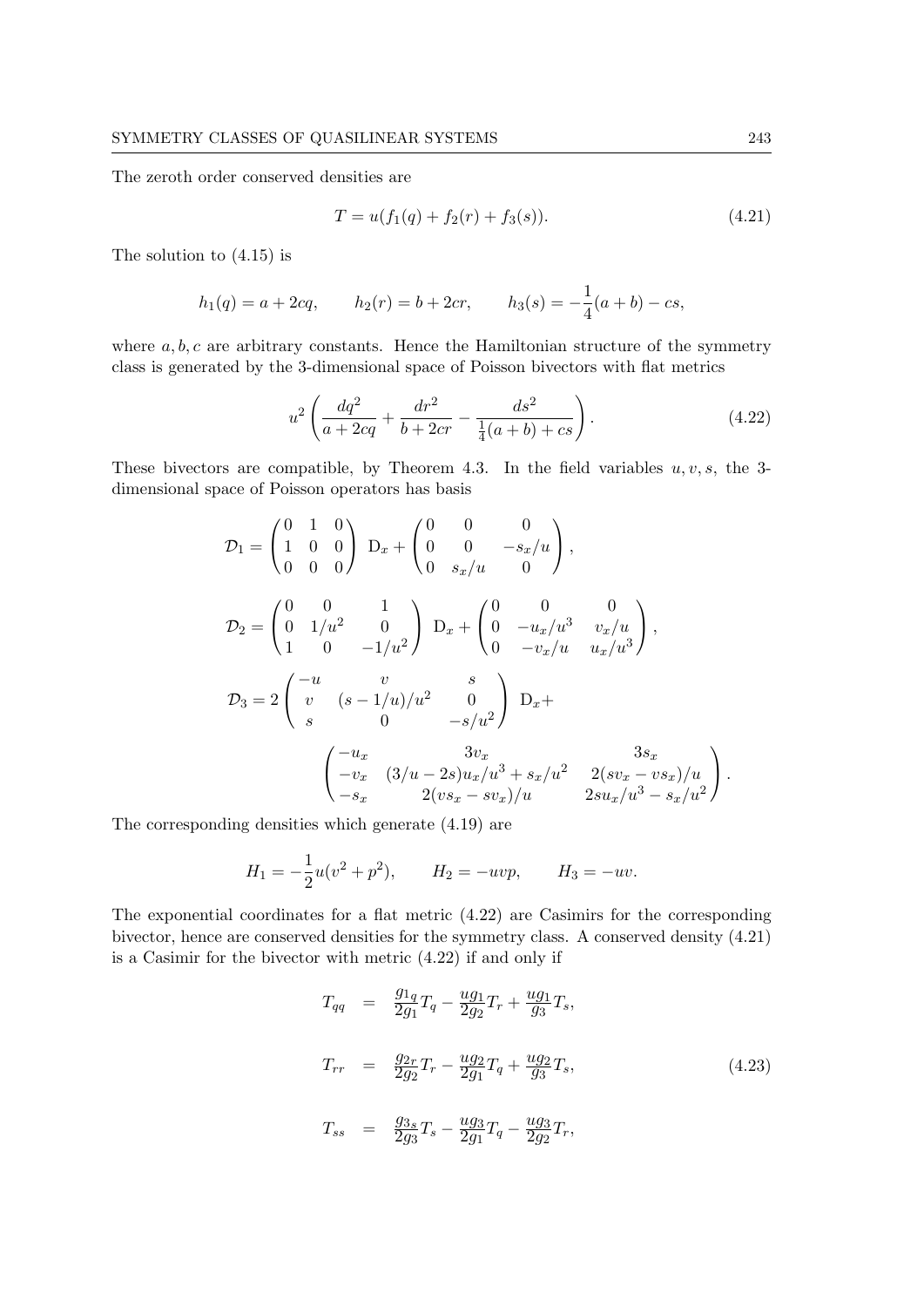where

$$
g_1 = \frac{u^2}{h_1}
$$
,  $g_2 = \frac{u^2}{h_2}$ ,  $g_3 = \frac{u^2}{h_3}$ .

The equations (4.23) are equivalent to

$$
2h_1f_1'' + h_1'f_1' = 2h_2f_2'' + h_2'f_2' = 2h_3f_3'' + h_3'f_3' =
$$
  

$$
cT - u(h_1f_1' + h_2f_2' - 2h_3f_3').
$$

If  $c = 0$  then the solution space is spanned by

$$
\tilde{u} = u,
$$
\n $\tilde{v} = u(bq - ar),$ \n $\tilde{w} = u\left(bq^2 + ar^2 - \frac{4ab}{a+b}s^2\right),$ 

and  $T = 1$ . If  $c \neq 0$  then the solution space is spanned by

$$
\tilde{u} = u\sqrt{|h_1|}, \qquad \tilde{v} = u\sqrt{|h_2|}, \qquad \tilde{w} = u\sqrt{|h_3|},
$$

and  $T = 1$ . In any case, the functions  $\tilde{u}, \tilde{v}, \tilde{w}$  are exponential coordinates for the metric.  $\square$ 

# V Higher Order Conservation Laws

The systems in a symmetry class do not generally have the same higher order conserved densities. We now describe the first order conserved densities for systems in a complete class.

### Theorem 5.1 Fix a system

$$
r_t^1 + \lambda_1 r_x^1 = 0, \dots, r_t^n + \lambda_n r_x^n = 0
$$

in a complete symmetry class, i.e.,

$$
\frac{\lambda_{\alpha,\beta}}{\lambda_{\alpha} - \lambda_{\beta}} = -\frac{G_{\alpha,\beta}}{G_{\alpha}}
$$
\n(5.1)

for some functions  $G_1(r), \ldots, G_n(r)$ . Assume

$$
\lambda_{\alpha,\alpha} \neq 0, \qquad \alpha = 1, \dots, m,\tag{5.2}
$$

and

$$
\lambda_{\alpha,\alpha} = 0, \qquad \alpha = m+1, \dots, n. \tag{5.3}
$$

Then

$$
\sum_\alpha G_\alpha F_\alpha(r^\alpha,r^\alpha_x/G_\alpha)
$$

is a conserved density if and only if

$$
F_{\alpha}(y, z) = \frac{f_{\alpha}(y)}{z}, \qquad \alpha = 1, \ldots, m,
$$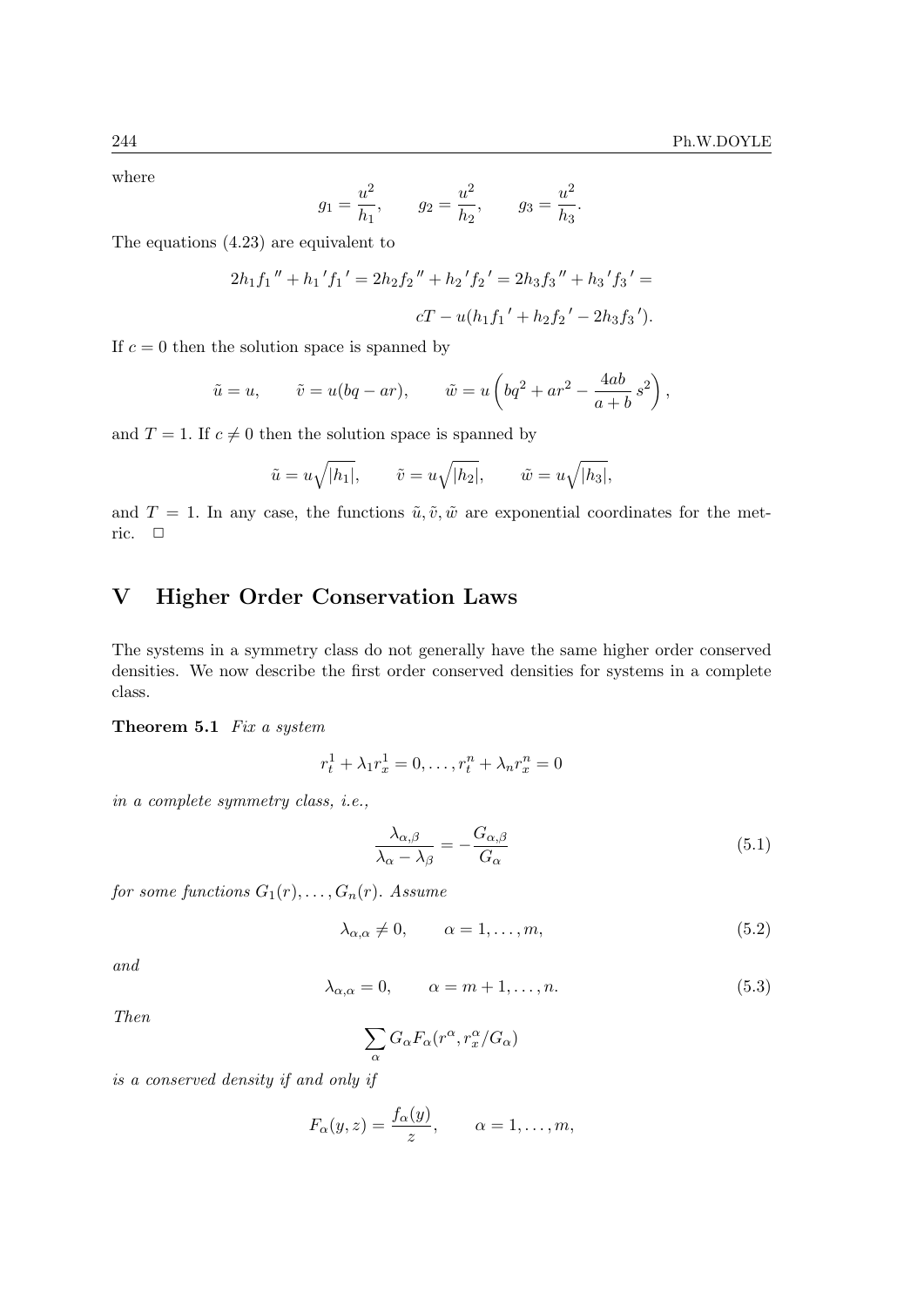where  $\sum_{\alpha=1}^{m} \lambda_{\alpha,\alpha} G_{\alpha}^2 f_{\alpha}(r^{\alpha})$  is constant, in which case the associated flux is

$$
\sum_{\alpha} \lambda_{\alpha} G_{\alpha} F_{\alpha} (r^{\alpha}, r^{\alpha}_{x}/G_{\alpha}) - 2x \sum_{\alpha=1}^{m} \lambda_{\alpha,\alpha} G_{\alpha}^{2} f_{\alpha} (r^{\alpha}).
$$

Each conserved density depending only on  $r, r_x$  is equivalent modulo the space of total derivatives to the sum of a density of this form and a zeroth order conserved density.

P r o o f The evolutionary vector field which represents the system is

$$
\mathbf{V} = -\sum_{\alpha} \lambda_{\alpha} r_x^{\alpha} \partial_{r^{\alpha}}.
$$

If  $T = T(r, r_x)$  and  $\frac{\delta}{\delta r}$  (VT) = 0 then

$$
0 = \frac{\partial}{\partial r_{xxx}^{\beta}} \frac{\delta}{\delta r^{\alpha}} (\mathbf{V}T) = (\lambda_{\beta} - \lambda_{\alpha}) \frac{\partial^{2} T}{\partial r_{x}^{\alpha} \partial r_{x}^{\beta}},
$$

so that

$$
T = \sum_{\alpha} T_{\alpha}(r, r_x^{\alpha}).
$$

Therefore

$$
0 = \frac{\partial}{\partial r_{xx}^{\beta}} \frac{\delta}{\delta r^{\alpha}} (\mathbf{V}T) = (\lambda_{\beta} - \lambda_{\alpha}) \frac{\partial^{2} T_{\alpha}}{\partial r_{x}^{\alpha} \partial r^{\beta}} + \lambda_{\alpha,\beta} \frac{\partial^{2} T_{\alpha}}{\partial r_{x}^{\alpha} \partial r_{x}^{\alpha}} r_{x}^{\alpha} +
$$

$$
(\lambda_{\alpha} - \lambda_{\beta}) \frac{\partial^{2} T_{\beta}}{\partial r_{x}^{\beta} \partial r^{\alpha}} + \lambda_{\beta,\alpha} \frac{\partial^{2} T_{\beta}}{\partial r_{x}^{\beta} \partial r_{x}^{\beta}} r_{x}^{\beta}, \qquad \alpha \neq \beta,
$$

or

$$
\frac{\partial^2 T_{\alpha}}{\partial r_{x}^{\alpha} \partial r^{\beta}} + \frac{G_{\alpha,\beta}}{G_{\alpha}} \frac{\partial^2 T_{\alpha}}{\partial r_{x}^{\alpha} \partial r_{x}^{\alpha}} r_{x}^{\alpha} = \frac{\partial^2 T_{\beta}}{\partial r_{x}^{\beta} \partial r^{\alpha}} + \frac{G_{\beta,\alpha}}{G_{\beta}} \frac{\partial^2 T_{\beta}}{\partial r_{x}^{\beta} \partial r_{x}^{\beta}} r_{x}^{\beta},
$$
(5.4)

using (5.1). If  $\alpha \neq \beta$  then the right side of (5.4) is independent of  $r_x^{\alpha}$ , hence

$$
\frac{\partial}{\partial r_x^{\alpha}} \left( G_{\alpha} \frac{\partial^2 T_{\alpha}}{\partial r_x^{\alpha} \partial r^{\beta}} + G_{\alpha,\beta} \frac{\partial^2 T_{\alpha}}{\partial r_x^{\alpha} \partial r_x^{\alpha}} r_x^{\alpha} \right) = 0, \qquad \alpha \neq \beta,
$$

or

$$
\left(G_{\alpha}\frac{\partial}{\partial r^{\beta}} + G_{\alpha,\beta} r^{\alpha}_{x} \frac{\partial}{\partial r^{\alpha}_{x}}\right) \left(\frac{\partial^{2} T_{\alpha}}{\partial r^{\alpha}_{x} \partial r^{\alpha}_{x}} r^{\alpha}_{x}\right) = 0, \quad \alpha \neq \beta.
$$

This implies that

$$
\frac{\partial^2 T_{\alpha}}{\partial r^{\alpha}_x \partial r^{\alpha}_x}\,r^{\alpha}_x
$$

is a function of  $r^{\alpha}$  and  $r^{\alpha}_{x}/G_{\alpha}$ , so

$$
T_{\alpha}=G_{\alpha}F_{\alpha}(r^{\alpha},r^{\alpha}_{x}/G_{\alpha})+R_{\alpha}(r)r^{\alpha}_{x}+S_{\alpha}(r)
$$

for some functions  $F_{\alpha}$ ,  $R_{\alpha}$ ,  $S_{\alpha}$ . The conditions (5.4) imply

$$
R_{\alpha,\beta} = R_{\beta,\alpha},
$$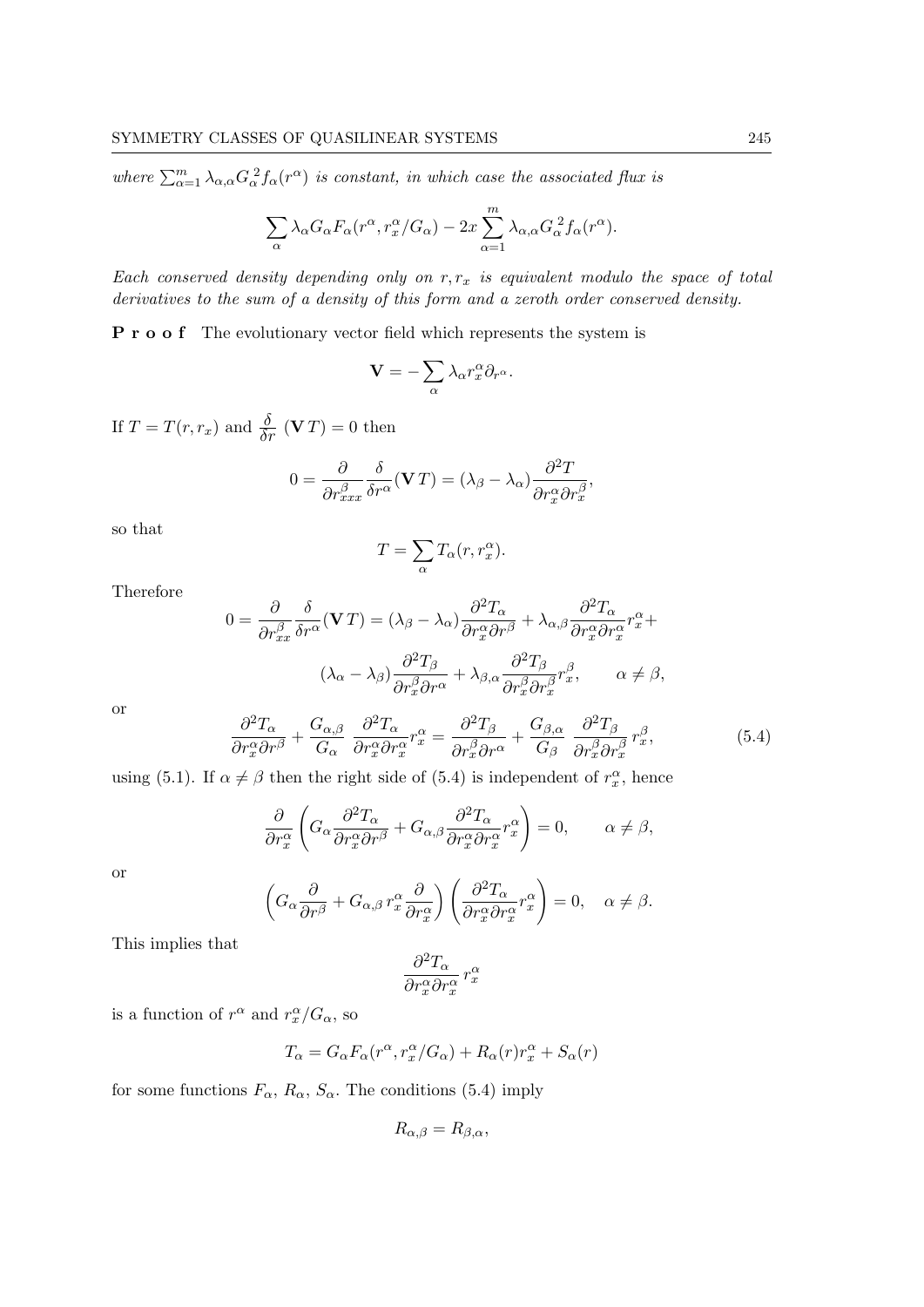or

$$
\sum_{\alpha} R_{\alpha} r_{x}^{\alpha} = \mathcal{D}_{x} R
$$

for some function  $R(r)$ . Now,

$$
0 = \frac{\partial}{\partial r_{xx}^{\alpha}} \frac{\delta}{\delta r^{\alpha}} (\mathbf{V} T) = \lambda_{\alpha,\alpha} \left( \frac{\partial^{3} T_{\alpha}}{\partial r_{x}^{\alpha} \partial r_{x}^{\alpha} \partial r_{x}^{\alpha}} r_{x}^{\alpha} + 3 \frac{\partial^{2} T_{\alpha}}{\partial r_{x}^{\alpha} \partial r_{x}^{\alpha}} \right) r_{x}^{\alpha} +
$$
  

$$
\sum_{\beta \neq \alpha} (\lambda_{\beta} - \lambda_{\alpha}) \frac{\partial}{\partial r_{x}^{\alpha}} \left( \frac{\partial^{2} T_{\alpha}}{\partial r_{x}^{\alpha} \partial r^{\beta}} + \frac{G_{\alpha,\beta}}{G_{\alpha}} \frac{\partial^{2} T_{\alpha}}{\partial r_{x}^{\alpha} \partial r_{x}^{\alpha}} r_{x}^{\alpha} \right) r_{x}^{\beta} =
$$
  

$$
\lambda_{\alpha,\alpha} \left( \frac{\partial^{3} T_{\alpha}}{\partial r_{x}^{\alpha} \partial r_{x}^{\alpha} \partial r_{x}^{\alpha}} r_{x}^{\alpha} + 3 \frac{\partial^{2} T_{\alpha}}{\partial r_{x}^{\alpha} \partial r_{x}^{\alpha}} \right) r_{x}^{\alpha},
$$

hence

$$
\frac{\partial^3 T_{\alpha}}{\partial r_x^{\alpha} \partial r_x^{\alpha} \partial r_x^{\alpha}} r_x^{\alpha} + 3 \frac{\partial^2 T_{\alpha}}{\partial r_x^{\alpha} \partial r_x^{\alpha}} = 0, \qquad \alpha = 1, \dots, m,
$$

because of (5.2). This implies

$$
z\frac{\partial^3 F_{\alpha}}{\partial z^3} + 3\frac{\partial^2 F_{\alpha}}{\partial z^2} = 0,
$$

or

$$
F_{\alpha}(y, z) = \frac{f_{\alpha}(y)}{z} + a(y) + b(y)z,
$$

so that

$$
G_{\alpha}F_{\alpha}(r^{\alpha},r_{x}^{\alpha}/G_{\alpha})=\frac{G_{\alpha}^{2}f_{\alpha}(r^{\alpha})}{r_{x}^{\alpha}}+a(r^{\alpha})G_{\alpha}+b(r^{\alpha})r_{x}^{\alpha}, \quad \alpha=1,\ldots,m.
$$

The term  $aG_{\alpha}$  can be absorbed into  $S_{\alpha}$ , and the term  $br_x^{\alpha}$  is a total derivative. This proves that the conserved density  $T$  is equivalent to a density of the form

$$
\sum_{\alpha} G_{\alpha} F_{\alpha} (r^{\alpha}, r^{\alpha}_{x}/G_{\alpha}) + S(r),
$$

where

$$
F_{\alpha}(y, z) = \frac{f_{\alpha}(y)}{z}, \qquad \alpha = 1, \ldots, m.
$$

Differentiation proves that

$$
\sum_{\alpha=m+1}^{n} G_{\alpha} F_{\alpha}(r^{\alpha}, r^{\alpha}_{x}/G_{\alpha})
$$

is a conserved density with flux

$$
\sum_{\alpha=m+1}^{n} \lambda_{\alpha} G_{\alpha} F_{\alpha} (r^{\alpha}, r_{x}^{\alpha}/G_{\alpha}),
$$

using (5.1), (5.3), for arbitrary functions  $F_{\alpha}$ . Finally,

$$
\mathbf{V} \left\{ \sum_{\alpha=1}^m \frac{G_\alpha^2 f_\alpha(r^\alpha)}{r_x^\alpha} + S(r) \right\} =
$$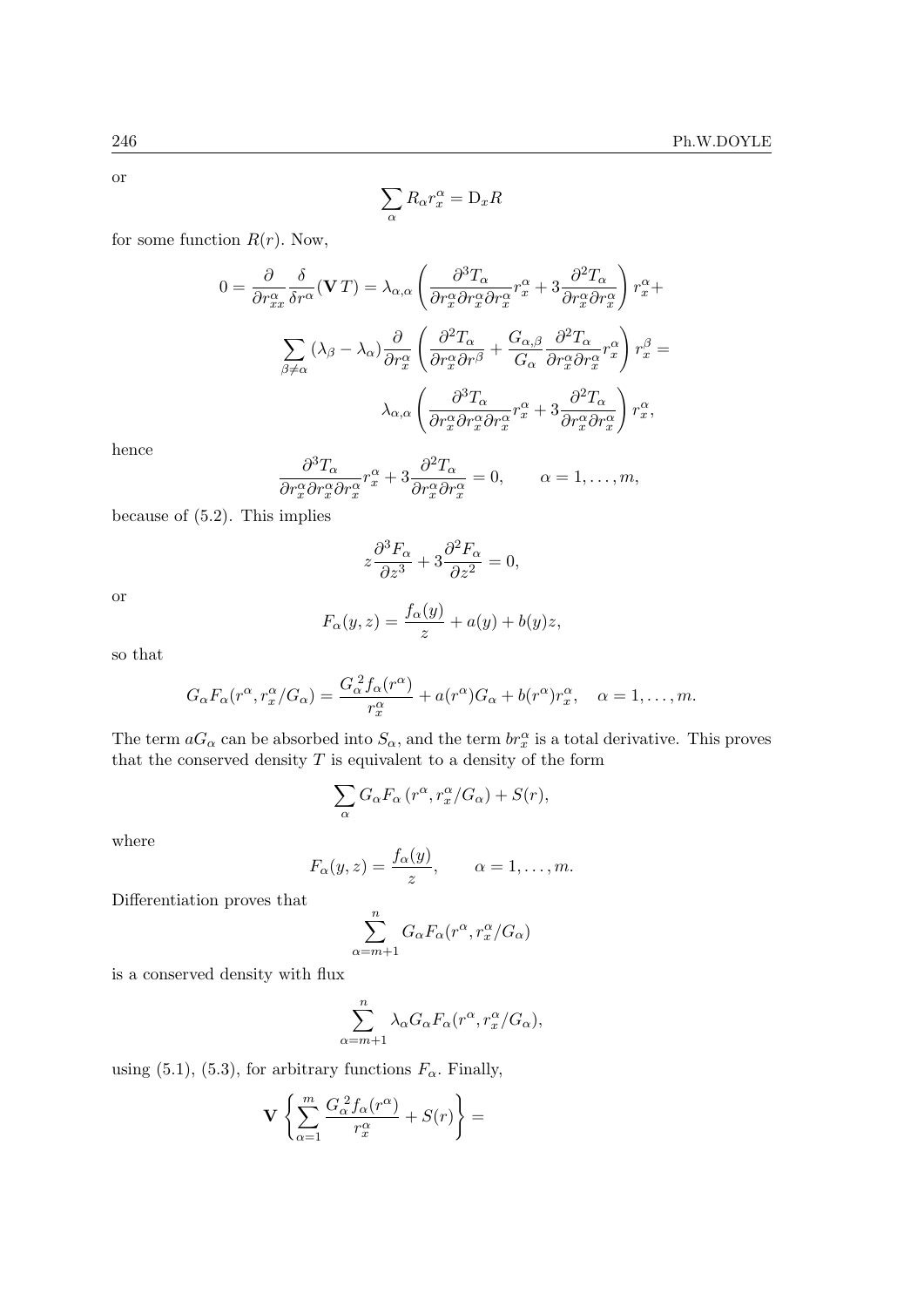$$
-\left(\sum_{\alpha=1}^{m} \frac{\lambda_{\alpha} G_{\alpha}^{2} f_{\alpha}}{r_{x}^{\alpha}}\right)_{x} + 2 \sum_{\alpha=1}^{m} \lambda_{\alpha,\alpha} G_{\alpha}^{2} f_{\alpha} - \sum_{\alpha} \lambda_{\alpha} S_{,\alpha} r_{x}^{\alpha} +
$$

$$
2 \sum_{\alpha=1}^{m} \sum_{\beta \neq \alpha} \left\{ (\lambda_{\alpha} - \lambda_{\beta}) G_{\alpha,\beta} + \lambda_{\alpha,\beta} G_{\alpha} \right\} G_{\alpha} f_{\alpha} \frac{r_{x}^{\beta}}{r_{x}^{\alpha}} =
$$

$$
-\left(\sum_{\alpha=1}^{m} \frac{\lambda_{\alpha} G_{\alpha}^{2} f_{\alpha}}{r_{x}^{\alpha}}\right)_{x} + 2 \sum_{\alpha=1}^{m} \lambda_{\alpha,\alpha} G_{\alpha}^{2} f_{\alpha} - \sum_{\alpha} \lambda_{\alpha} S_{,\alpha} r_{x}^{\alpha},
$$

$$
\sum_{\alpha=1}^{m} \frac{G_{\alpha}^{2} f_{\alpha}}{r_{x}^{\alpha}} + S(r)
$$

hence

$$
\sum_{\alpha=1}^{m} \frac{G_{\alpha}^2 f_{\alpha}}{r_x^{\alpha}} + S(r)
$$

is a conserved density if and only if

$$
\frac{\delta}{\delta r} \left( 2 \sum_{\alpha=1}^{m} \lambda_{\alpha,\alpha} G_{\alpha}^2 f_{\alpha} - \sum_{\alpha} \lambda_{\alpha} S_{,\alpha} r_{x}^{\alpha} \right) = 0.
$$

The latter holds if and only if  $\sum_{\alpha=1}^{m} \lambda_{\alpha,\alpha} G_{\alpha}^2 f_{\alpha}$  is constant and S is a zeroth order conserved density, in which case

$$
\sum_{\alpha=1}^m \frac{G_\alpha^{\;2}f_\alpha}{r_x^\alpha}
$$

is a conserved density with flux

$$
\sum_{\alpha=1}^{m} \frac{\lambda_{\alpha} G_{\alpha}^{2} f_{\alpha}}{r_{x}^{\alpha}} - 2x \sum_{\alpha=1}^{m} \lambda_{\alpha,\alpha} G_{\alpha}^{2} f_{\alpha}.\qquad \Box
$$

A less general result has recently been reported by Tsarev [5].

A characteristic speed of a hyperbolic system is degenerate if it is constant along its characteristic foliation. In this case, there are solutions with values constrained to an arbitrary leaf of the foliation, with arbitrary initial conditions, and these simple solutions propagate along the x-axis with constant speed, for all time. A hyperbolic system is genuinely nonlinear if the derivative of each speed is nonzero along its characteristic foliation.

**Example 5.1** Fix  $F(r^1, r^2)$  such that  $F_{,1} \neq 0$ ,  $F_{,2} \neq 0$ . The diagonal system

$$
r_t^1 + e^{2F}r_x^1 = 0, \qquad r_t^2 - e^{2F}r_x^2 = 0
$$

is genuinely nonlinear. It will be referred to in Section VI. The symmetry forms of the class of the system are

$$
\Omega^1 = F_{,2} dr^2, \qquad \Omega^2 = F_{,1} dr^1,
$$

and  $G_1 = G_2 = e^{-F}$ . The first order conserved densities for the system are

$$
T = e^{-2F} \left( \frac{f_1(r^1)}{r_x^1} - \frac{f_2(r^2)}{r_x^2} \right) + S(r),
$$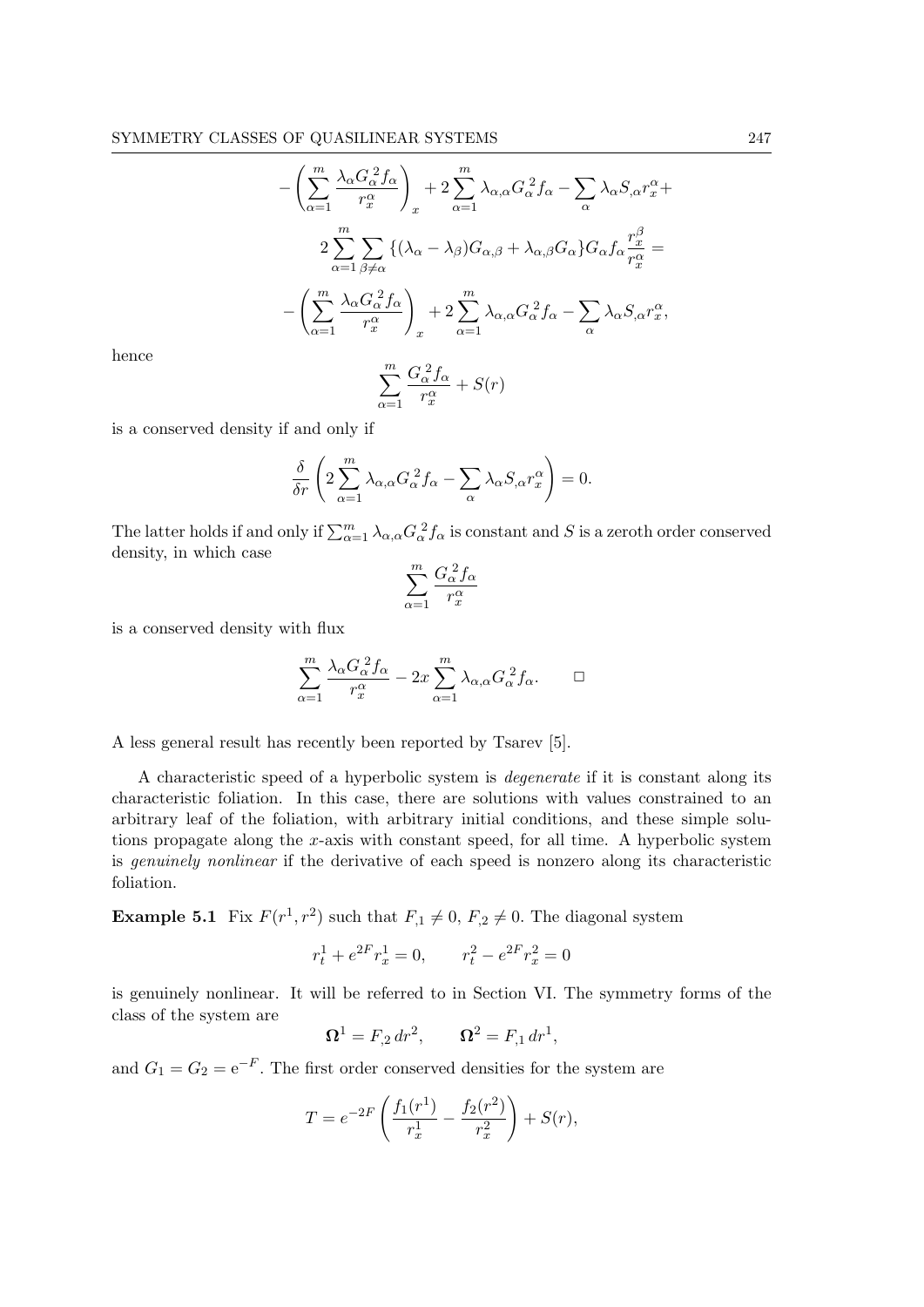where  $f_1F_{,1} + f_2F_{,2}$  is constant and S is zeroth order conserved density.  $\Box$ 

Corollary to Theorem 5.1 If the characteristic speeds of the system in Theorem 5.1 are degenerate then the first order conservation laws are

$$
T = \sum_{\alpha} G_{\alpha} F_{\alpha} (r^{\alpha}, r^{\alpha}_{x}/G_{\alpha}), \qquad X = \sum_{\alpha} \lambda_{\alpha} G_{\alpha} F_{\alpha} (r^{\alpha}, r^{\alpha}_{x}/G_{\alpha}),
$$

where the functions  $F_1, \ldots, F_n$  are arbitrary.

P r o o f It suffices to show that every zeroth order conservation law has the form

$$
T = \sum_{\alpha} G_{\alpha} f_{\alpha}(r^{\alpha}), \qquad X = \sum_{\alpha} \lambda_{\alpha} G_{\alpha} f_{\alpha}(r^{\alpha})
$$

for some functions  $f_1, \ldots, f_n$ . This follows from the fact that the solutions of (4.7) are uniquely determined by their values on the coordinate axes, as proved in Serre [9].  $\Box$ 

Example 5.2 The gas dynamics system (4.20) has degenerate characteristic speeds. The first order conservation laws are

$$
T = u(F_1(q, q_x/u) + F_2(r, r_x/u) + F_3(s, s_x/u)),
$$
  
\n
$$
X = u((s-r)F_1(q, q_x/u) + (q-s)F_2(r, r_x/u) + \frac{1}{2}(q-r)F_3(s, s_x/u)),
$$

by the Corollary. Compare with the result of Verosky [2]. Theorem 5.2 now proves that this system has conservation laws of arbitrarily high order. These conservation laws generate higher order symmetries of the system via the Poisson bivectors described in Example 4.2.  $\Box$ 

**Theorem 5.2** If a characteristic speed of a system in a complete symmetry class is degenerate then the system has nontrivial conserved densities of arbitrarily high order.

**P r o o f** If  $\lambda_{\alpha,\alpha} = 0$  then

$$
\mathbf{V} G_{\alpha} + \mathbf{D}_x (\lambda_{\alpha} G_{\alpha}) = 0. \tag{5.5}
$$

Hence if

$$
(\mathbf{V} + \lambda_{\alpha}D_x)P[r] = 0
$$

then

$$
\mathbf{V}(G_{\alpha}P) + \mathbf{D}_{x}(\lambda_{\alpha}G_{\alpha}P) = P(\mathbf{V}G_{\alpha} + \mathbf{D}_{x}(\lambda_{\alpha}G_{\alpha})) + G_{\alpha}(\mathbf{V} + \lambda_{\alpha}D_{x})P = 0,
$$

i.e.,

$$
T = G_{\alpha}P, \qquad X = \lambda_{\alpha}G_{\alpha}P \tag{5.6}
$$

is a conservation law. For example,  $(\mathbf{V} + \lambda_{\alpha} \mathbf{D}_x) f = 0$  for any function  $f(r^{\alpha})$ . Now, (5.5) implies

$$
[\mathbf{V} + \lambda_{\alpha} \mathbf{D}_x, G_{\alpha}^{-1} \mathbf{D}_x] = 0,
$$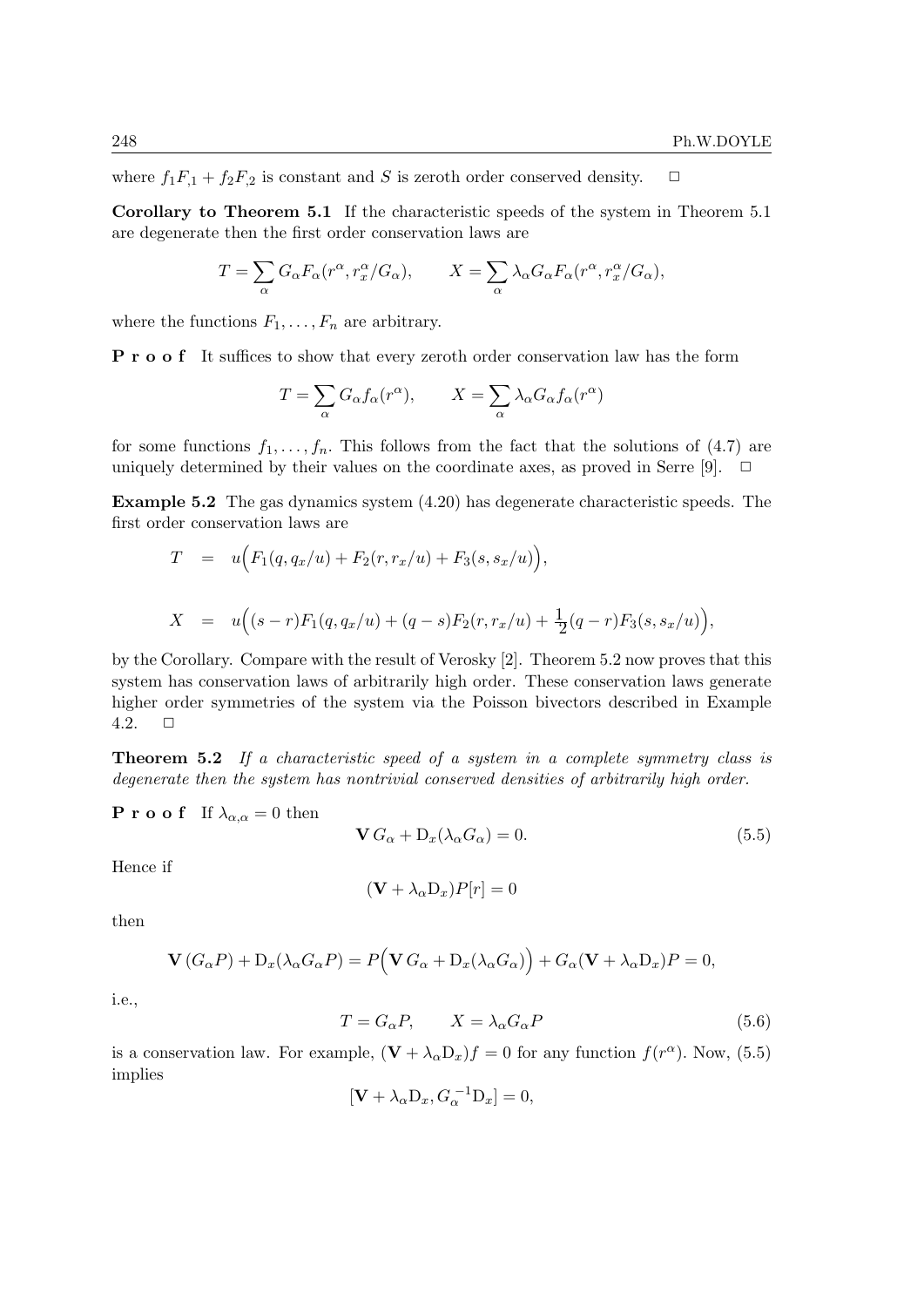hence  $G_{\alpha}^{-1}D_x$  stabilizes  $ker(\mathbf{V} + \lambda_{\alpha}D_x)$ . Therefore

$$
\frac{1}{G_{\alpha}} f(r^{\alpha})_x, \qquad \frac{1}{G_{\alpha}} \left( \frac{1}{G_{\alpha}} f(r^{\alpha})_x \right)_x, \dots
$$

are differential functions of arbitrarily high order contained in  $\ker(\mathbf{V}+\lambda_0\mathbf{D}_x)$ . The conservation laws  $(5.6)$  associated with these functions are trivial, in that T is a total derivative in each case. But note that if  $P_0, \ldots, P_k$  are functions in  $\ker(\mathbf{V} + \lambda_\alpha D_x)$  then

$$
(\mathbf{V} + \lambda_{\alpha} \mathbf{D}_x) F(P_0, \dots, P_k) = 0
$$

for any function  $F$ .  $\Box$ 

The technique of Theorem 5.2 was used by Serre [8] to prove the existence of conserved densities of arbitrarily high order for the gas dynamics system (4.16).

Example 5.3 If the characteristic speeds of a 2-component hyperbolic system are degenerate but regular then they may be used as Riemann coordinates, in which the system has the form

$$
r_t^1 + r^2 r_x^1 = 0, \qquad r_t^2 + r^1 r_x^2 = 0,
$$

which is equivalent to the Born-Infeld equation [10]. The symmetry class is defined by the functions

$$
G_1 = \frac{1}{r^1 - r^2}, \qquad G_2 = \frac{1}{r^2 - r^1}.
$$

The first order conservation laws are

$$
T = \frac{F_1(r^1, (r^1 - r^2)r_x^1)}{r^1 - r^2} + \frac{F_2(r^2, (r^2 - r^1)r_x^2)}{r^2 - r^1}
$$

$$
X = \frac{r^2 F_1(r^1, (r^1 - r^2)r_x^1)}{r^1 - r^2} + \frac{r^1 F_2(r^2, (r^2 - r^1)r_x^2)}{r^2 - r^1},
$$

by the Corollary to Theorem 5.1. The second order conservation laws provided by Theorem 5.2 are  $\ddot{\phantom{1}}$ 

$$
T = \frac{F_1(r^1, (r^1 - r^2)r_x^1, (r^1 - r^2)((r^1 - r^2)r_x^1)_x)}{r^1 - r^2} +
$$

$$
\frac{F_2(r^2, (r^2 - r^1)r_x^2, (r^2 - r^1)((r^2 - r^1)r_x^2)_x)}{r^2 - r^1},
$$

$$
X = \frac{r^2F_1(r^1, (r^1 - r^2)r_x^1, (r^1 - r^2)((r^1 - r^2)r_x^1)_x)}{r^1 - r^2} +
$$

$$
\frac{r^1F_2(r^2, (r^2 - r^1)r_x^2, (r^2 - r^1)((r^2 - r^1)r_x^2)_x)}{r^2 - r^1}.
$$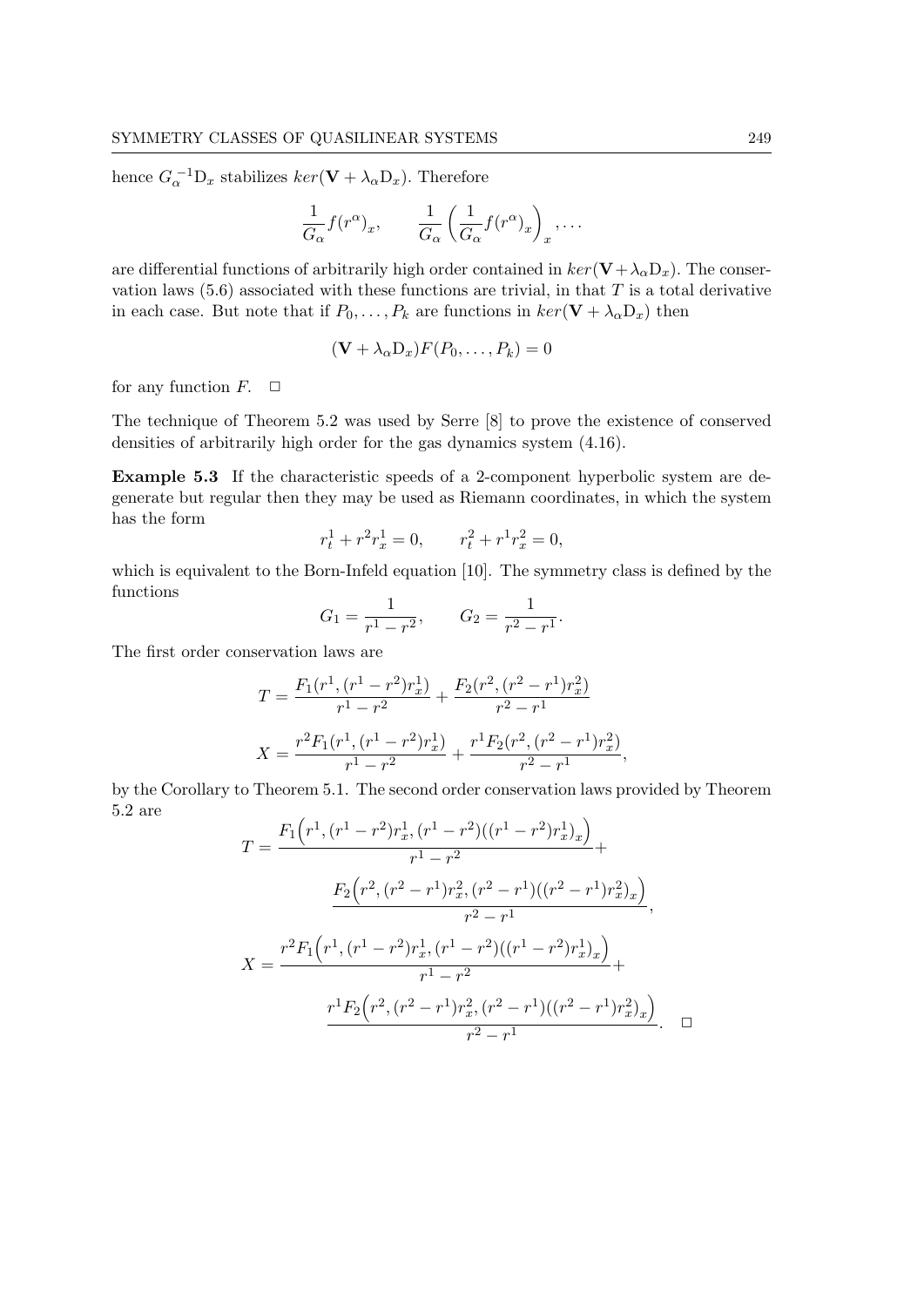# VI 2-Component Systems

We now examine symmetry classes of 2-component hyperbolic systems. This is the case  $n = 2$ . All 2-component hyperbolic symmetry classes are diagonalizable and complete. A hyperbolic symmetry class is characterized by its characteristic distributions and its symmetry forms  $\Psi = \Omega^1, \Pi = \Omega^2$ . The sum  $\Omega = \Pi + \Psi$  of the symmetry forms is the total form of the class, and a hyperbolic class is exact if its total form is exact. If  $X, Y$  are tangent to the characteristic distributions and  $\Xi$ ,  $\Upsilon$  are the dual 1-forms then the class consists of the systems  $\mathbf{u}_t + \mathbf{A}\mathbf{u}_x = 0$  with tensors

$$
\mathbf{A} = \lambda \mathbf{X} \otimes \mathbf{\Xi} + \mu \mathbf{Y} \otimes \mathbf{\Upsilon}
$$

such that

$$
\frac{\mathbf{X}\mu}{\mu-\lambda}\mathbf{\Xi}=\mathbf{\Pi},\qquad\frac{\mathbf{Y}\lambda}{\lambda-\mu}\,\mathbf{\Upsilon}=\mathbf{\Psi}.
$$

**Proposition 6.1** A hyperbolic symmetry class is exact if and only if it contains a system with characteristic speeds of equal magnitude and opposite sign. The system is unique, up to constant multiple, and is called the canonical representative.

**P r o o f** If  $\mu = -\lambda$  then

$$
\mathbf{\Omega} = \frac{\mathbf{X}\lambda}{2\lambda} \mathbf{\Xi} + \frac{\mathbf{Y}\lambda}{2\lambda} \mathbf{\Upsilon} = dF,
$$

where  $F=\frac{1}{2}$  $\frac{1}{2} \ln |\lambda|$ . Conversely, if  $\mathbf{\Omega} = dF$  for some function F then

 $\mathbf{A}=e^{2F}\,\mathbf{X}\otimes \mathbf{\Xi}-e^{2F}\,\mathbf{Y}\otimes \mathbf{\Upsilon}$ 

is the tensor of a system in the class.  $\quad \Box$ 

The symbols  $r, s$  are used exclusively to denote Riemann coordinates, in which the symmetry forms are

$$
\mathbf{\Pi} = a \, dr, \qquad \mathbf{\Psi} = b \, ds,\tag{6.1}
$$

the total form is

$$
\Omega = a dr + b ds, \tag{6.2}
$$

and the symmetry class consists of the simple systems

 $r_t + \lambda r_x = 0,$   $s_t + \mu s_x = 0,$ 

where  $\lambda, \mu$  is a solution of

$$
\mu_r = a(r,s)(\mu - \lambda), \qquad \lambda_s = b(r,s)(\lambda - \mu).
$$

The solution space of the latter system is parametrized by two arbitrary functions of a single variable, for any  $a, b$ .

The Hamiltonian structures of the hyperbolic symmetry class with Riemann coordinates r, s, symmetry forms  $(6.1)$ , and total form  $(6.2)$  are generated by the Poisson bivectors with flat metrics

$$
g\,dr^2 + h\,ds^2
$$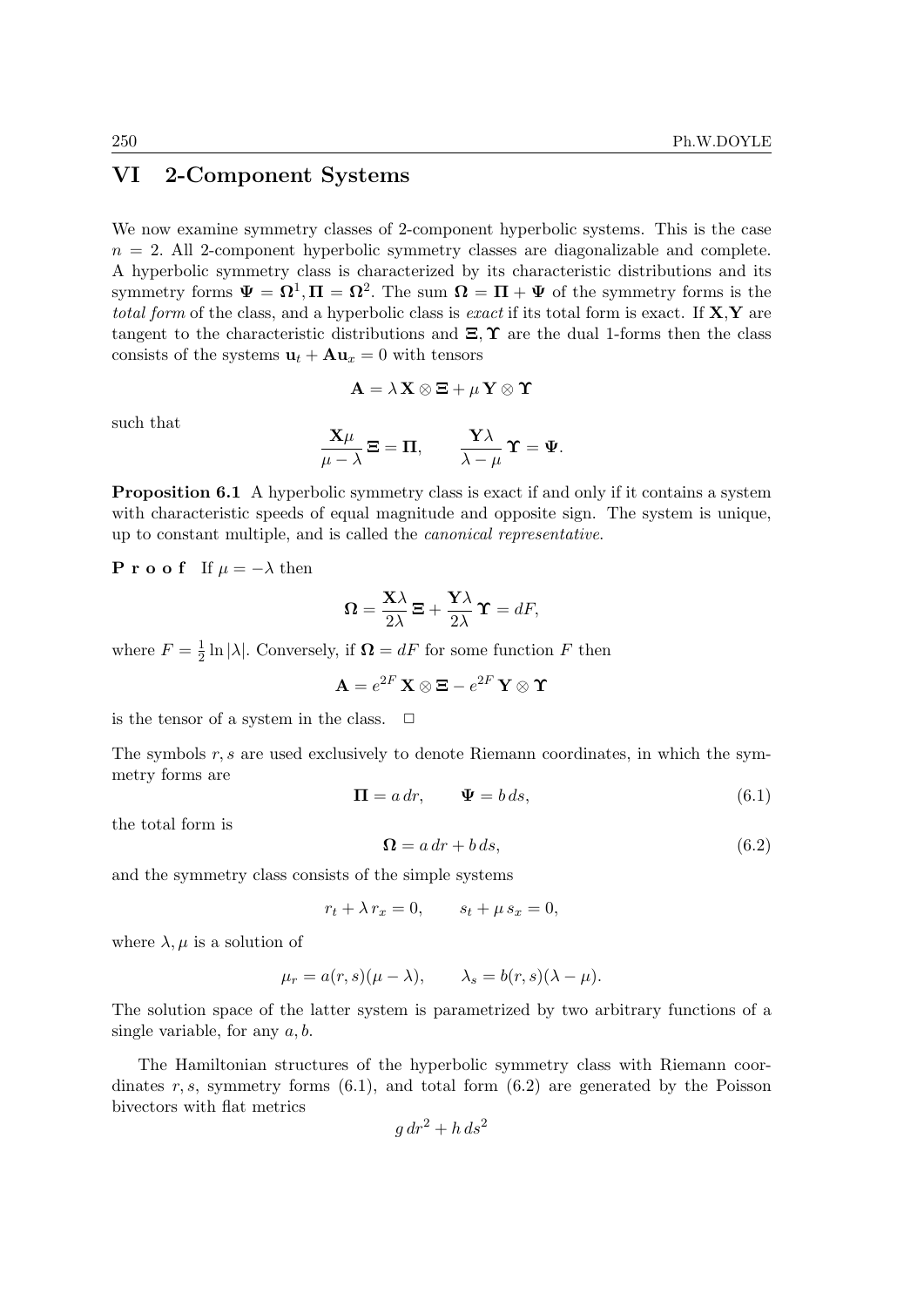such that

$$
(\ln|h|)_r = -2a, \qquad (\ln|g|)_s = -2b,\tag{6.3}
$$

as in Theorem 4.2.

Proposition 6.2 A hyperbolic Hamiltonian symmetry class is exact if and only if there exist Riemann coordinates which are isothermal for the metric of the Poisson bivector.

**P** r **o o** f If the coordinates are isothermal, so that

$$
|g| = |h| = e^{-2F}
$$

for some function F, then the conditions (6.3) imply  $\Omega = dF$ . Conversely if the class is exact then

$$
a = F_r, \qquad b = F_s
$$

for some function  $F$ , so that

$$
g = \frac{e^{-2F}}{p(r)}, \quad h = \frac{e^{-2F}}{q(s)}
$$

for some functions  $p, q$ , by (6.3). Then the Riemann coordinates

$$
\tilde{r}(r) = \int^r |p(r')|^{-\frac{1}{2}} dr', \qquad \tilde{s}(s) = \int^s |q(s')|^{-\frac{1}{2}} ds'
$$

are isothermal.  $\Box$ 

**Proposition 6.3** An exact symmetry class with total form  $\Omega = dF$  is Hamiltonian if and only if there are Riemann coordinates  $r, s$  such that

$$
F_{rr} \pm F_{ss} = 0,\t\t(6.4)
$$

in which case the class is Hamiltonian with respect to the Poisson bivector with flat metric

$$
e^{-2F}(dr^2 \pm ds^2). \tag{6.5}
$$

P r o o f If the class is Hamiltonian then the metric of the bivector is (6.5) in isothermal Riemann coordinates, by (6.3). Hence (6.4) holds, because the metric is flat. Conversely, if (6.4) holds then the metric (6.5) is flat. This metric also satisfies the conditions (6.3), so the class is Hamiltonian with respect to the associated bivector.  $\Box$ 

Note that this does not exclude the possibility that the exact class is also Hamiltonian with respect to other bivectors. See Theorem 6.5.

A 2-component hyperbolic symmetry class is nondegenerate if its symmetry forms are nonzero. The characteristic distributions are then given by the symmetry forms. The symmetry coframe provides a local one-to-one correspondence between nondegerate classes and coframes on  $\mathbb{R}^2$ . See Gardner [14] for details of the equivalence method. Only the following facts are needed here. Coframes are equivalent if they are related by a diffeomorphism. An equivalence identifies the characteristic distributions, hence the Riemann coordinates of the symmetry classes. An equivalence may therefore be viewed as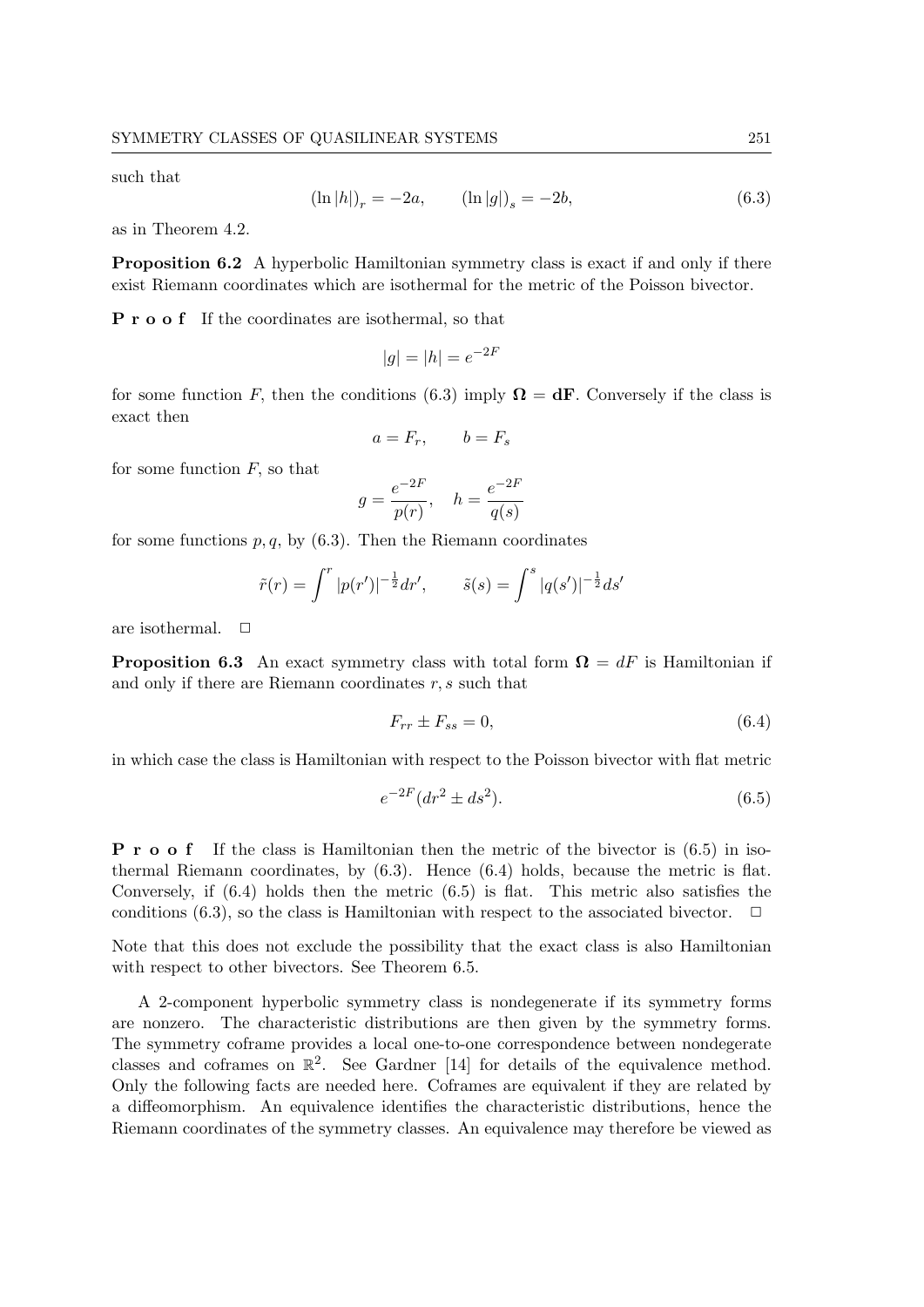a change of Riemann coordinates. A vector field W is an infinitesimal automorphism of a coframe if its flow is a 1-parameter family of self-equivalences, which holds if and only if

$$
L_{\mathbf{W}}\mathbf{\Pi} = L_{\mathbf{W}}\Psi = 0.
$$

The automorphisms are the vector fields with Riemann coordinate description

$$
\mathbf{W} = f(r)\partial_r + g(s)\partial_s
$$

such that

$$
L_{\mathbf{W}}\mathbf{\Omega}=\mathbf{0}.
$$

The structure equations of a coframe  $\begin{pmatrix} \Pi \\ \Psi \end{pmatrix}$  are

$$
d\Pi = I \ \Psi \wedge \Pi, \qquad d\Psi = J \ \Pi \wedge \Psi,
$$

where the functions  $I, J$  are the zeroth order invariants. The symmetry class is exact if and only if  $I = J$ . The first order invariants are the functions  $I_1, I_2, J_1, J_2$  defined by

$$
dI = I_1 \mathbf{\Pi} + I_2 \mathbf{\Psi}, \qquad dJ = J_1 \mathbf{\Pi} + J_2 \mathbf{\Psi}.
$$

Higher order invariants are defined analogously. Generic coframes are locally equivalent if and only if their invariants satisfy the same functional relations. The rank of a coframe is the number of functionally independent invariants. The dimension of the automorphism algebra of a coframe is equal to the codimension of the rank, e.g., the automorphism algebra of a rank 0 coframe is 2-dimensional. Proposition 6.4 is given here as an example of a coframe invariant. The result is used in Theorem 6.5.

**Proposition 6.4** The Gaussian curvature of the metric  $\Pi^2 + \Psi^2$  defined by a coframe  $\binom{\Pi}{\Psi}$  is

$$
K = -(I_2 + J_1 + I^2 + J^2).
$$

**P** r o o f If  $\Pi = a dr$ ,  $\Psi = b ds$  then

$$
d\mathbf{\Pi} = \frac{a_s}{ab} \mathbf{\Psi} \wedge \mathbf{\Pi}, \qquad d\mathbf{\Psi} = \frac{b_r}{ab} \mathbf{\Pi} \wedge \mathbf{\Psi},
$$

hence

$$
I = \frac{a_s}{ab}, \qquad J = \frac{b_r}{ab}.
$$

The Gaussian curvature of the metric  $a^2 dr^2 + b^2 ds^2$  is

$$
\frac{R_{1221}}{a^2 b^2} = -\frac{1}{b^2} \left(\frac{a_s}{a}\right)_s - \frac{1}{a^2} \left(\frac{b_r}{b}\right)_r - \frac{1}{b^2} \frac{a_s}{a} \frac{a_s}{a} - \frac{1}{a^2} \frac{b_r}{b} \frac{b_r}{b} + \frac{1}{b^2} \frac{a_s}{a} \frac{b_s}{b} + \frac{1}{a^2} \frac{a_r}{a} \frac{b_r}{b} =
$$

$$
-\frac{1}{b} \left(\frac{a_s}{ab}\right)_s - \frac{1}{a} \left(\frac{b_r}{ab}\right)_r - \frac{a_s}{ab} \frac{a_s}{ab} - \frac{b_r}{ab} \frac{b_r}{ab} = -(I_2 + J_1 + I^2 + J^2),
$$

using  $(4.12)$ .  $\Box$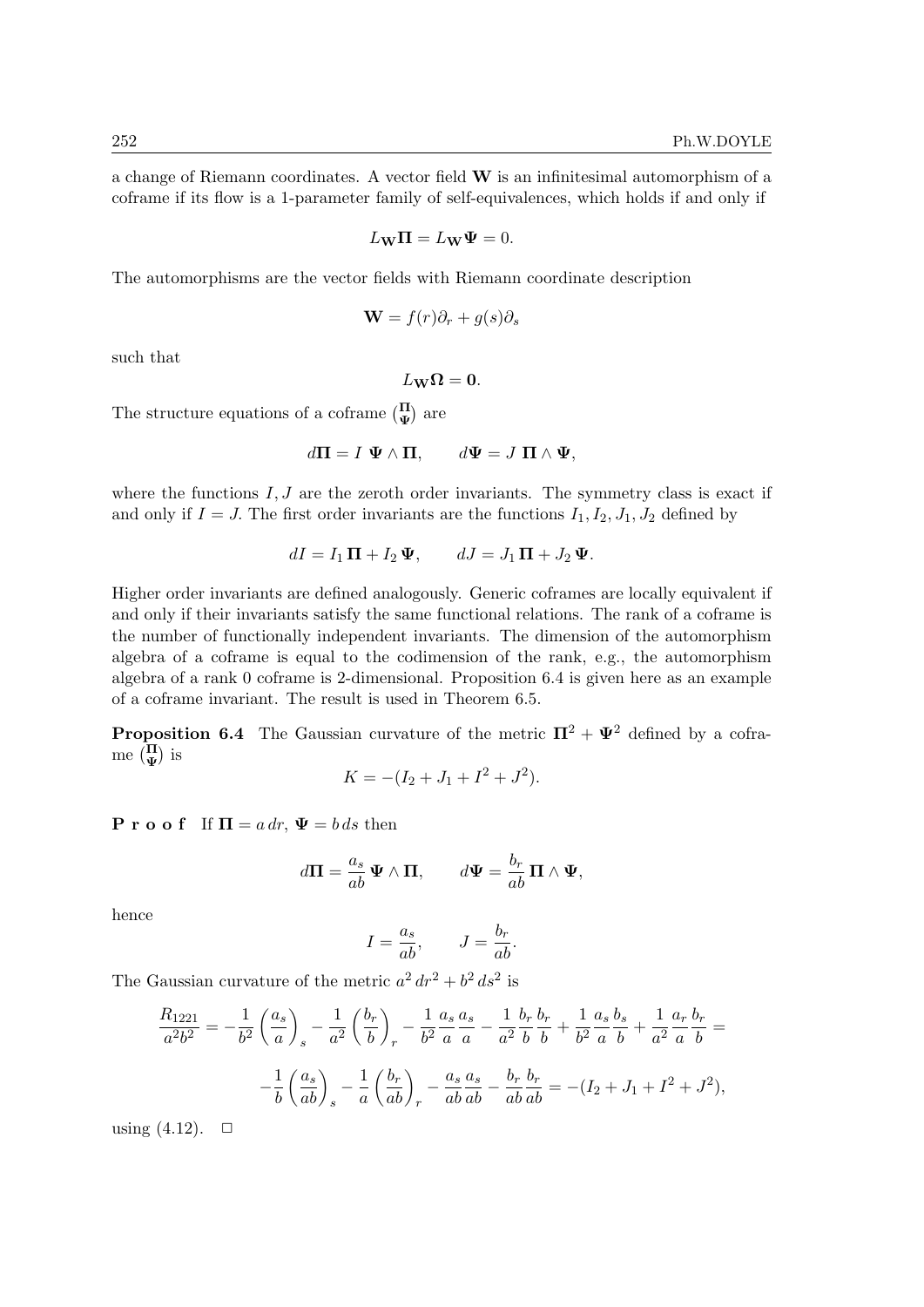In the case  $n = 2$ , a 1-weight Poisson bivector is either definite or indefinite, i.e., the corresponding flat metric on  $\mathcal{U}$  is definite or indefinite. A definite bivector is described in appropriate Darboux coordinates  $u, v$  by the operator

$$
\mathcal{D} = \begin{pmatrix} D_x & 0 \\ 0 & D_x \end{pmatrix},
$$

and the Hamiltonian system generated by a function  $H(u, v)$  is

$$
\begin{pmatrix} u \\ v \end{pmatrix}_t = \begin{pmatrix} H_{uu} & H_{uv} \\ H_{uv} & H_{vv} \end{pmatrix} \begin{pmatrix} u \\ v \end{pmatrix}_x.
$$

Theorem 6.1 The total form of the hyperbolic Hamiltonian system

$$
\begin{pmatrix} u \\ v \end{pmatrix}_t = \begin{pmatrix} H_{uu} & H_{uv} \\ H_{uv} & H_{vv} \end{pmatrix} \begin{pmatrix} u \\ v \end{pmatrix}_x, \qquad H_{uv} \neq 0,
$$

is

$$
\Omega = \frac{P_v du - P_u dv}{2(P^2 + 1)}, \qquad P = \frac{H_{uu} - H_{vv}}{2H_{uv}}.
$$

The symmetry class of the system is exact if and only if

$$
(\tan^{-1} P)_{uu} + (\tan^{-1} P)_{vv} = 0.
$$

The class is nondegenerate if and only if

$$
P_u P_u - 2P P_u P_v - P_v P_v \neq 0,
$$

in which case the zeroth order invariants of the coframe are

$$
I - J = 4(P^2 + 1)^{\frac{5}{2}} \frac{(\tan^{-1} P)_{uu} + (\tan^{-1} P)_{vv}}{P_u P_u - 2P P_u P_v - P_v P_v},
$$
  

$$
I + J = 4(P^2 + 1)^{\frac{5}{2}} \frac{(P^2 + 1)^{-\frac{1}{2}}_{uu} - (P^2 + 1)^{-\frac{1}{2}}_{vv}}{P_u P_u - 2P P_u P_v - P_v P_v} + \frac{24P P_u P_v - 8(P^2 + 1) P_{uv}}{P_u P_u - 2P P_u P_v - P_v P_v}
$$

**P r o o f** A tedious but direct calculation. See Doyle [15].  $\Box$ 

The symmetry class is exact if and only if  $P = f_1/f_2$  for some holomorphic function  $f_1(u, v) - if_2(u, v)$ , in which case

$$
\begin{pmatrix} u \\ v \end{pmatrix}_t = \begin{pmatrix} f_1 & f_2 \\ f_2 & -f_1 \end{pmatrix} \begin{pmatrix} u \\ v \end{pmatrix}_x
$$

is the canonical representative.

An indefinite bivector is described in appropriate Darboux coordinates  $u, v$  by the operator

$$
\mathcal{D} = \begin{pmatrix} 0 & D_x \\ D_x & 0 \end{pmatrix},
$$

.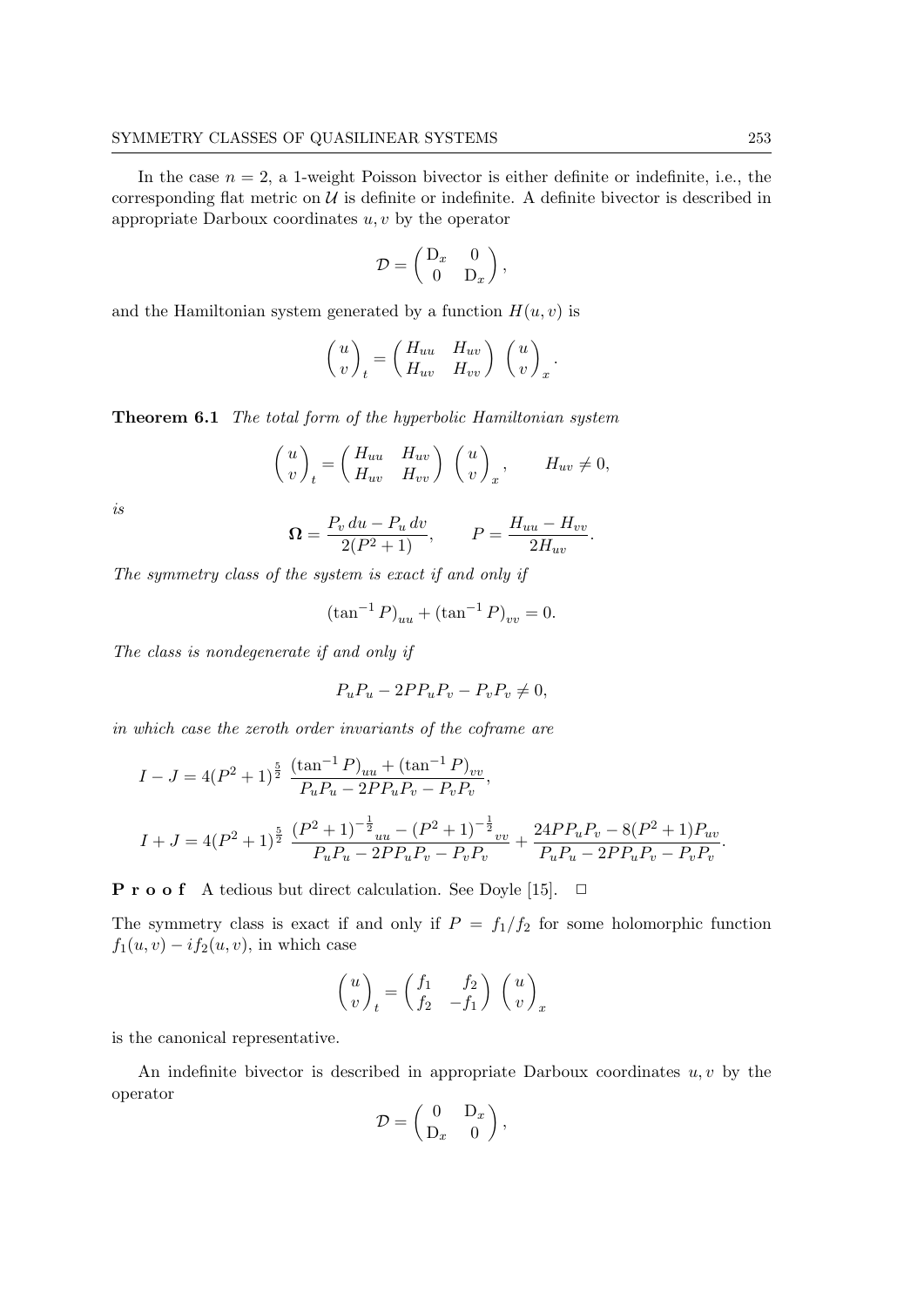and the Hamiltonian system generated by a function  $H(u, v)$  is

$$
\begin{pmatrix} u \\ v \end{pmatrix}_t = \begin{pmatrix} H_{uv} & H_{vv} \\ H_{uu} & H_{uv} \end{pmatrix} \begin{pmatrix} u \\ v \end{pmatrix}_x.
$$
 (6.6)

Theorem 6.2 The total form of the hyperbolic Hamiltonian system

$$
\begin{pmatrix} u \\ v \end{pmatrix}_t = \begin{pmatrix} H_{uv} & H_{vv} \\ H_{uu} & H_{uv} \end{pmatrix} \begin{pmatrix} u \\ v \end{pmatrix}_x, \qquad H_{uu}, H_{vv} > 0,
$$

is

$$
\Omega = \frac{P_u \, du - P_v \, dv}{2P}, \qquad P = \sqrt{\frac{H_{uu}}{H_{vv}}}.
$$

The symmetry class of the system is exact if and only if

$$
(\ln P)_{uv} = 0.
$$

The class is nondegenerate if and only if

$$
PP^{-1}{}_uP^{-1}{}_u \neq P^{-1}P_vP_v,
$$

in which case the zeroth order invariants of the coframe are

$$
I - J = \frac{8(\ln P)_{uv}}{P^{-1}P_vP_v - PP^{-1}{}_uP^{-1}{}_u}, \qquad I + J = \frac{4(P^{-1}{}_{uu} - P_{vv})}{P^{-1}P_vP_v - PP^{-1}{}_{u}P^{-1}{}_{u}}.
$$

**P r o o f** Again, a tedious calculation. See Doyle [15].  $\Box$ 

The symmetry class is exact if and only if  $P = m_1/m_2$  for some functions  $m_1(u)$ ,  $m_2(v) > 0$ , in which case

$$
\begin{pmatrix} u \\ v \end{pmatrix}_t = \begin{pmatrix} 0 & m_2^2 \\ m_1^2 & 0 \end{pmatrix} \begin{pmatrix} u \\ v \end{pmatrix}_x
$$

is the canonical representative. If the class is nondegenerate then the zeroth order invariant is

$$
I = 2 \frac{\frac{1}{m_1} \left(\frac{1}{m_1}\right)^{\prime \prime} - \frac{1}{m_2} \left(\frac{1}{m_2}\right)^{\prime \prime}}{\left(\frac{1}{m_2}\right)^{\prime} \left(\frac{1}{m_2}\right)^{\prime} - \left(\frac{1}{m_1}\right)^{\prime} \left(\frac{1}{m_1}\right)^{\prime}}.
$$

Example 6.1 The elasticity equation

$$
\psi_{tt} = m(\psi_x)^2 \psi_{xx}
$$

with propagation speed  $m > 0$  is equivalent to

$$
\begin{pmatrix} u \\ v \end{pmatrix}_t = \begin{pmatrix} 0 & 1 \\ m(u)^2 & 0 \end{pmatrix} \begin{pmatrix} u \\ v \end{pmatrix}_x, \tag{6.7}
$$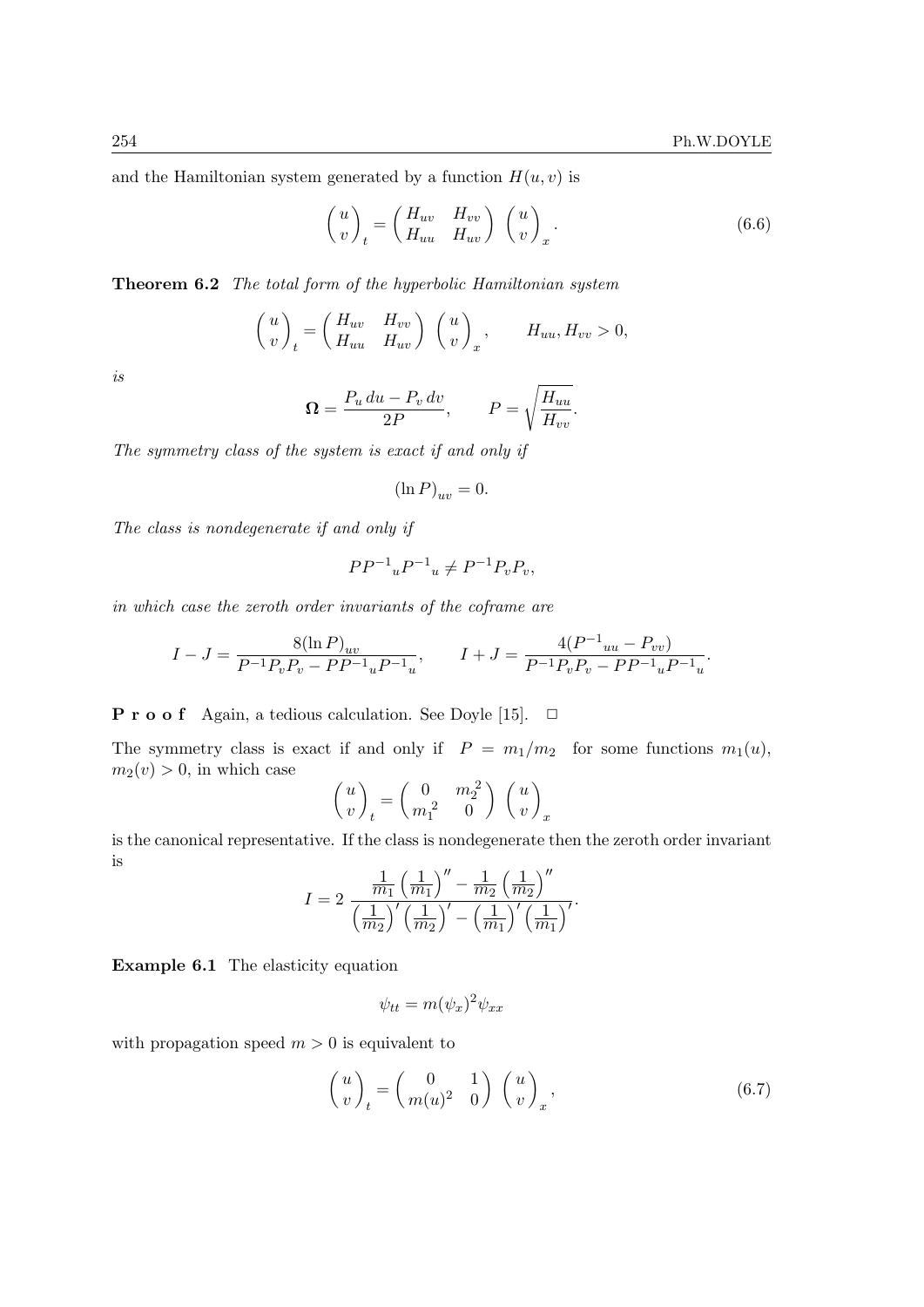via  $u = \psi_x$ ,  $v = \psi_t$ . The system (6.7) is a hyperbolic Hamiltonian system (6.6), with  $H(u, v) = M(u) + \frac{1}{2}v^2$ ,  $M'' = m^2$ , and is the canonical representative of its symmetry class. The system

$$
\begin{pmatrix} u \\ v \end{pmatrix}_t + \begin{pmatrix} v & u \\ n(u)^2/u & v \end{pmatrix} \begin{pmatrix} u \\ v \end{pmatrix}_x = 0 \tag{6.8}
$$

describes the dynamics of a 1-dimensional isentropic gas. The field variables  $u, v$  denote the density and velocity of the gas, and the propagation speed is  $n(u) > 0$ . The system (6.8) is a hyperbolic Hamiltonian system (6.6), with  $H(u, v) = -N(u) - \frac{1}{2}$  $\frac{1}{2}uv^2$ ,  $N'' = n^2/u$ . The systems (6.7), (6.8) are symmetries if and only if  $n^2 = u^2m^2$ . The function which describes the symmetry structure is  $P = m$ . The symmetry class is exact, and is nondegenerate if and only if  $m' \neq 0$ , in which case the zeroth order invariant is

$$
I = -2 \frac{\frac{1}{m} \left(\frac{1}{m}\right)^{\prime\prime}}{\left(\frac{1}{m}\right)^{\prime} \left(\frac{1}{m}\right)^{\prime}}.
$$

If  $I$  is constant, then this equation can be solved for  $m$ :

$$
I \neq -2
$$
 :  $m = (c_1u + c_2)^{-2/(I+2)}$ ,  
\n $I = -2$  :  $m = \exp(c_1u + c_2)$ .

The polytropic gas dynamics systems thus correspond to the case of a constant invariant  $I \neq -2. \quad \Box$ 

The symmetry forms of a nondegenerate exact symmetry class with total form  $\Omega = dF$ are  $\Pi = F_r dr$ ,  $\Psi = F_s ds$ , in Riemann coordinates r, s, where  $F_r$ ,  $F_s \neq 0$ . The zeroth order invariant is

$$
I = \frac{F_{rs}}{F_r F_s},
$$

and the first order invariants are

$$
I_1 = \frac{I_r}{F_r}, \qquad I_2 = \frac{I_s}{F_s}.
$$

There are three generic possibilities:

rank 0 :  $dI = 0$ , rank 1 :  $dI \neq 0$ ,  $dI_1 \wedge dI = dI_2 \wedge dI = 0$ , rank 2 :  $dI_1 \wedge dI \neq 0$  or  $dI_2 \wedge dI \neq 0$ .

The automorphisms are the vector fields

$$
\mathbf{W} = f(r)\partial_r + g(s)\partial_s
$$

such that

$$
L_{\mathbf{W}} dF = 0,
$$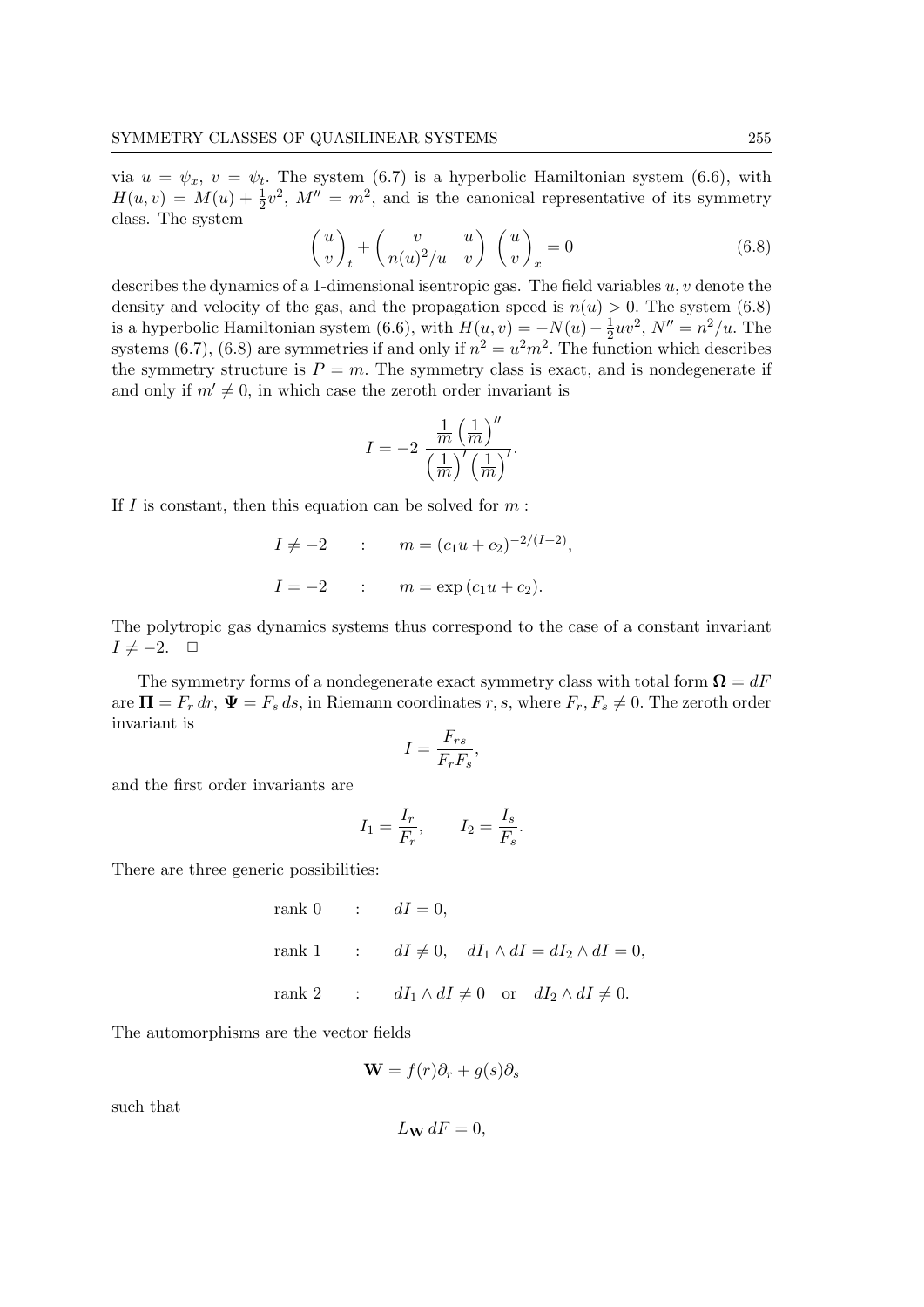i.e.,

$$
d(L_{\mathbf{W}} F) = 0.
$$

Theorem 6.3 The first order conserved densities for the canonical representative of a nondegenerate exact symmetry class correspond to the infinitesimal automorphisms of the coframe of the class.

P r o o f The canonical system is

$$
r_t + e^{2F} r_x = 0, \qquad s_t - e^{2F} s_x = 0.
$$

Compare Example 5.1.  $\Box$ 

We now use the automorphisms to extract the normal forms for the rank 0 and rank 1 exact symmetry classes. Suppose that the coframe has a nonzero automorphism

$$
(f(r)\partial_r + g(s)\partial_s)F = c,
$$

where c is constant. If  $f = 0$  or  $g = 0$  then  $F_{rs} = 0$ , i.e.,  $I = 0$ . If  $f, g \neq 0$  then

$$
(\partial_r + \partial_s)F = 2c
$$

or

$$
F(r,s) = \Phi(r-s) + c(r+s)
$$

in suitable Riemann coordinates. In these coordinates,  $I, I_1, I_2$  are functions of  $r-s$ , hence the coframe has rank  $0$  or rank  $1$ . The coframe has rank  $0$  if and only if  $I$  is constant. If  $I = 0$  then  $F_{rs} = 0$ . This implies

$$
F(r,s) = r - s
$$

in suitable Riemann coordinates. In these coordinates, the automorphism algebra is the 2-dimensional abelian algebra of constant vector fields, reflecting the invariance of

$$
\Omega = dr - ds
$$

under arbitrary translations of r, s. If  $I = -1/\varepsilon$  then  $(e^{F/\varepsilon})_{rs} = 0$ . This implies

$$
F(r,s)=\varepsilon\ln|r-s|
$$

in suitable Riemann coordinates. In these coordinates, the automorphism algebra is the 2-dimensional nonabelian algebra spanned by the vector fields  $r \partial_r + s \partial_s$ ,  $\partial_r + \partial_s$ , reflecting the invariance of

$$
\Omega = \frac{\varepsilon}{r - s} (dr - ds)
$$

under dilations and equal translations of r, s. If  $dI \wedge \mathbf{\Omega} = 0$ , then the higher order invariants are also functionally dependent on  $F$ , so the coframe has rank 0 or rank 1. Note that  $dI \wedge \mathbf{\Omega} = \mathbf{0}$  if and only if  $I_1 = I_2$ , because

$$
dI \wedge \mathbf{\Omega} = (I_1 - I_2) \, \mathbf{\Pi} \wedge \mathbf{\Psi}.
$$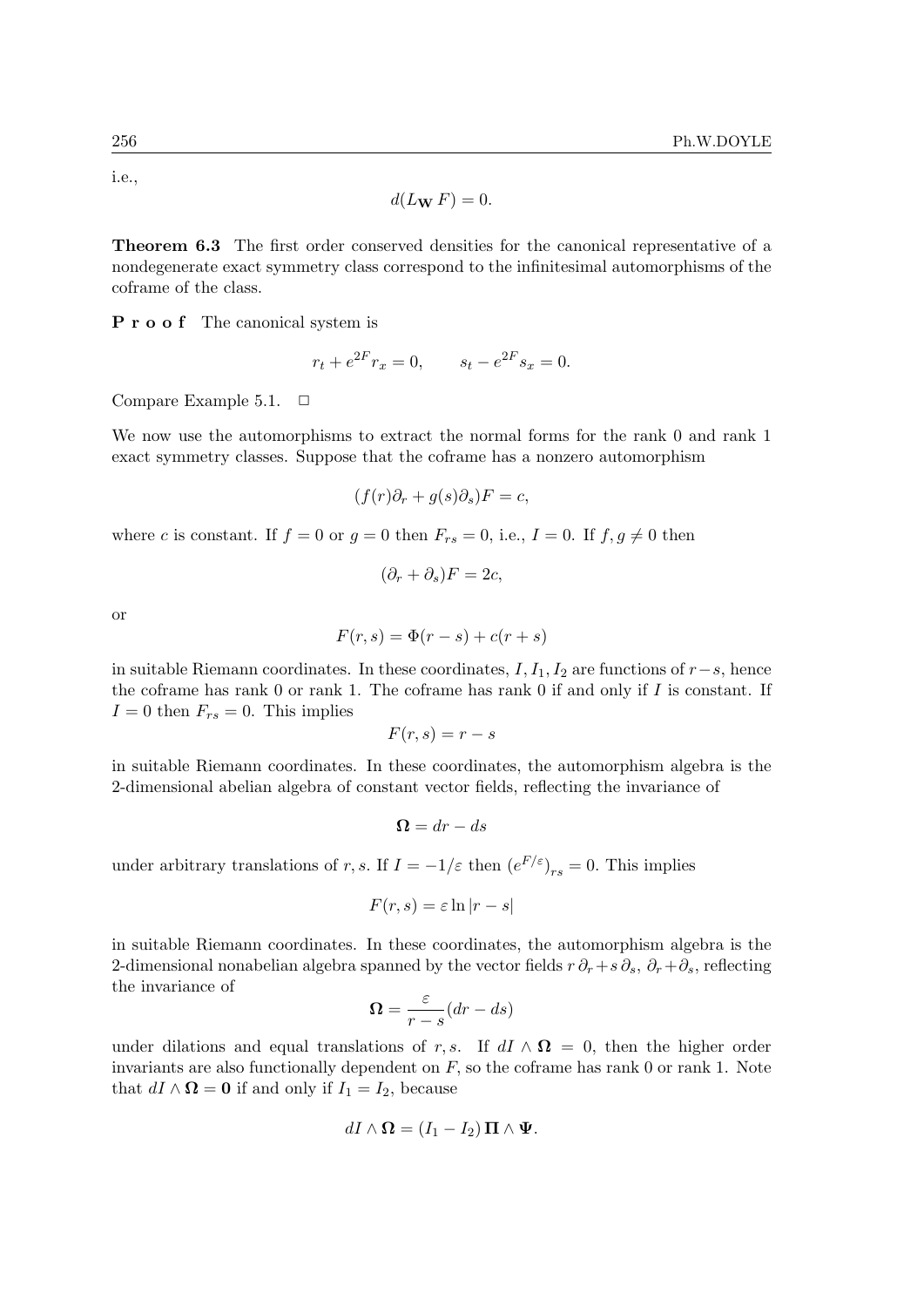The condition  $I_1 = I_2$  is equivalent to

$$
\frac{F_{rsr}}{F_r} - \frac{F_{rs}F_{rr}}{F_r^2} = \frac{F_{srs}}{F_s} - \frac{F_{sr}F_{ss}}{F_s^2},
$$

$$
\left(\ln\left|\frac{F_r}{F_s}\right|\right)_{rs} = 0,
$$

or

or

$$
(f(r)\partial_r + g(s)\partial_s)F = 0
$$

for some  $f, g \neq 0$ , which holds if and only if

$$
(\partial_r + \partial_s)F = 0,
$$

or

$$
F(r,s) = \Phi(r-s)
$$

in suitable Riemann coordinates. In these coordinates, the automorphism  $\partial_r + \partial_s$  represents the invariance of

$$
\Omega = \Phi'(r - s)(dr - ds)
$$

under equal translations of  $r, s$ . There is an independent automorphism if and only if

$$
\Phi'(r-s) = \frac{1}{f(r) - g(s)}
$$

for some  $f \neq g$ , in which case

$$
I=-f'=-g',
$$

so that  $I$  is constant, i.e., the coframe has rank 0. Finally, suppose that the coframe has rank 1, and that  $dI \wedge \mathbf{\Omega} \neq 0$ , i.e.,  $I_1 \neq I_2$ . If  $I_r = 0$  then  $I_s \neq 0$ . Therefore  $I_{2r} = 0$ , because  $dI_2 \wedge dI = 0$ . But then  $F_{rs} = 0$ , contradicting  $dI \neq 0$ . This proves  $I_1 \neq 0$ ; similarly  $I_2 \neq 0$ . The conditions  $dI_1 \wedge dI = dI_2 \wedge dI = 0$  imply

$$
I_1 = h(I), \t I_2 = k(I), \t (6.9)
$$

and the argument just given shows  $h \neq 0$ ,  $k \neq 0$ . Fix H, K such that  $H' = 1/h$ ,  $K' = 1/k$ . Then

$$
H(I)_r = F_r, \qquad K(I)_s = F_s,
$$

so that

$$
H(I) = F + g(s), \qquad K(I) = F + f(r). \tag{6.10}
$$

The condition  $dI \wedge dF \neq 0$  implies  $f' \neq 0$ ,  $g' \neq 0$ . Differentiating (6.10) gives

$$
I_1 = k(I) \left( \frac{F_r + f'(r)}{F_r} \right), \qquad I_2 = h(I) \left( \frac{F_s + g'(s)}{F_s} \right). \tag{6.11}
$$

The conditions (6.9), (6.11) imply

$$
\left(\frac{F_r + f'(r)}{F_r}\right)\left(\frac{F_s + g'(s)}{F_s}\right) = 1,
$$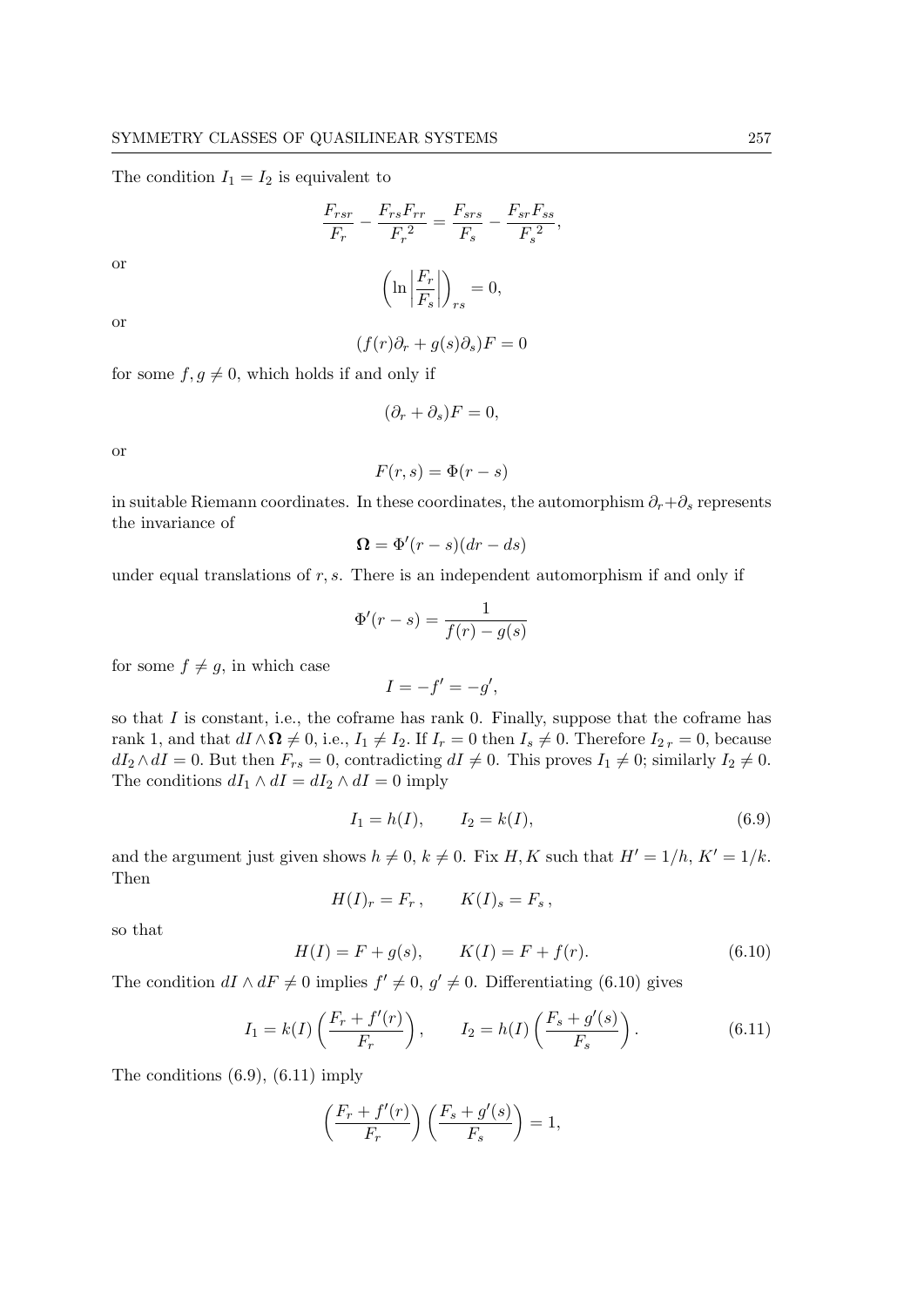$$
\left(\frac{1}{f'(r)}\partial_r + \frac{1}{g'(s)}\partial_s\right)F = -1,
$$

so that

$$
(\partial_r + \partial_s)F = 2,
$$

or

$$
F(r,s) = \Phi(r-s) + r + s
$$

in suitable Riemann coordinates. In these coordinates, the automorphism  $\partial_r + \partial_s$  represents the invariance of

$$
\Omega = \Phi'(r - s)(dr - ds) + dr + ds
$$

under equal translations of  $r, s$ . There is an independent automorphism if and only if

$$
f(r)(1 + \Phi'(r - s)) + g(s)(1 - \Phi'(r - s)) = 0
$$

for some nonzero functions  $f \neq g$ . This implies

$$
\Phi'(r - s) = \frac{g(s) + f(r)}{g(s) - f(r)}.
$$

But then

$$
I = \frac{f'}{2f} = \frac{g'}{2g},
$$

so that I is constant, contradicting  $dI \neq 0$ .

Theorem 6.4 A nondegenerate exact symmetry class with rank 0 or rank 1 coframe is generically equivalent to one of the normal forms

$$
rank 0, I = 0 \qquad : \qquad \Omega = dr - ds, \tag{6.12a}
$$

rank 0, 
$$
I = -\frac{1}{\varepsilon}
$$
 :  $\Omega = \frac{\varepsilon}{r - s} (dr - ds),$  (6.12b)

rank 1, 
$$
I_1 = I_2
$$
 :  $\mathbf{\Omega} = \phi(r - s)(dr - ds), \qquad \left(\frac{1}{\phi}\right)^{\prime\prime} \neq 0,$  (6.12c)

rank 1, 
$$
I_1 \neq I_2
$$
 :  $\Omega = \phi(r - s)(dr - ds) + dr + ds,$  (6.12d)

$$
\left(\ln\left|\frac{\phi-1}{\phi+1}\right|\right)''\neq 0,
$$

where r, s are Riemann coordinates. Two coframes (6.12c) defined by functions  $\phi$ ,  $\tilde{\phi}$  are equivalent if and only if

$$
\tilde{\phi}(y) = c\phi(cy + d) \tag{6.13}
$$

for some constants  $c \neq 0$  and d. Two coframes (6.12d) defined by functions  $\phi, \tilde{\phi}$  are equivalent if and only if

$$
\tilde{\phi}(y) = \phi(y + d) \tag{6.14}
$$

for some constant d. There are no other redundancies in  $(6.12)$ .

or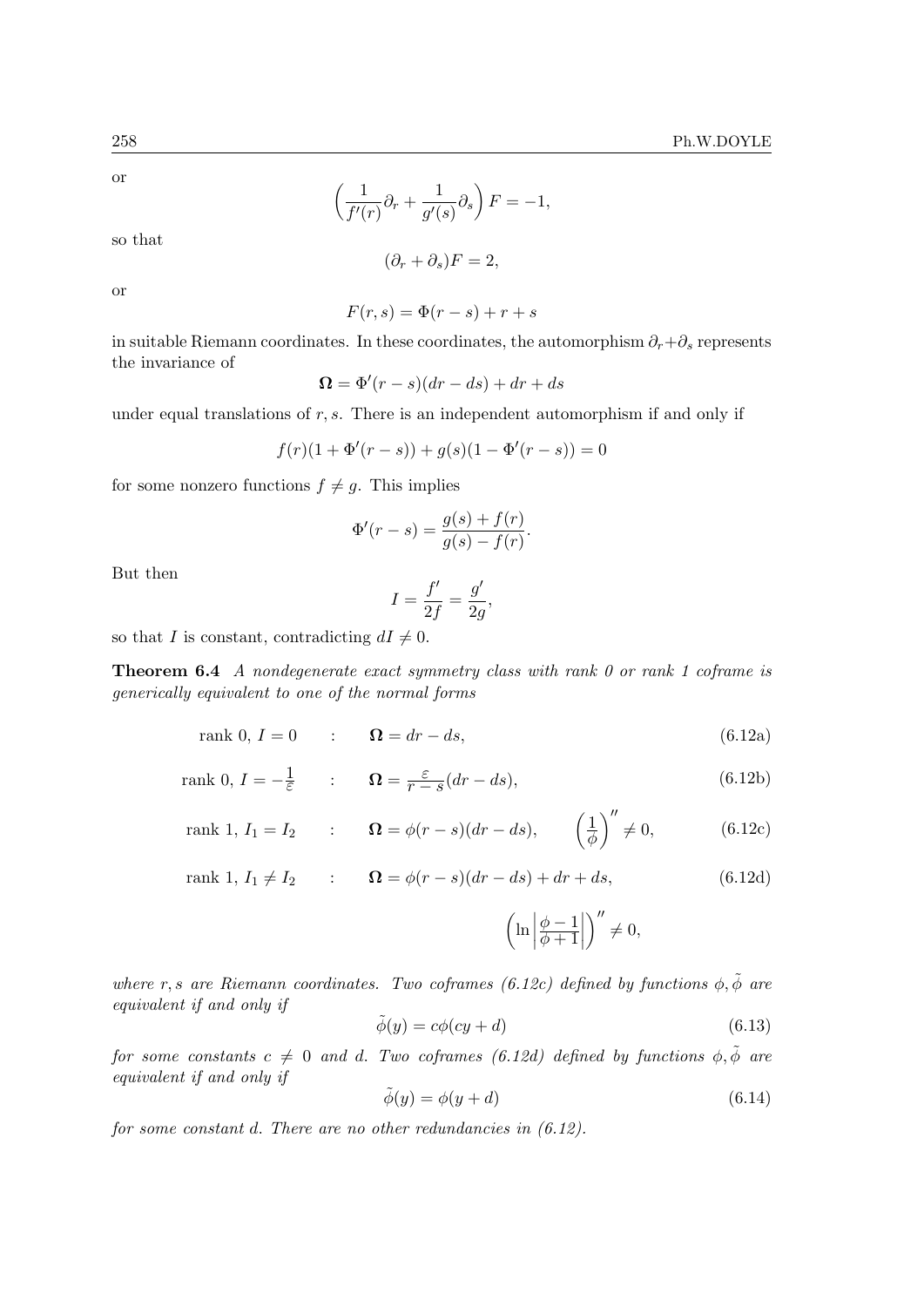P r o o f It has already been shown that each rank 0 or rank 1 exact symmetry class is generically equivalent to one of the normal forms (6.12). A coframe (6.12) is exact, and has rank 0 or rank 1, because all of its invariants are functions of  $r - s$ . The coframes (6.12a,b) are not equivalent, because they have distinct constant zeroth order invariants. The condition  $(1/\phi)'' \neq 0$  ensures that (6.12c) has rank 1. The condition  $(\ln |\phi - 1/\phi + 1|)' \neq 0$  ensures that the invariants of (6.12d) satisfy  $I_1 \neq I_2$ . Now, assume that the coframes

$$
\begin{pmatrix}\n\Pi & = & \phi(r-s) dr \\
\Psi & = & -\phi(r-s) ds\n\end{pmatrix}, \quad\n\begin{pmatrix}\n\widetilde{\Pi} & = & \widetilde{\phi}(\widetilde{r}-\widetilde{s}) d\widetilde{r} \\
\widetilde{\Psi} & = & -\widetilde{\phi}(\widetilde{r}-\widetilde{s}) d\widetilde{s}\n\end{pmatrix}
$$

are equivalent via

$$
\varphi(\tilde{r}, \tilde{s}) = (r(\tilde{r}), s(\tilde{s})),
$$

i.e.,

$$
{}^*\Pi = \widetilde{\Pi}, \qquad \varphi^* \Psi = \widetilde{\Psi}.
$$

 $\varphi$ 

Then

 $\phi(r-s)r'(\tilde{r}) = \tilde{\phi}(\tilde{r}-\tilde{s}), \qquad \phi(r-s)s'(\tilde{s}) = \tilde{\phi}(\tilde{r}-\tilde{s}).$ 

This implies  $r' = s'$ , so that

$$
r = c\tilde{r} + d_1, \qquad s = c\tilde{s} + d_2,
$$

and

$$
c\phi(r-s)=\tilde{\phi}(\tilde{r}-\tilde{s}).
$$

Therefore (6.13) holds. Conversely, (6.13) implies that the coframes (6.12c) defined by  $\phi, \tilde{\phi}$  are equivalent. Finally, assume that the coframes

$$
\begin{aligned}\n\left(\begin{array}{ccc}\n\Pi &= (1 + \phi(r - s)) dr \\
\Psi &= (1 - \phi(r - s)) ds\n\end{array}\right), \qquad \left(\ln \left|\frac{\phi - 1}{\phi + 1}\right|\right)'' \neq 0, \\
\left(\begin{array}{ccc}\n\widetilde{\Pi} &= (1 + \widetilde{\phi}(\widetilde{r} - \widetilde{s})) d\widetilde{r} \\
\Psi &= (1 - \widetilde{\phi}(\widetilde{r} - \widetilde{s})) d\widetilde{s}\n\end{array}\right)\n\end{aligned}
$$

and

are equivalent via

$$
\varphi(\tilde r,\tilde s)=(r(\tilde r),s(\tilde s)),
$$

i.e.,

$$
\varphi^*\Pi=\widetilde{\Pi},\qquad \varphi^*\Psi=\widetilde{\Psi}
$$

Then

$$
(1 + \phi(r - s))r'(\tilde{r}) = 1 + \tilde{\phi}(\tilde{r} - \tilde{s}),
$$
  
\n
$$
(1 - \phi(r - s))s'(\tilde{s}) = 1 - \tilde{\phi}(\tilde{r} - \tilde{s}),
$$
\n(6.15)

so that

$$
(1 + \phi(r - s))r' + (1 - \phi(r - s))s' = 2.
$$
\n(6.16)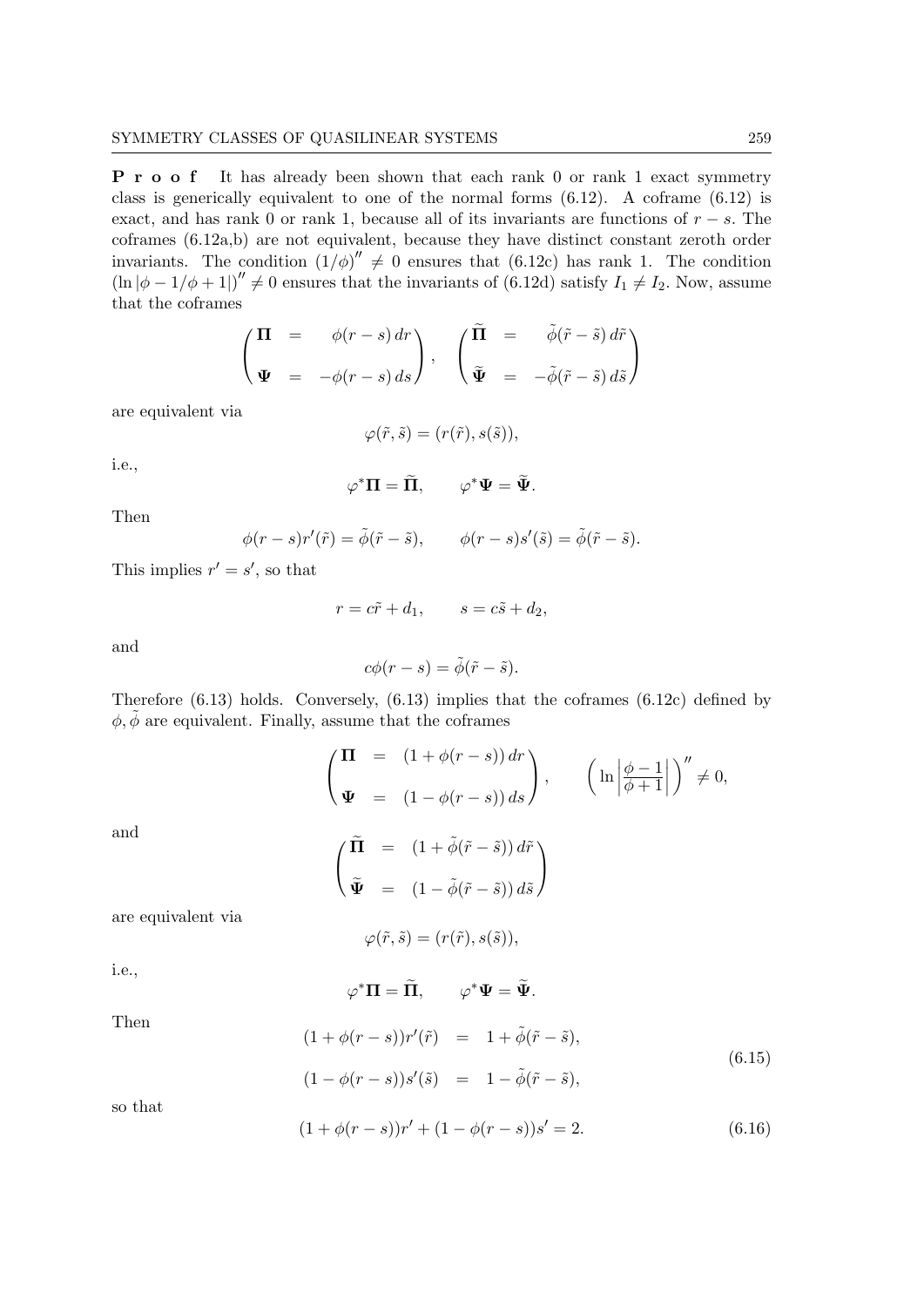If  $r' \neq s'$  then differentiating (6.16) by  $\tilde{r}, \tilde{s}$  implies

$$
(\ln |(\phi(r-s)+1)(r'-s')|)_{\tilde{r}} = (\ln |(\phi(r-s)-1)(r'-s')|)_{\tilde{s}} = 0,
$$

hence

$$
(\phi(r-s)-1)(r'-s') = \tilde{f}(\tilde{r}),
$$
  $(\phi(r-s)+1)(r'-s') = \tilde{g}(\tilde{s}),$ 

or

$$
\left(\frac{\phi-1}{\phi+1}\right)(r-s) = \frac{f(r)}{g(s)},
$$

so that

$$
\left(\ln\left|\frac{\phi-1}{\phi+1}\right|\right)''=0,
$$

contradicting the contrary assumption. Therefore  $r' = s'$ , or

$$
r = \tilde{r} + d_1, \qquad s = \tilde{s} + d_2,
$$

because of  $(6.16)$ . The relation  $(6.14)$  now follows from  $(6.15)$ . Conversely,  $(6.14)$  implies that the coframes (6.12d) defined by  $\phi$ ,  $\tilde{\phi}$  are equivalent.  $\Box$ 

Corollary A nondegenerate exact symmetry class with rank 0 or rank 1 coframe has (generically) an indefinite Hamiltonian structure.

**P** r **o o** f This follows from Theorem 6.4 and Proposition 6.3.  $\Box$ 

The automorphisms of the normal forms were described in the discussion leading to Theorem 6.4. The first order conservation laws for the canonical systems are now provided by Theorem 6.3. The canonical representative of the symmetry class (6.12a) has two independent first order conservation laws

$$
T = \frac{e^{2(s-r)}}{r_x}, \qquad X = \frac{1}{r_x} - 4x
$$

and

$$
T = -\frac{e^{2(s-r)}}{s_x}, \qquad X = \frac{1}{s_x} + 4x.
$$

The canonical representative of the the symmetry class (6.12b) also has two independent first order conservation laws

$$
T = (r - s)^{-2\varepsilon} \left(\frac{1}{r_x} - \frac{1}{s_x}\right), \qquad X = \frac{1}{r_x} + \frac{1}{s_x}
$$

and

$$
T = (r - s)^{-2\varepsilon} \left(\frac{r}{r_x} - \frac{s}{s_x}\right), \qquad X = \frac{r}{r_x} + \frac{s}{s_x} - 4\varepsilon x.
$$

The canonical representative of the symmetry class (6.12c) has one first order conservation law

$$
T = e^{-2\Phi(r-s)} \left( \frac{1}{r_x} - \frac{1}{s_x} \right), \qquad X = \frac{1}{r_x} + \frac{1}{s_x},
$$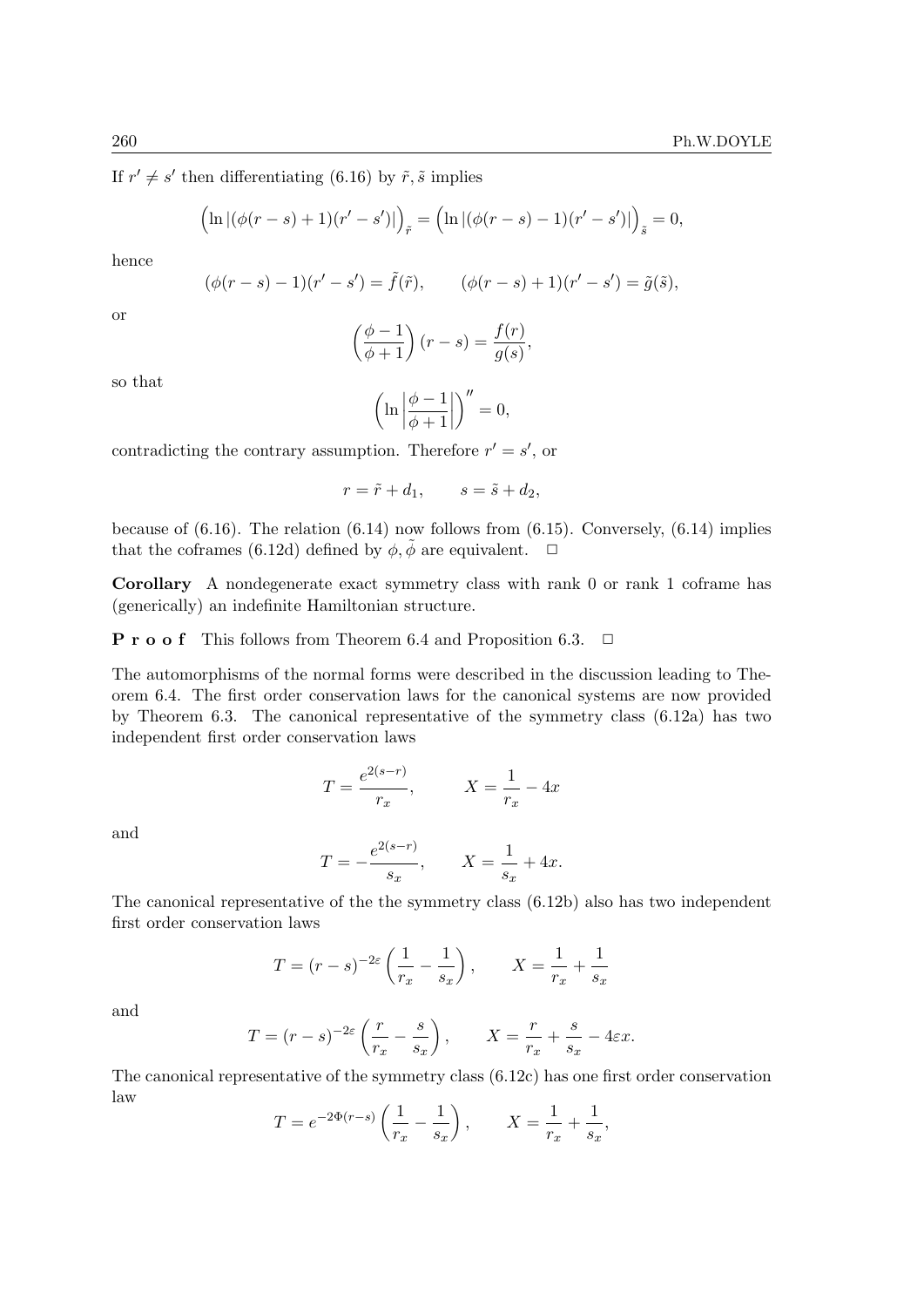and the canonical representative of the symmetry class (6.12d) has one first order conservation law

$$
T = e^{-2(\Phi(r-s) + r+s)} \left( \frac{1}{r_x} - \frac{1}{s_x} \right), \qquad X = \frac{1}{r_x} + \frac{1}{s_x} - 8x,
$$

where  $\Phi' = \phi$ .

A nondegenerate exact symmetry class with total form  $\Omega = dF$  is simple if  $dI \wedge \Omega = 0$ , i.e.,  $I_1 = I_2$ . The normal forms for the simple classes are (6.12a,b,c). The following arguments show that the simple classes are the elasticity/gas dynamics classes of Example 6.1.

**Example 6.2** If the function  $P$  which describes the symmetry structure of a nondegenerate class of hyperbolic Hamiltonian systems (6.6) has the form  $P = P(u)$  then the class is an elasticity/gas dynamics class with canonical representative  $(6.7)$ , where  $m = P$ . Conversely, the function P of the elasticity/gas dynamics class with canonical representative (6.7) has the form  $P = P(u)$ . The total form is

$$
\Omega = \frac{P'}{2P} \ du,
$$

and the zeroth order invariant is

$$
I(u) = -2 \frac{\frac{1}{P} \left(\frac{1}{P}\right)^{\prime\prime}}{\left(\frac{1}{P}\right)^{\prime} \left(\frac{1}{P}\right)^{\prime}},
$$

hence the class is simple. The case  $P = P(v)$  reduces to the previous case by interchange of  $u, v$ .  $\Box$ 

There are Riemann coordinates  $r, s$  in which

$$
F(r,s) = \Phi(r-s),
$$

so that

$$
\Omega = \phi(r - s)(dr - ds),
$$

where  $\phi = \Phi'$ . The symmetry class consists of the simple systems

$$
r_t + \lambda r_x = 0, \quad s_t + \mu s_x = 0,
$$

where  $\lambda, \mu$  is a solution of

$$
\lambda_s = -\phi(r - s)(\lambda - \mu), \quad \mu_r = \phi(r - s)(\mu - \lambda). \tag{6.17}
$$

The solutions of (6.17) are  $\lambda = f_r$ ,  $\mu = f_s$ , where f satisfies the Euler-Poisson-Darboux equation

$$
f_{zz} = f_{yy} - 2\phi(y)f_y,\tag{6.18}
$$

where  $y = r - s$ ,  $z = r + s$ . The Riemann coordinates in which  $\Omega$  has the prescribed form are unique up to independent translations, equal dilations, and interchange. If

$$
\mathbf{\Omega} = \tilde{\phi}(\tilde{r} - \tilde{s})(d\tilde{r} - d\tilde{s})
$$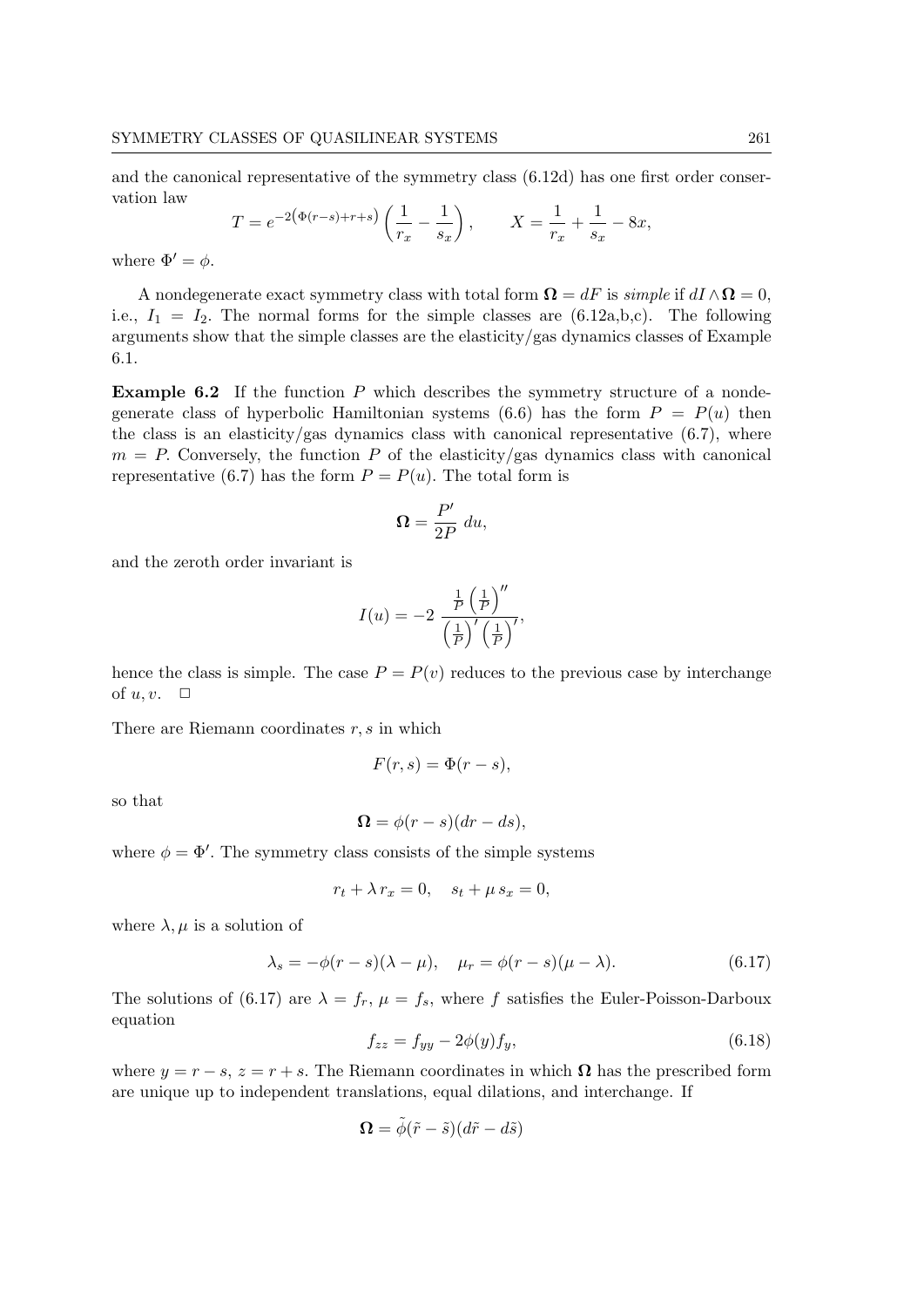then  $f$  satisfies  $(6.18)$  if and only if

$$
f_{\tilde{z}\tilde{z}} = f_{\tilde{y}\tilde{y}} - 2\tilde{\phi}(\tilde{y})f_{\tilde{y}},
$$

where  $\tilde{y} = \tilde{r} - \tilde{s}$ ,  $\tilde{z} = \tilde{r} + \tilde{s}$ . Moreover,  $f_{yz} = 0$  if and only if  $f_{\tilde{y}\tilde{z}} = 0$ . Hence there is an intrinsic space of systems generated by the solutions of  $(6.18)$  with the form  $f =$  $f_1(y) + f_2(z)$ . This space is 3-dimensional. The solutions  $f = z$  and  $f = \int^y e^{2\Phi(y')} dy'$ produce the translation generator and the canonical system, and the solution

$$
f = \frac{1}{4}z^2 + \frac{1}{2}\int^y e^{2\Phi(y')} \int^{y'} e^{-2\Phi(y'')} dy'' dy'
$$

produces the system

$$
r_t + \left(\frac{1}{2}(r+s) + \nu(r-s)\right)r_x = 0,
$$
  
\n
$$
s_t + \left(\frac{1}{2}(r+s) - \nu(r-s)\right)s_x = 0,
$$
  
\n(6.19)

where

$$
\nu(y) = \frac{1}{2} e^{2\Phi(y)} \int^y e^{-2\Phi(y')} dy' .
$$

The symmetry class is Hamiltonian with respect to the Poisson bivector with flat metric

$$
e^{-2F}(dr^2 - ds^2),
$$

by Proposition 6.3. The coordinates in which the bivector is described by the operator

$$
\mathcal{D} = \begin{pmatrix} 0 & D_x \\ D_x & 0 \end{pmatrix}
$$

are

$$
u = a\tilde{u} + b\tilde{v}, \quad v = c\tilde{u} + d\tilde{v},
$$

where

$$
\tilde{u}(r,s) = \int^{r-s} e^{-2\Phi(y)} dy, \qquad \tilde{v}(r,s) = \frac{r+s}{2},
$$

and where  $a, b, c, d$  are constants such that  $ad \neq bc$ , and

$$
\begin{pmatrix} a & c \\ b & d \end{pmatrix} \begin{pmatrix} 0 & 1 \\ 1 & 0 \end{pmatrix} \begin{pmatrix} a & b \\ c & d \end{pmatrix} = \begin{pmatrix} 0 & 1 \\ 1 & 0 \end{pmatrix}.
$$

This implies  $F = F(u)$  or  $F = F(v)$ . But then  $P = P(u)$  or  $P = P(v)$ , as in Example 6.2. This proves that every simple class is an elasticity/gas dynamics class. The system (6.19) is described in the coordinates  $u = \tilde{u}$ ,  $v = \tilde{v}$  by the gas dynamics system (6.8), with  $n(u) = \nu((r - s)(u)).$ 

Example 6.3 The system

$$
\binom{u}{v}_t = \binom{0 & 1/v^2}{4/u^2 & 0} \binom{u}{v}_x
$$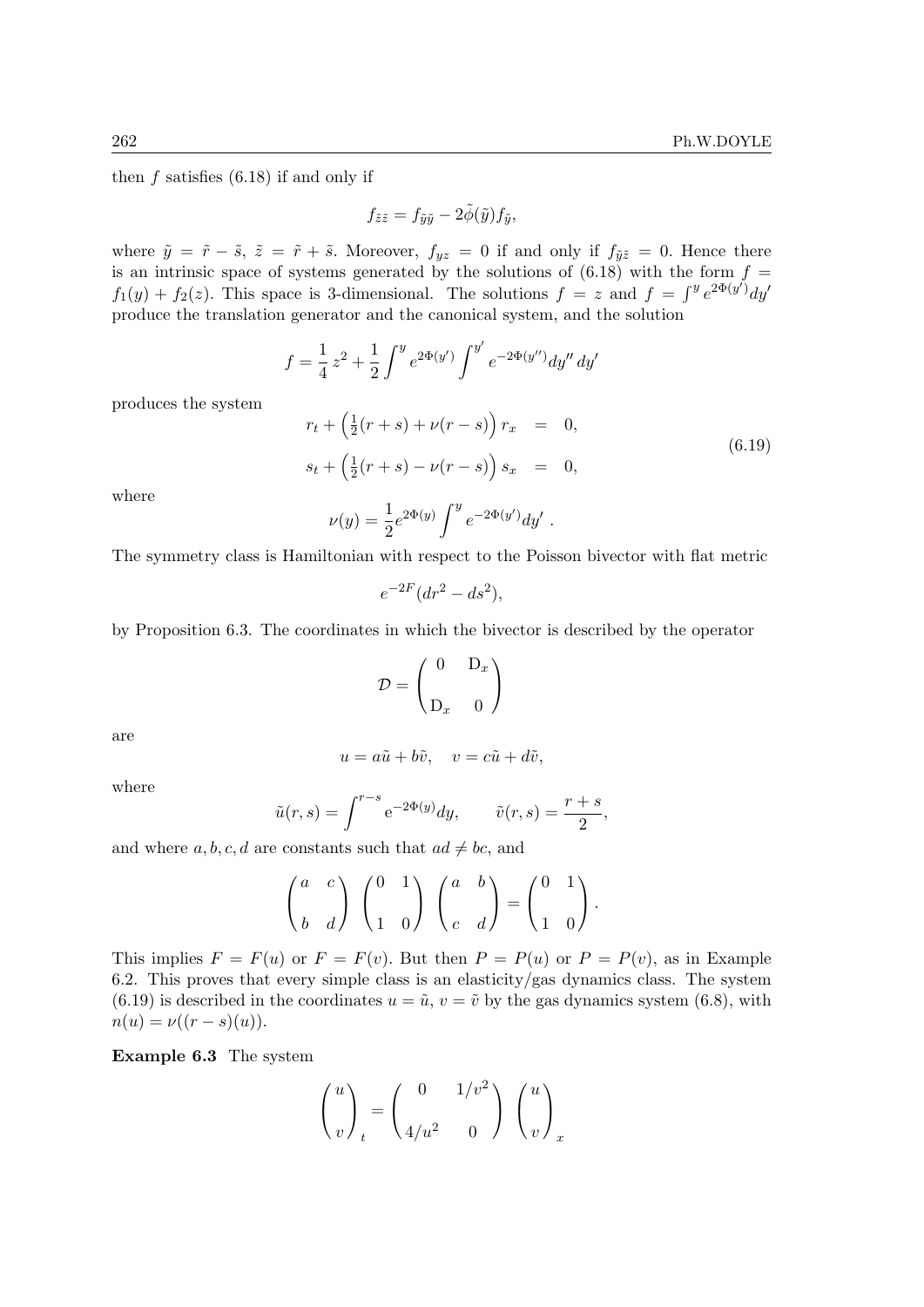is a hyperbolic Hamiltonian system (6.6). The symmetry class is exact and nondegenerate. The zeroth order invariant is  $I = 0$ , so the class is simple. However,  $P = 2v/u$  is neither a function of u only nor of v only.  $\Box$ 

Comparison of Examples 6.2 and 6.3 may seem to contradict the claim that each simple class is an elasticity/gas dynamics class. The symmetry class of Example 6.3 has a second Hamiltonian structure, however, and assumes the form of Example 6.2 in Darboux coordinates for the second Poisson bivector.

Theorem 6.5 A simple symmetry class is multi-Hamiltonian if and only if the metric of its coframe has constant Gaussian curvature  $K$ , in which case the space of Poisson bivectors for the class is 3-dimensional. Each simple tri-Hamiltonian symmetry class is equivalent to one and only one of the normal forms

$$
K = 0, I = 0 \qquad : \quad \Omega = dr - ds,\tag{6.20a}
$$

$$
K = 0, I > 0 \qquad : \quad \Omega = e^{r-s} (dr - ds), \tag{6.20b}
$$

$$
K = 0, I < 0 \qquad : \quad \Omega = e^{s-r} (dr - ds), \tag{6.20c}
$$

$$
K = -\frac{2}{\varepsilon^2}, \ I = -\frac{1}{\varepsilon} \qquad : \quad \Omega = \frac{\varepsilon}{r - s} \ (dr - ds), \tag{6.20d}
$$

$$
K = -\frac{2}{\varepsilon^2}, \quad I' > 0 \qquad : \quad \Omega = \frac{\varepsilon}{\cos\left(r - s\right)} \left(dr - ds\right), \qquad \varepsilon > 0,\tag{6.20e}
$$

$$
K = -\frac{2}{\varepsilon^2}, \ I' < 0, I > 0 \qquad : \quad \Omega = \frac{\varepsilon}{\sin h(r - s)} \ (dr - ds), \qquad \varepsilon < 0,\tag{6.20f}
$$

$$
K = -\frac{2}{\varepsilon^2}, \ I' < 0, I < 0 \qquad : \quad \Omega = \frac{\varepsilon}{\sin h(r - s)} \ (dr - ds), \qquad \varepsilon > 0,\tag{6.20g}
$$

$$
K = \frac{2}{\varepsilon^2} \qquad : \quad \Omega = \frac{\varepsilon}{\cos h(r - s)} \ (dr - ds), \qquad \varepsilon > 0,
$$
 (6.20h)

where  $r, s$  are Riemann coordinates, and  $I'$  is the first order invariant.

P r o o f The zeroth order invariant of the class is

$$
I(r,s) = -\left(\frac{1}{\phi}\right)'(r-s),
$$

and the common value of the first order invariants is

$$
I'(r,s) = -\left(\frac{1}{\phi} \left(\frac{1}{\phi}\right)''\right)(r-s).
$$
\n(6.21)

The Gaussian curvature is  $K = -2(I' + I^2)$ , by Proposition 6.4, or

$$
K(r,s) = 2\left(\frac{1}{\phi}\left(\frac{1}{\phi}\right)'' - \left(\frac{1}{\phi}\right)'\left(\frac{1}{\phi}\right)'\right)(r-s).
$$
 (6.22)

The curvature is constant if and only if

$$
\left(\phi\left(\frac{1}{\phi}\right)^{\prime\prime}\right)' = 0,\tag{6.23}
$$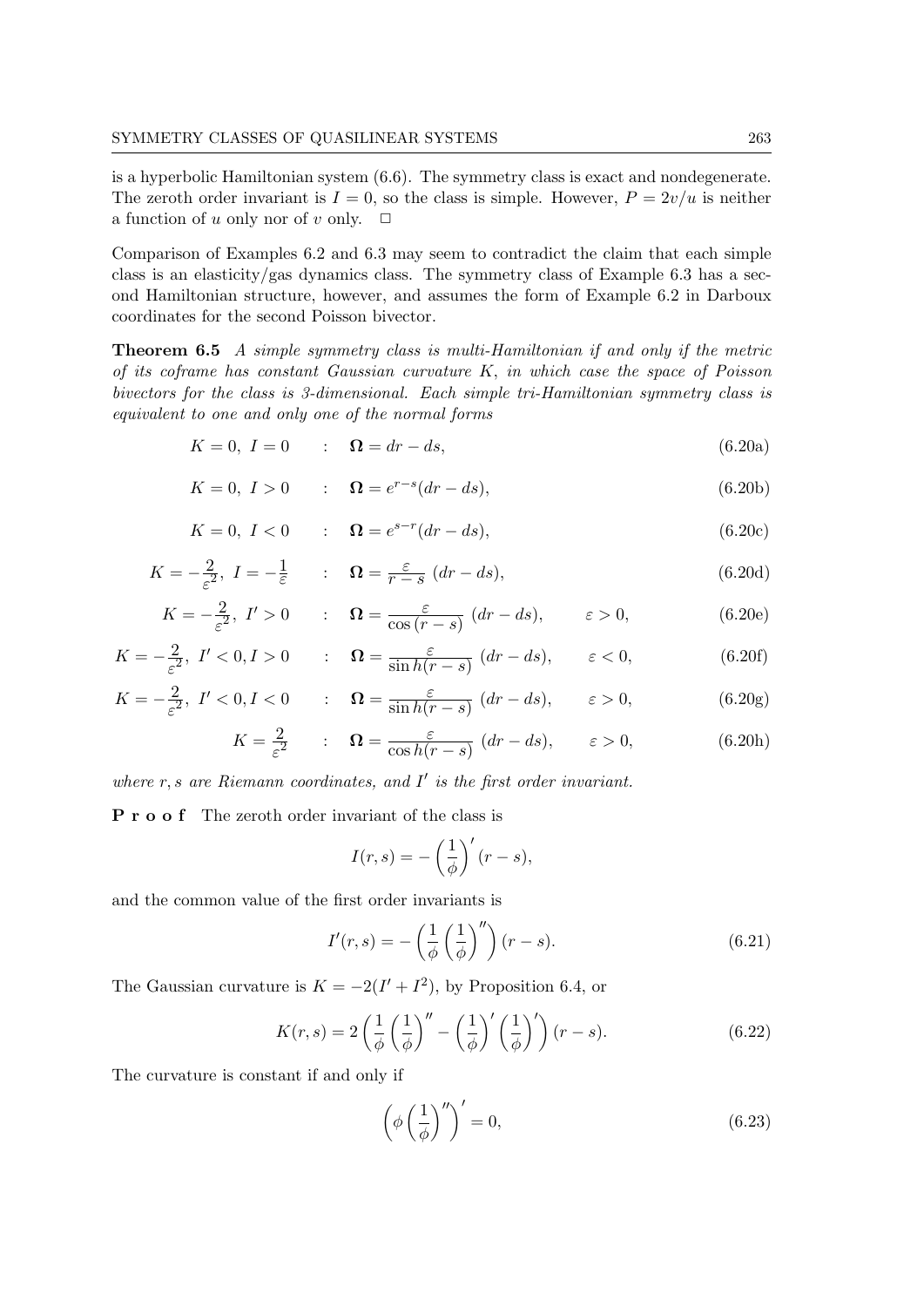because

$$
\left(\frac{1}{\phi}\left(\frac{1}{\phi}\right)'' - \left(\frac{1}{\phi}\right)'\left(\frac{1}{\phi}\right)'\right)' = \frac{1}{\phi^2} \left(\phi\left(\frac{1}{\phi}\right)''\right)'
$$

The Poisson bivectors which generate the Hamiltonian structure of the class correspond to the flat metrics

$$
e^{-2F}\left(\frac{dr^2}{p(r)}+\frac{ds^2}{q(s)}\right),\,
$$

by  $(6.3)$ . *i*. From  $(4.15)$ , such a metric is flat if and only if

$$
2pF_{rr} + p'F_r + 2qF_{ss} + q'F_s = 0,
$$
\n(6.24)

or

$$
((p+q)\phi)_r = ((p+q)\phi)_s,\tag{6.25}
$$

i.e., if and only if

$$
p(r) + q(s) = \frac{\psi(r+s)}{\phi(r-s)}
$$

for some function  $\psi(z)$ . The solution  $p = 1, q = -1, \psi = 0$  corresponds to the indefinite Hamiltonian structure provided by Proposition 6.3. There is a solution  $p, q$  to (6.24) with  $p + q \neq 0$  if and only if there is a non-zero function  $\psi$  such that

$$
\left(\frac{\psi(r+s)}{\phi(r-s)}\right)_{rs} = 0,\tag{6.26}
$$

or

$$
\left(\phi\left(\frac{1}{\phi}\right)''\right)(r-s) = \left(\frac{1}{\psi}\ \psi''\right)(r+s),\tag{6.27}
$$

which is the case if and only if

$$
\phi\left(\frac{1}{\phi}\right)^{\prime\prime}=\kappa
$$

for some constant  $\kappa$ , i.e. if and only if (6.23) holds. Then (6.27) implies

$$
\psi'' = \kappa \, \psi,
$$

so there is a 2-dimensional space of solutions  $\psi$  to (6.26). There is thus a 2-dimensional space of solutions  $p + q = \psi/\phi$  to (6.25), and a 3-dimensional space of solutions p, q to (6.24). If  $\kappa = 0$  then

$$
\phi(y) = \frac{1}{cy + d},
$$

in which case the invariant of the corresponding coframe is constant, so the normal forms are (6.20a,d), as in Theorem 6.4. If  $\kappa < 0$  then

$$
\phi(y) = \frac{1}{c \cos(ky + \delta)},
$$

where  $k^2 = -\kappa$ , and the coframe is equivalent to (6.20e), by Theorem 6.4. If  $\kappa > 0$  then

$$
\phi(y) = c \, e^{\pm ky},
$$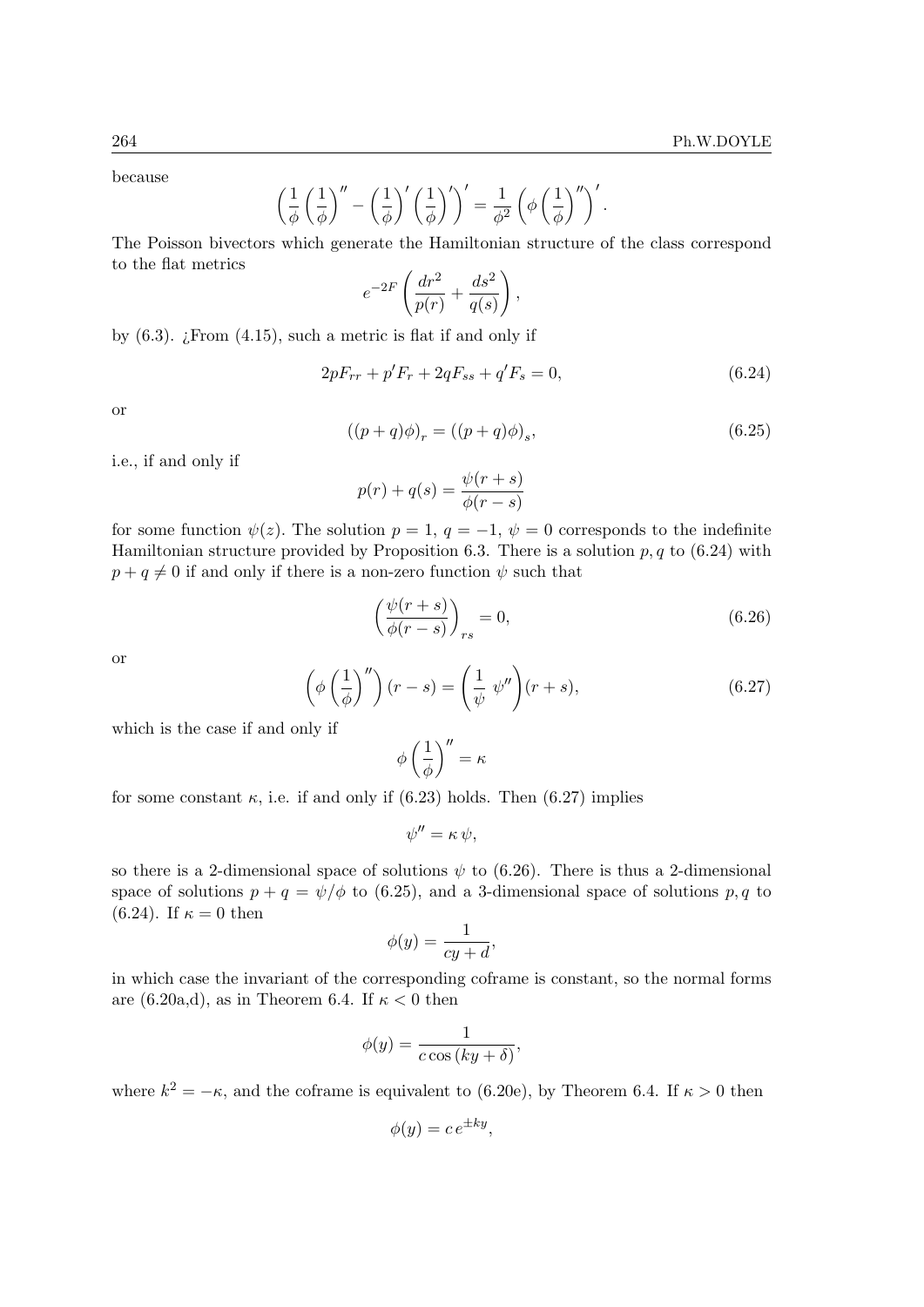or

or

$$
\phi(y) = \frac{1}{c \sin h (ky + \delta)}
$$

$$
\phi(y) = \frac{1}{\sqrt{(\cos^2 y)^2}}
$$

$$
(y) = \frac{1}{c \cosh(ky + \delta)},
$$

where  $k^2 = \kappa$ , and the coframe is equivalent to one of (6.20b,c,f,g,h), by Theorem 6.4. The values of  $I', K$  in (6.20) follow from (6.21), (6.22). Note that these imply that the listed normal forms are inequivalent.  $\Box$ 

The tri-Hamiltonian structure of the rank 0 exact symmetry classes was first described by Nutku [6].

Only first order Poisson operators (2.5) have been considered thus far in our analysis of the Hamiltonian structure of quasilinear systems. The Hamiltonian structure of 2 component systems with respect to third order Poisson operators was studied by Olver and Nutku [7]. Theorem 6.6 is one of their results, given here in invariant form.

**Theorem 6.6** All of the systems of an exact hyperbolic symmetry class with indefinite Hamiltonian structure are also Hamiltonian with respect to a third order Poisson bivector. The first and third order bivectors are compatible.

P r o o f The Darboux coordinate description of exactness given in Theorem 6.2 is the separability criterion of Olver and Nutku [7].  $\Box$ 

If the symmetry class is simple and tri-Hamiltonian then there is an open set of indefinite Poisson bivectors in the relevant 3-dimensional space. To each of these there corresponds a compatible third order Poisson bivector, with respect to which the symmetry class is Hamiltonian. This generalizes the results of Arik, et al. [10].

# VII Remarks

It might be interesting to have an invariant description of the quasilinear systems which are Hamiltonian. This is equivalent to giving an invariant characterization of the (1,1) tensors on  $\mathbb{R}^n$  which are Hessian with respect to some flat metric, a problem which is unsolved even in the case  $n = 2$ . Further study of the invariants of the symmetry coframes of nondegenerate symmetry classes may prove worthwhile. Finally, it may be possible to extend Theorem 6.6 to exact hyperbolic symmetry classes with definite Hamiltonian structure.

### Acknowlegements

It is a pleasure to thank Peter Olver for guiding and supporting my work as a graduate student at the University of Minnesota. I am particularly grateful to him for directing me to the Cartan equivalence method.